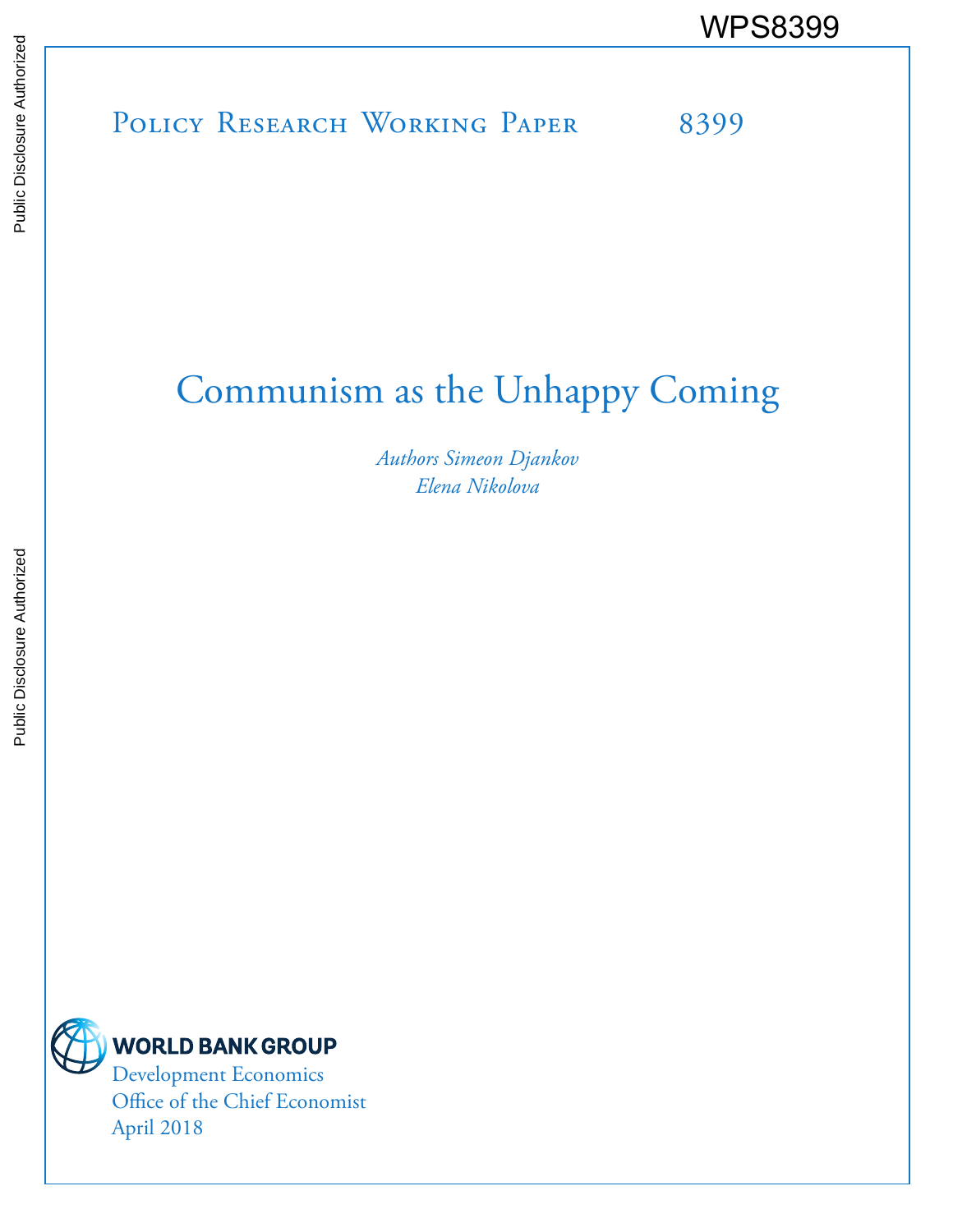#### **Abstract**

This paper shows that Eastern Orthodox believers are less happy compared with Catholics and Protestants using data covering more than 100 countries around the world. Consistent with the happiness results, the paper also finds that relative to Catholics, Protestants, and non-believers, those of Eastern Orthodox religion have less social capital and prefer old ideas and safe jobs. In addition, Orthodoxy is associated with left-leaning political preferences and stronger support for government involvement in the economy. Compared with non-believers and Orthodox adherents, Catholics and

Protestants are less likely to agree that government ownership is a good thing, and Protestants are less likely to agree that getting rich can only happen at the expense of others. These differences in life satisfaction and other attitudes and values persisted despite the fact that communist elites sought to eradicate church-going in Eastern Europe, since communists maintained many aspects of Orthodox theology which were useful for the advancement of the communist doctrine. The findings are consistent with Berdyaev's hypothesis that communism is a successor of Orthodoxy.

*The Policy Research Working Paper Series disseminates the findings of work in progress to encourage the exchange of ideas about development*  issues. An objective of the series is to get the findings out quickly, even if the presentations are less than fully polished. The papers carry the *names of the authors and should be cited accordingly. The findings, interpretations, and conclusions expressed in this paper are entirely those of the authors. They do not necessarily represent the views of the International Bank for Reconstruction and Development/World Bank and its affiliated organizations, or those of the Executive Directors of the World Bank or the governments they represent.*

This paper is a product of the Office of the Chief Economist, Development Economics. It is part of a larger effort by the World Bank to provide open access to its research and make a contribution to development policy discussions around the world. Policy Research Working Papers are also posted on the Web at http://econ.worldbank.org. The authors may be contacted at sdjankov@worldbank.org.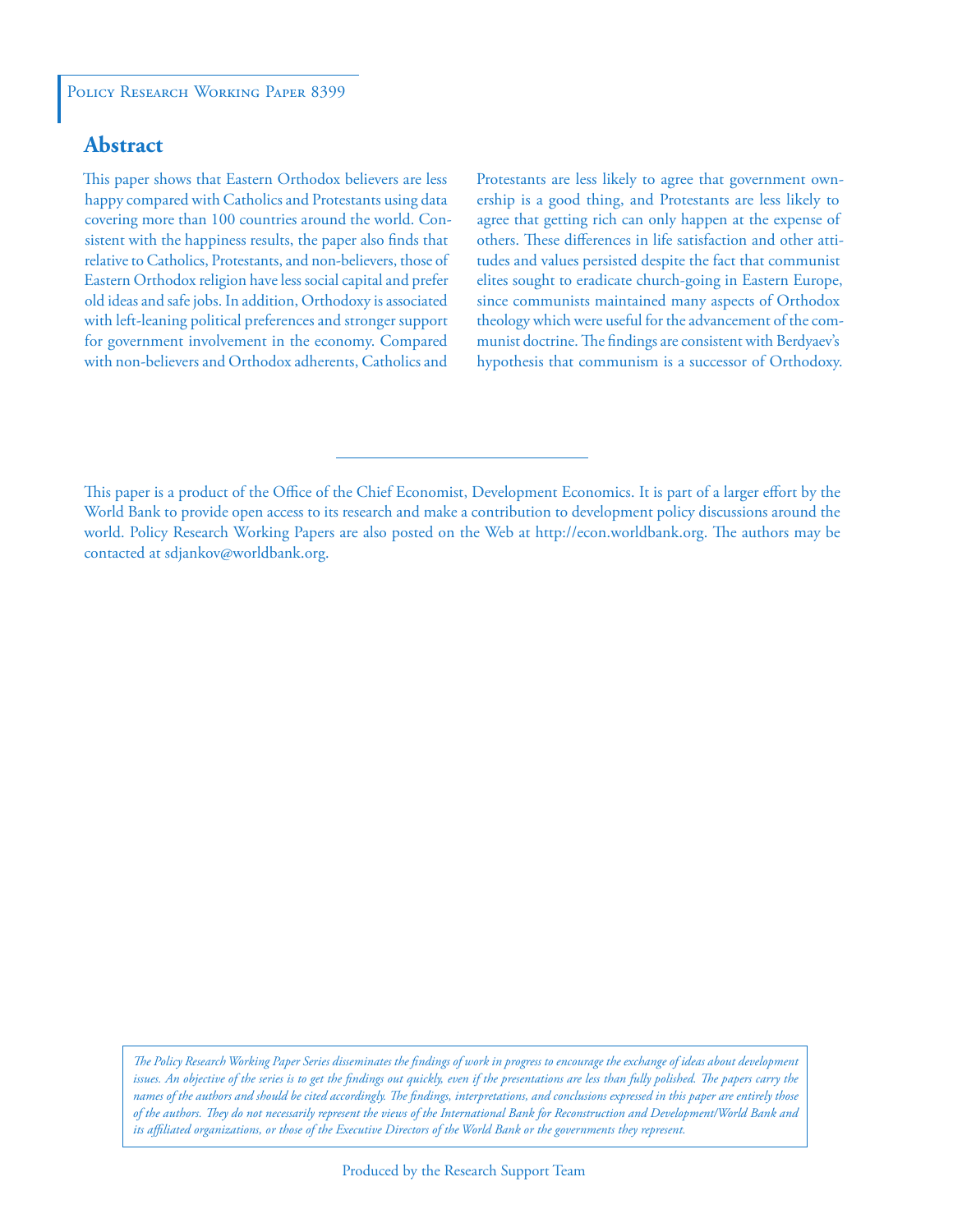# Communism as the Unhappy Coming

Simeon Djankov<sup>a</sup> Elena Nikolova<sup>b</sup>

April 3, 2018

Forthcoming, Journal of Comparative Economics.

<sup>b</sup>Central European Labor Studies Institute, Slovakia; Leibniz Institute for East and Southeast European Studies, Regensburg, Germany; and University College London. Email: [e.nikolova@ucl.ac.uk.](mailto:e.nikolova@ucl.ac.uk)

<sup>a</sup>London School of Economics and Political Science, UK and Peter G. Peterson Institute for International Economics, USA. Email: [S.Djankov@lse.ac.uk.](mailto:S.Djankov@lse.ac.uk) We would like to thank Sergei Guriev, Olena Nizalova, Marcus Noland, Jakub Polansky, Nicolas Veron, Andrei Shleifer, seminar participants at Leibniz IOS-Regensburg, anonymous referees, and participants at the conference People Matter: Quality of Life in Post-Transition Economies for useful comments. Elena Nikolova thanks the UCL Centre for Comparative Studies of Emerging Economies for research support on this project. The views expressed in this paper are those of the authors only (in a personal capacity) and not of any organization.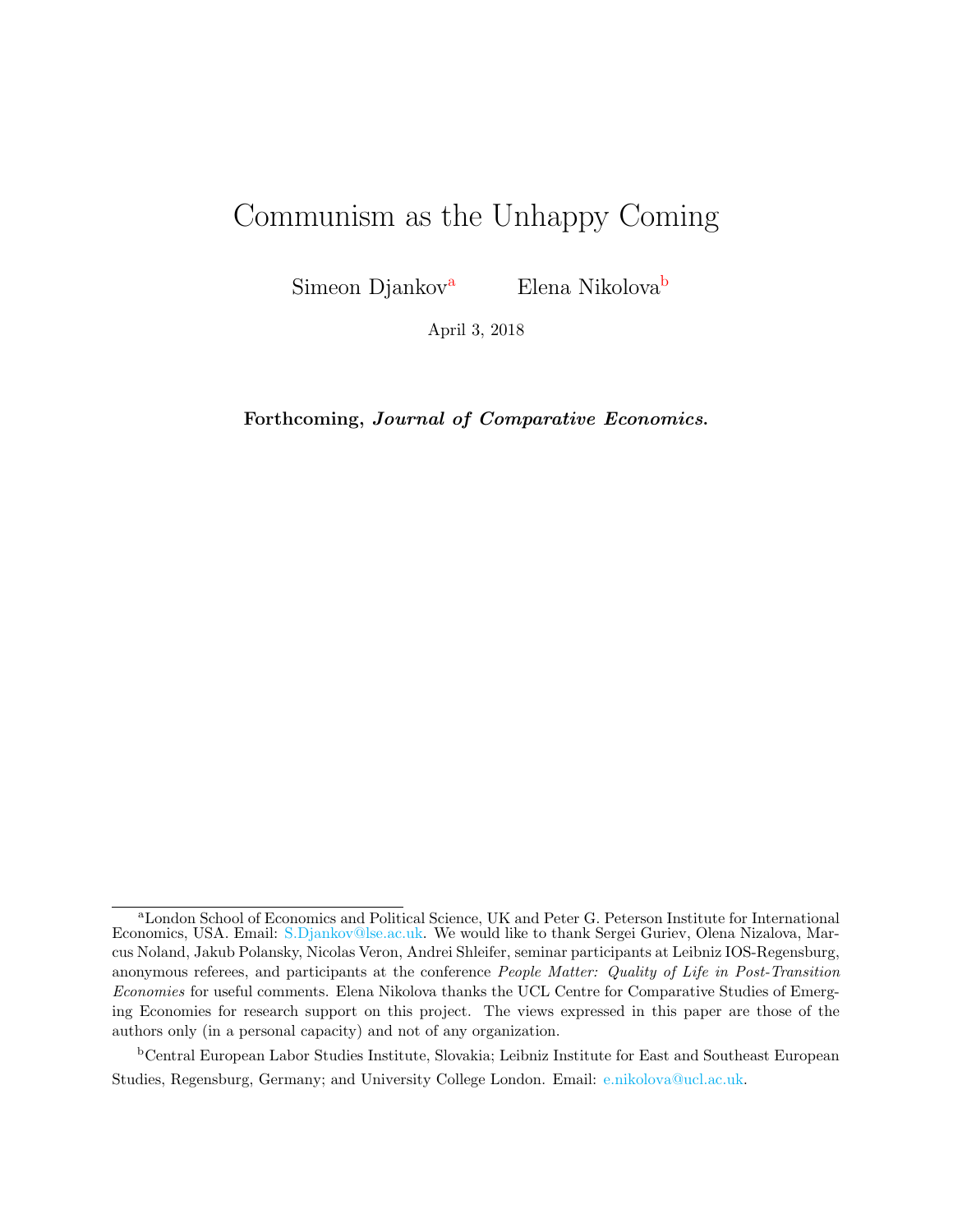# 1 Introduction

Following the pioneering work of [Weber](#page-42-0) [\(1904\)](#page-42-0), scholars have examined the link between religion and happiness [\(Campante and Yanagizawa-Drott](#page-39-0) [2015;](#page-39-0) [Djankov et al.](#page-39-1) [2016\)](#page-39-1); attitudes toward market economy, work ethic and thrift [\(Guiso et al.](#page-40-0) [2003;](#page-40-0) [McCleary and Barro](#page-40-1) [2006\)](#page-40-1); trust [\(La Porta et al.](#page-40-2) [1997\)](#page-40-2); and women and members of other religions [\(Clingingsmith et al.](#page-39-2) [2009\)](#page-39-2). A broader literature studies the impact of long-run historical factors on cultural preferences [\(Becker et al.](#page-38-0) [2014;](#page-38-0) [Nunn and Wantchekon](#page-41-0) [2011\)](#page-41-0). Moreover, recent work has argued that culture is an important determinant of economic and political development [\(Gorod](#page-40-3)[nichenko and Roland](#page-40-3) [2015;](#page-40-3) [Tabellini](#page-41-1) [2010\)](#page-41-1). If religion affects preferences, and preferences affect (or even co-evolve with) economic and political institutions [\(Aghion et al.](#page-38-1) [2010\)](#page-38-1), then the question of how exactly religion enters into the broader process of institutional evolution deserves scrutiny.

Although the existing scholarship has explained long-run institutional development across countries with a variety of different factors, the literature remains largely silent on the role of religion. For example, high settler mortality, along with the dominance of labor intensive activities such as mining or sugar growing, may have prompted European colonizers to adopt extractive institutions which, once in place, were difficult to change after independence [\(Engerman and Sokoloff](#page-39-3) [2000;](#page-39-3) [Acemoglu et al.](#page-38-2) [2001\)](#page-38-2). Similarly, the quality of political regimes has been linked to redistribution pressures arising from income inequality [\(Boix](#page-38-3) [2003\)](#page-38-3), income per capita [\(Boix](#page-38-4) [2011\)](#page-38-4), revolutionary threats [\(Aidt and Franck](#page-38-5) [2015\)](#page-38-5) and migration [\(Nikolova](#page-41-2) [2017\)](#page-41-2).

Using multiple waves of the World Values Survey (WVS) and the 2010 and 2016 rounds of the EBRD-World Bank Life in Transition Survey (LiTS), we investigate the association of three Christian denominations (Orthodoxy, Catholicism and Protestantism) on personal attitudes and behavior, focusing on satisfaction with life in particular. We also exmamine the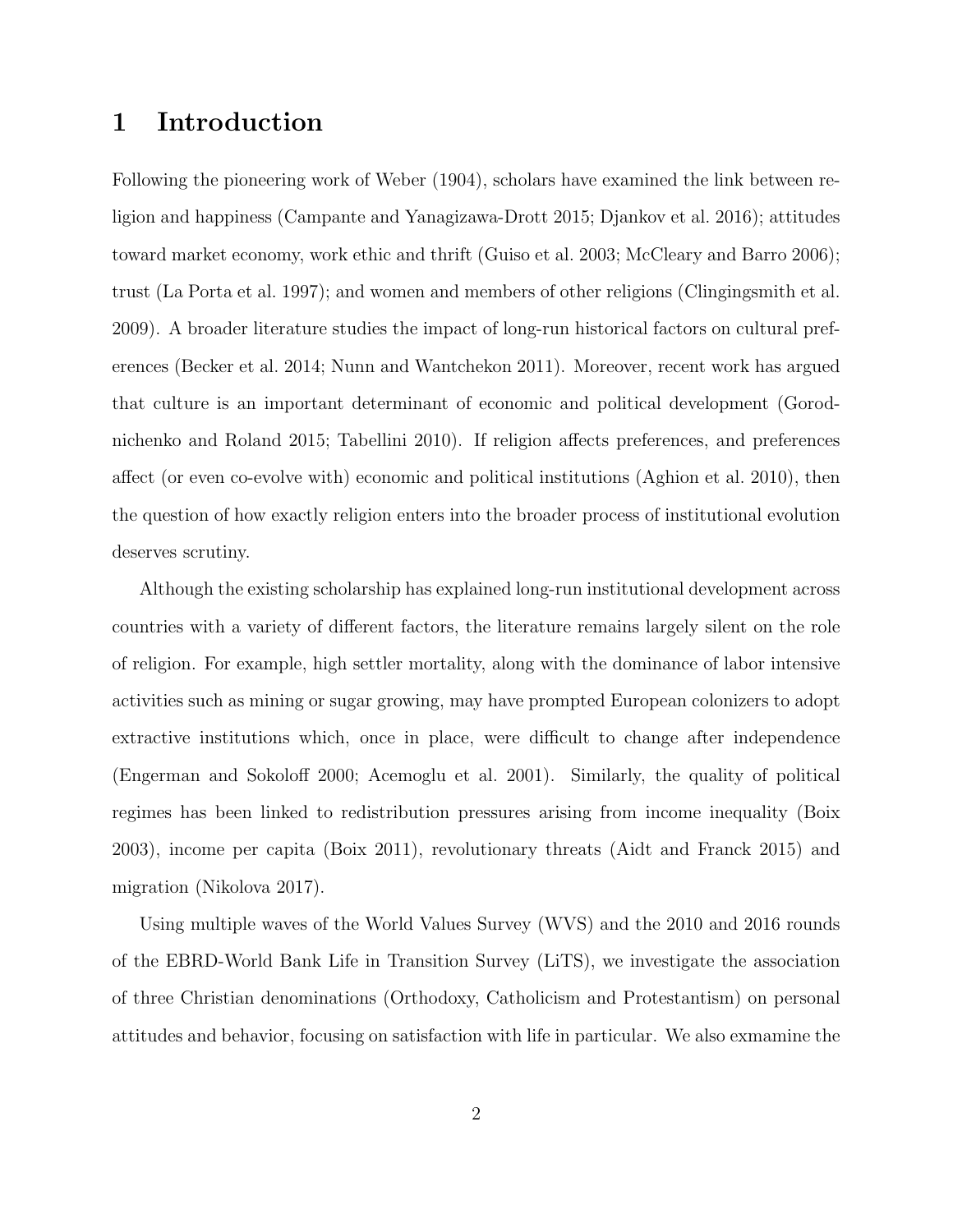link between religion and social capital; opinions about change and tradition; and views on government. The LiTS includes all transition countries with the exception of Turkmenistan, along with Turkey, France, Germany, Italy, Sweden and the UK (in 2010), and Turkey, Greece, Cyprus, Italy and Germany (in 2016). The WVS covers nearly 100 countries and territories around the world, including 26 post-communist countries.

Two inter-related findings emerge from our analysis. First, Catholics and Protestants are happier relative to non-believers (which comprise the omitted category in the regressions). Interestingly, the life satisfaction of those of Eastern Orthodox religion is not different from that of the non-religious group. Consistent with these results, we find that, relative to those belonging to the Catholic or Protestant religion and non-believers, Eastern Orthodox respondents have fewer children, less social capital and are more risk-averse. They also prefer old, rather than new, ideas and safe jobs. Orthodox believers have more left-leaning political orientations and a stronger opinion that governments (versus people) should take more responsibility.

Moreover, compared to non-believers, Catholics and Protestants are less likely to agree that government ownership is a good thing, and Protestants are less likely to agree that getting rich can only happen at the expense of others. Along both of these dimensions, Orthodox believers are no different than those who do not follow a particular religion.

Our empirical setting presents a number of advantages. First, the survey data allow us to control for a wide variety of observable characteristics that may be correlated with preferences, such as employment status, self-reported health, educational attainment, urbanity, and parental background (education and membership in the former communist party).<sup>[1](#page-4-0)</sup> Second, we can include country dummies in all specifications. Our results are therefore less likely to be driven by fixed national characteristics which may explain both the prevalence of a particular Christian denomination and cultural attitudes. Third, we exploit a battery

<span id="page-4-0"></span><sup>1</sup>Data on parental background are only available in the LiTS.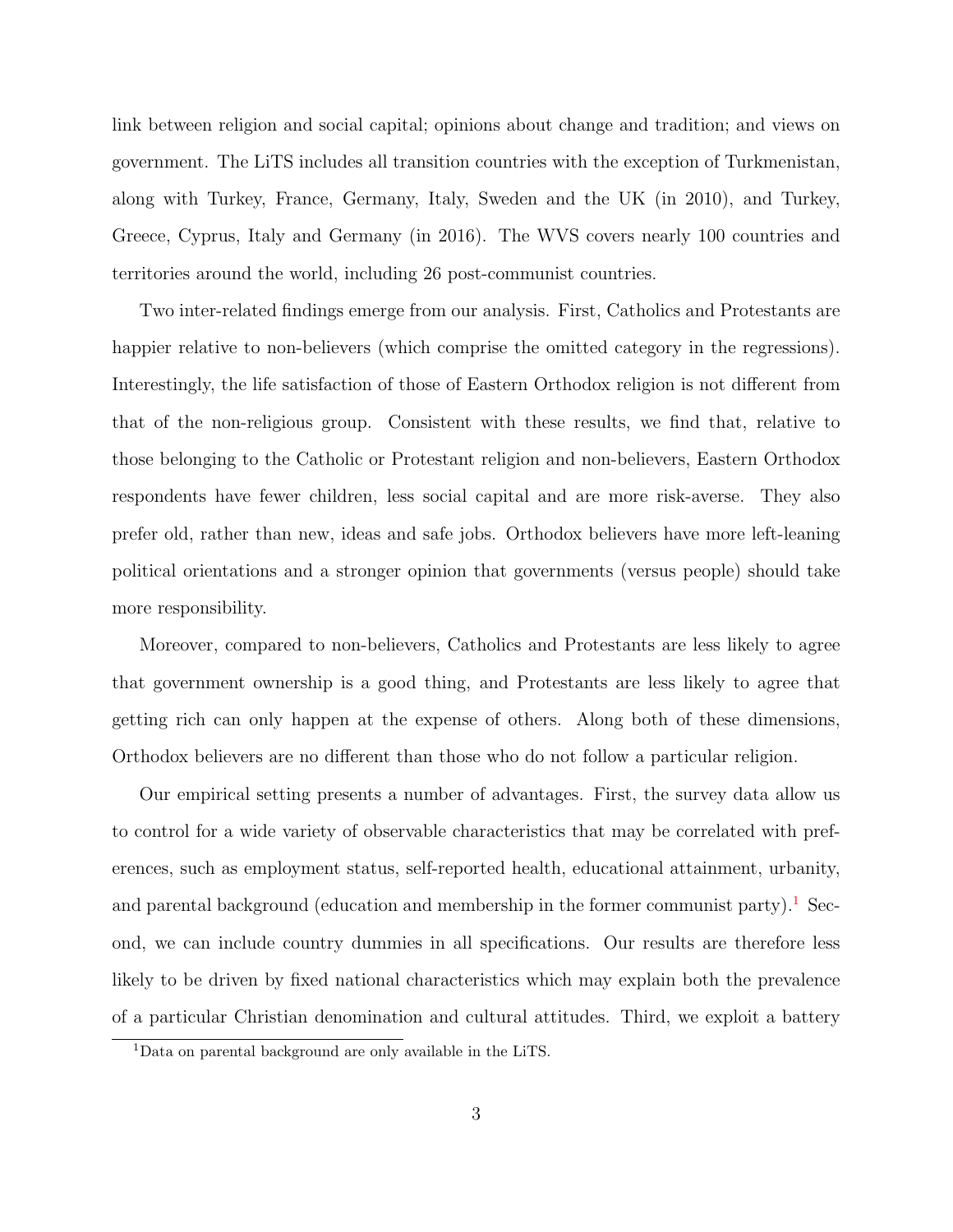of surveys, such as four waves of the World Values Survey (spanning the time period 1995- 2014) and two waves of the Life in Transition Survey (2010 and 2016). Finally, it could be that certain cultural characteristics (discussed below) could have prompted the adoption of different strands of Christianity throughout history, which raises the possibility that our results are contaminated by reverse causality. While we do not have data on preferences before 1989, we believe that this is inherently unlikely for at least two reasons. On the one hand, early kings and khans had little knowledge of the cultural preferences of their respective populations. On the other hand, the decision to adopt Christianity from Byzantium or Rome was driven largely by geo-political considerations, as evidenced, for instance, by Bulgaria's choice of Eastern Christianity in 865.

We then use these data to evaluate among three competing theories linking Orthodoxy and communism. According to Marx, capitalist countries at an advanced stage of development (such as those in Western Europe) were most likely to experience a socialist revolution, which then would lead to the redefinition of social structures and the victory of communism [\(Marx](#page-40-4) [1977\)](#page-40-4). Lenin, on the other hand, believed that a joint revolution of the proletariat and the peasantry was necessary to bring social change in Russia [\(Lenin](#page-40-5) [1960,](#page-40-5) p. 40-43). At the same time, Lenin also argued that Orthodox Christianity, which was most prevalent among the peasant population and the exploited working class, must be eradicated completely in order for the class struggle to succeed [\(Lenin](#page-40-5) [1960,](#page-40-5) p. 403-411). In contrast, [Berdyaev](#page-38-6) [\(1933,](#page-38-6) [1937\)](#page-38-7) argues that communism succeeded precisely in those countries with a strong Eastern Orthodox tradition. As he explains, "The best type of communist, that is to say, the man who is completely in the grip of the service of an idea and capable of enormous sacrifices and disinterested enthusiasm, is a possibility only as the result of the [Orthodox] Christian training of the human spirit, of the remaking of the natural man by the [Orthodox] Christian spirit" [\(Berdyaev](#page-38-7) [1937,](#page-38-7) p. 170).

Studying the effect of religious differences in communist regimes is important for two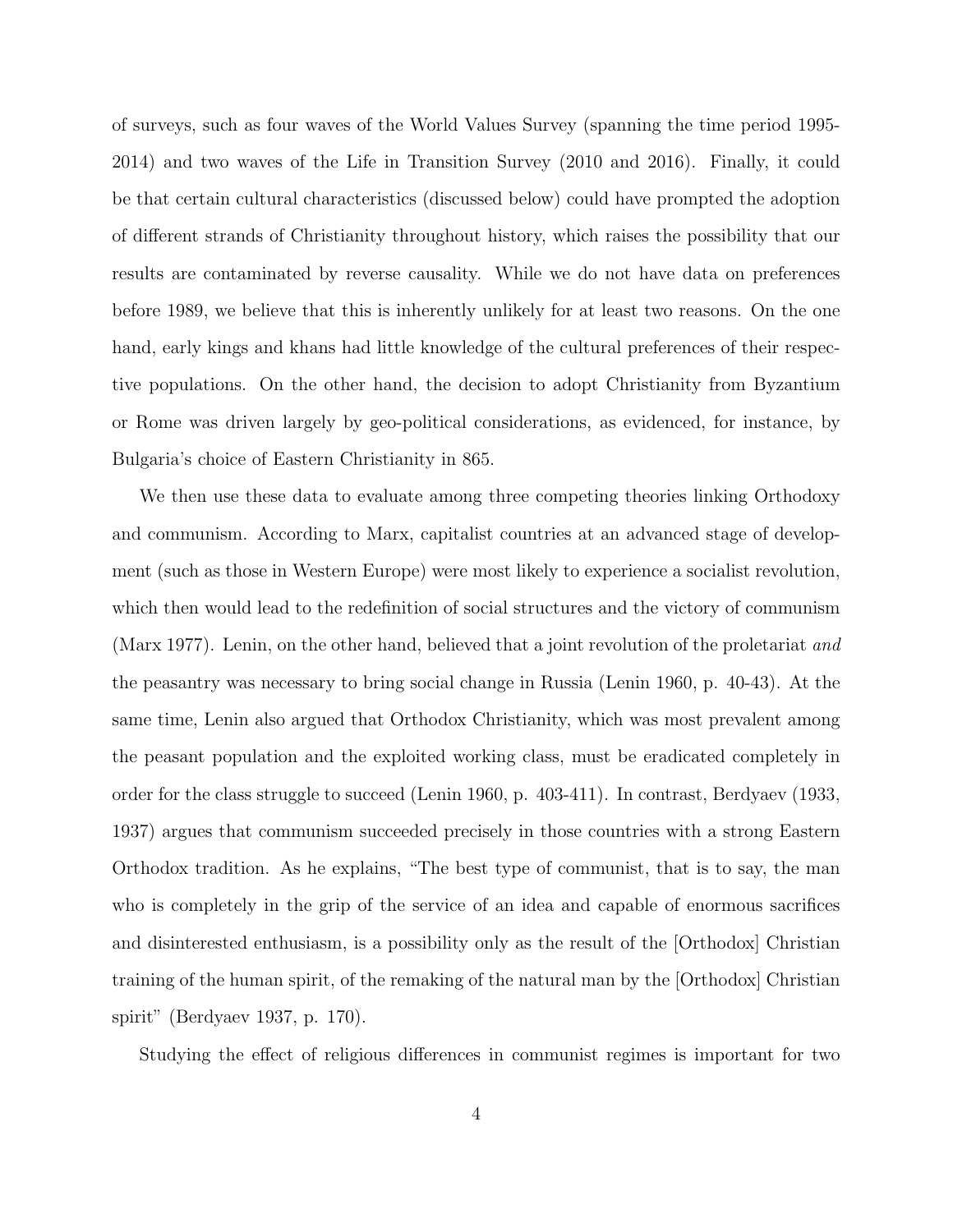reasons. First, the literature linking religion and culture has focused on differences across religions, rather than within Christianity itself. As we argue below, theological differences within Christianity are associated with striking attitudinal differences. In addition, little has been written about the role of Eastern Orthodoxy. A number of European countries have Orthodoxy as the prevalent religion, including Belarus, Bulgaria, Georgia, Macedonia, Moldova, Montenegro, Romania, Russia, Serbia and Ukraine, in addition to Cyprus and Greece.<sup>[2](#page-6-0)</sup> In the US, more than two million people are members of the Orthodox church [\(Volkov](#page-41-3) [2005,](#page-41-3) p. 227), while the number of Orthodox believers globally is more than 250 million.[3](#page-6-1)

Second, Orthodoxy and Catholicism embraced different traditions even before  $1054<sup>4</sup>$  $1054<sup>4</sup>$  $1054<sup>4</sup>$ Catholicism, the Western branch of Christianity, was linked with the Papacy and the Holy Roman Empire, and emphasized the individualistic, legalistic and rationalistic character of Roman antiquity. Catholics have understood the relationship between man and God as a legal one, in which believers follow rules established by God, and any misbehavior requires penance (and justice) supervised by the Church. In contrast, Eastern Orthodoxy has been influenced by Hellenic traditions which have centered on introspection and a communitarian spirit. Rather than highlighting the reciprocal legal obligations between man and God, Orthodox theology emphasizes exchanges based on love and devotion [\(Janos](#page-40-6) [2000,](#page-40-6) p. 38- 39).

Our argument builds on the idea that deep-rooted theological differences between Orthodoxy and the other two Christian denominations are responsible for differences in attitudes

<span id="page-6-0"></span><sup>2</sup>There is no difference among national Eastern Orthodox churches in terms of doctrine, tradition and worship. The key word is Orthodox, while a national designation of the kind Greek Orthodox or Russian Orthodox is of secondary consideration [\(Kallistos](#page-40-7) [1993\)](#page-40-7). The Oriental Orthodox Church (which is beyond the scope of this paper) has a different theology compared to the Eastern Orthodox Church.

<span id="page-6-1"></span><sup>3</sup>See the Pew Research Center Report on Global Christianity, December 2011, p. 21, which is available at http://www.pewforum.org/files/2011/12/Christianity-fullreport-web.pdf.

<span id="page-6-2"></span><sup>4</sup>While we do consider Catholicism and Protestantism as separate categories in our empirical analyses, Protestantism was part of the Catholic religion until 1517 and therefore the two religions have very similar theologies.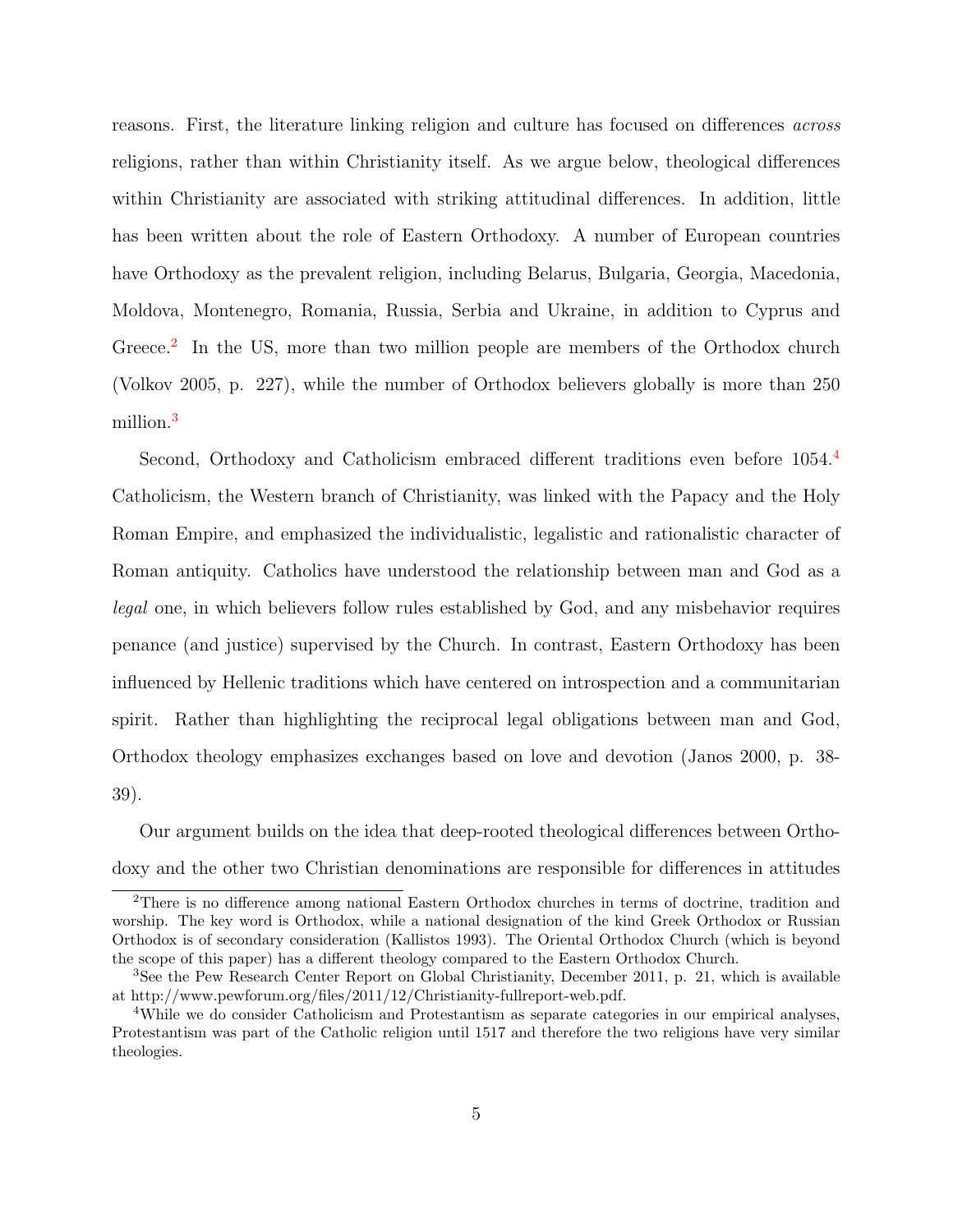today. Western Christianity (which gave rise to Catholicism and Protestantism) placed emphasis on rationalism, logical exploration, individualism, and the questioning of established authorities. Eastern Christianity (from which Eastern Orthodoxy originated) was associated with mystical and experiential phenomena, was more affectionate and communitarian, and put less emphasis on law, reason and questioning authorities. Remarkably, these long-run attitudinal differences survived after nearly fifty years of communism. Religious activities were suppressed in most former communist countries during the totalitarian period, as political elites believed that religion was incompatible with the advancement of communism. [Marx](#page-40-8) [\(1844\)](#page-40-8) writes that, "Religion is the exhausted creature's sigh, the state of animus of a heartless world, the spirit of spiritless situations. Religion is the people's opium." [Berdyaev](#page-38-6) [\(1933,](#page-38-6) p. 159) explains that according to Marx, "Religious beliefs reflect human slavery, slavery to the elemental powers of nature and the irrational forces of society. They exist only until man, social man, finally overcomes the elemental and irrational forces which surround him with mystery." Clergy were persecuted, killed and imprisoned and churches were demolished or closed. Church-going was prohibited, and religious education was removed from the school curricula.

At the same time, communist governments maintained those aspects of Orthodox theology - including the emphasis on tradition and communitarianism - which were useful for spreading and solidifying communist ideas. In this regard, Orthodoxy provided a useful condition for the growth of communist regimes. As [Janos](#page-40-6) [\(2000,](#page-40-6) p. 326) points out, communism fared much better in the paternalistic and communitarian Orthodox societies of south-east Europe than in the legalistic, contract-based countries in north-west Europe. Communist policies and institutions - collectivization of agriculture, youth socialist organizations, a powerful secret service, and control over internal and external mobility - were highly compatible with pre-existing Orthodox norms, including communitarianism, less reliance on legal exchanges, and higher respect for authority. In many respects, communism can be seen as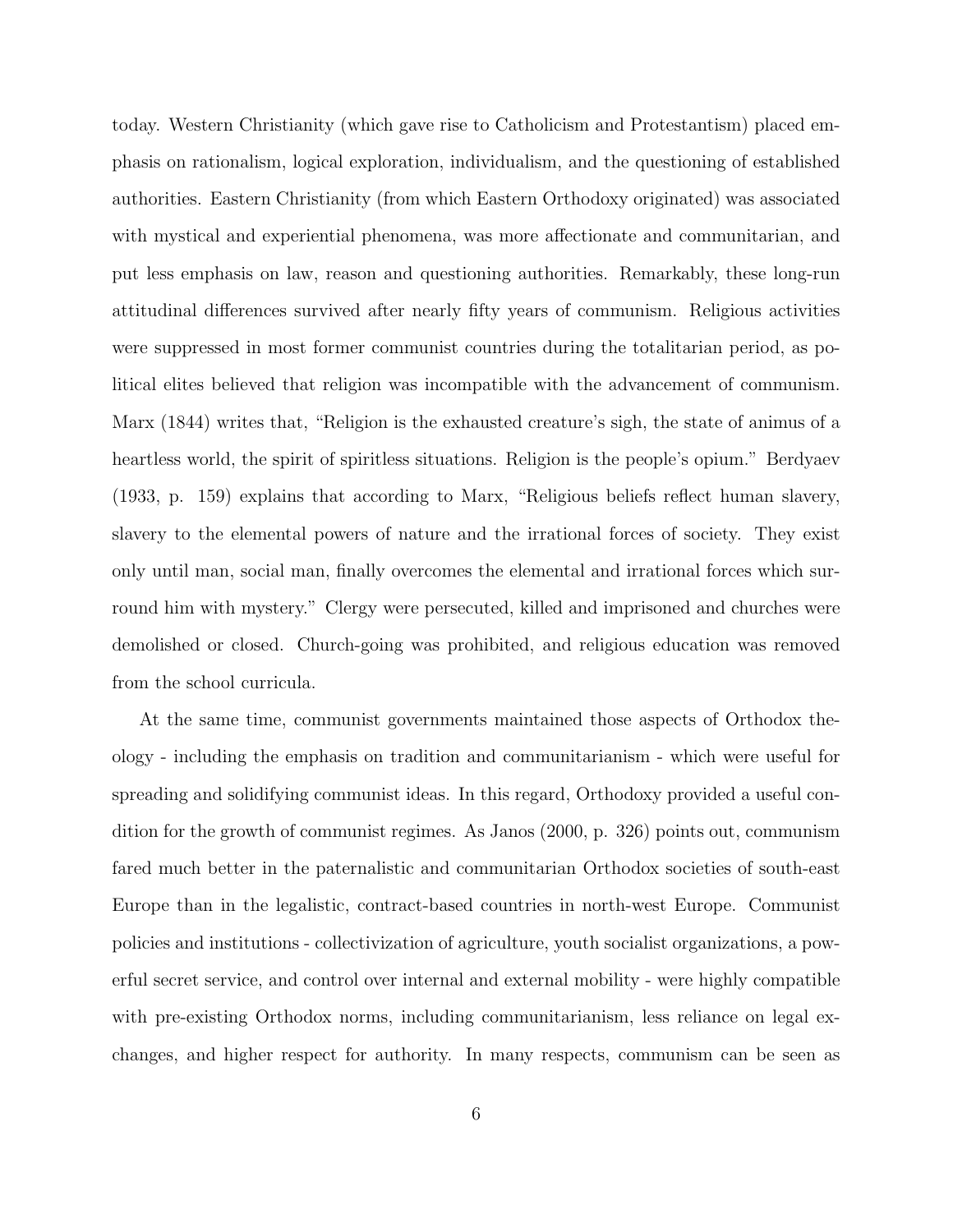the second coming of Orthodoxy, which we argue is in line with Berdyaev's (1933, 1937) hypothesis.

Our work contributes to several strands of the literature. Above all, we contribute to the literature on happiness in transition economies, including [Coupe and Obrizan](#page-39-4) [\(2016\)](#page-39-4); [Djankov et al.](#page-39-1) [\(2016\)](#page-39-1); [Easterlin](#page-39-5) [\(2009\)](#page-39-5); [Nikolova](#page-41-4) [\(2016\)](#page-41-4). Our results suggest that persistent differences in religious beliefs - via their effect on culture and informal institutions - may also pave the way for distinct political and economic systems, consistent with [Berdyaev](#page-38-6) [\(1933,](#page-38-6) [1937\)](#page-38-7). In addition, the findings resonate with work arguing that while in general institutions change slowly [\(La Porta et al.](#page-40-9) [1999;](#page-40-9) [Roland](#page-41-5) [2004\)](#page-41-5), political elites can effectively manipulate both formal institutions [\(Djankov et al.](#page-39-6) [2003;](#page-39-6) [Nikolova](#page-41-2) [2017\)](#page-41-2) and attitudes and beliefs [\(Adena et al.](#page-38-8) [2015;](#page-38-8) Alesina and Fuchs-Schündeln [2007\)](#page-38-9). Our results also relate to a growing scholarship studying how differences in religion and religiosity affect culture [\(B´enabou et al.](#page-38-10) [2015;](#page-38-10) [Guiso et al.](#page-40-0) [2003;](#page-40-0) [La Porta et al.](#page-40-2) [1997\)](#page-40-2). Finally, we enrich a broader literature on the link between religion and various economic outcomes including growth [\(Barro and McCleary](#page-38-11) [2003;](#page-38-11) [Campante and Yanagizawa-Drott](#page-39-0) [2015;](#page-39-0) [Cantoni](#page-39-7) [2014\)](#page-39-7), human capital [\(Becker and Woessmann](#page-38-12) [2009\)](#page-38-12), investor protection [\(Stulz and Williamson](#page-41-6) [2003\)](#page-41-6) and work ethic [\(Spenkuch](#page-41-7) [2011\)](#page-41-7).

This paper is organized as follows. The next section presents our theoretical framework. Section [3](#page-18-0) describes the data. The fourth section discusses the results, and the final section concludes.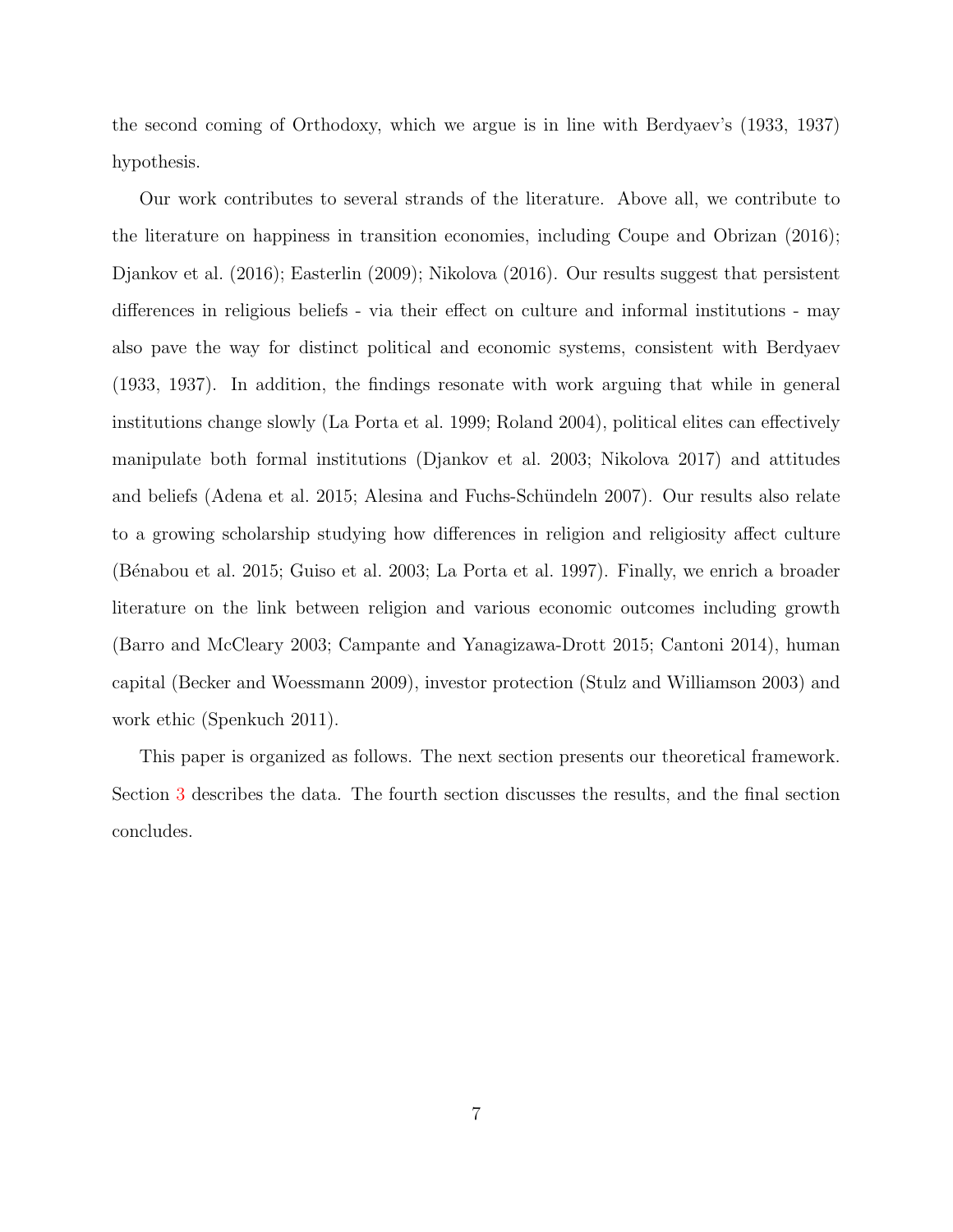# <span id="page-9-0"></span>2 Theoretical framework

# 2.1 Theological differences between Eastern and Western Christianity

The Great Schism of 1054 broke the eucharistic unity between East and West Christianity. The primate of Rome, not readily accepted in the East even before the Schism, stopped being of any importance to the Eastern Patriarchates, who accepted Constantinople as 'new Rome' with all the ecclesiastic consequences. However, differences between Orthodoxy and other strands of Christianity (Roman Catholicism, and later, Protestantism) had existed for a long time [\(Janos](#page-40-6) [2000\)](#page-40-6). In fact, the rise of individualism in the West - in both family affairs and economic exchange - was mediated by the Catholic Church between the sixth and eleventh centuries. In an attempt to increase the numbers of bequests (particularly from single women), in 597 Pope Gregory I encouraged virginity, prohibited marriage to close kin, close relatives or widows of close kin, and the adoption of children. As a result, Church wealth increased considerably: in France, one third of productive land belonged to the Church at the end of the seventh century. Ecclesiastical wealth prompted Pope Gregory VII not only to separate itself from the state, but also to push for the adoption of legal institutions. Along with the rise of nuclear families and individualism, these developments led to economic growth in the West [\(Lal](#page-40-10) [2000,](#page-40-10) p. 11-12).

These early differences between Eastern and Western Christianity contributed to the distinct positions of the two churches in society and their involvement with secular authority. During the middle of the fourth century, Emperor Constantine turned Christianity from a persecuted sect into the official religion of the Roman Empire. He then shifted the Roman capital from Rome to Constantinople in order to avoid invasions from the North. The Western Roman empire crumbled as a result of Germanic invasions, and the Church acquired an institutional independence which led to a reciprocal relationship with the state. Western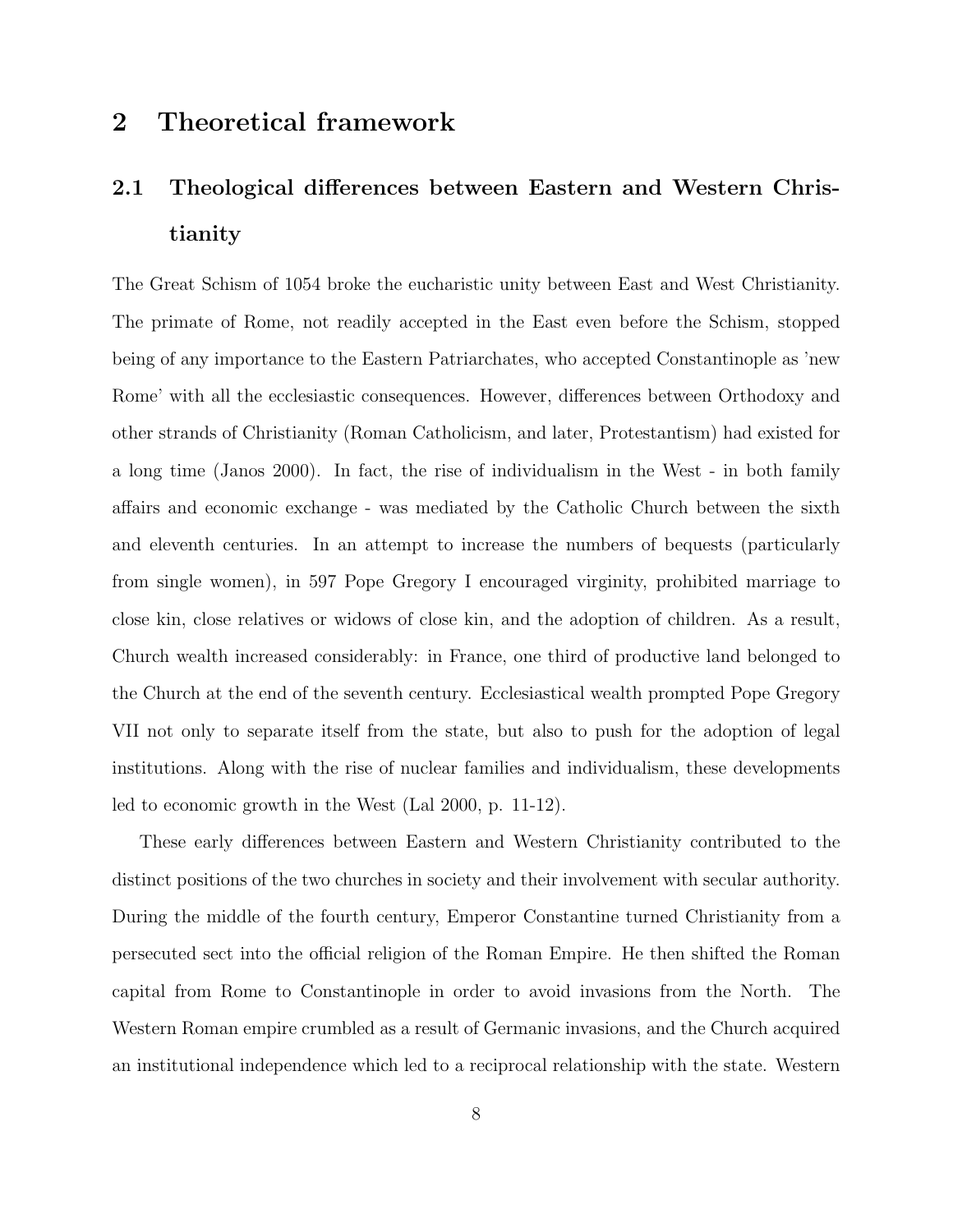monarchs solidified their authority via the rituals of coronation and religious anointment, and in exchange respected Church laws [\(Janos](#page-40-6) [2000,](#page-40-6) p. 40-41). The Catholic church was also closely involved in worldly affairs, with the Pope himself often participating in military battles [\(Janos](#page-40-6) [2000,](#page-40-6) p. 40-41). For example, Pope Leo IX, a German aristocrat who ruled central Italy, waged war against his deposed predecessor and his followers in 1049-1050. He also served as the head of an army of Swabians fighting against the Normans in June 1053 and suffered defeat at the Battle of Civitate [\(Chambers](#page-39-8) [2006,](#page-39-8) p. 7-8).

In the East, Byzantium thrived, but the Church remained subordinate to the state, partly because it was unable to acquire the same amount of wealth as its Catholic counterpart. It was accepted that rulers in Orthodox countries were born saintly and did not require sacralization of their authority by the Church. As early as the fourth century, Byzantine monarchs, rather than the Church, were deciding on ecclesiastical matters, and even legislating on heresy and schism. In the last five hundred years of the Byzantine empire, imperial decrees were responsible for forcing out of office nearly one third of all Orthodox patriarchs. For example, St Ignatius became Patriarch of Constantinopole in 847. A fervent critic of iconoclasm and initially appointed by the Empress Mother Theodora, Ignatius fell out of favor and was deposed when Emperor Michael III gained the throne in 858. His successor was Photius, a layman who challenged the Pope's influence over the Orthodox church. When Basil I became emperor in 867, Photius was exiled to Cyprus, and St. Ignatius returned as patriarch. When St. Ignatius died in 877, Photius reconciled with Basil and assumed patriarchal responsibilities once more. He was sent to exile once more in 886 once Leo VI gained the throne [\(Hussey](#page-40-11) [2010,](#page-40-11) p. 70-86). [Janos](#page-40-6) [\(2000,](#page-40-6) p. 41) explains that "this blurring of boundaries between state and society anticipated some of the features of modern totalitarianism, and made some of its practices easier to accept when and where they would occur."

What is more, Western and Eastern Christianity differ when it comes to theology. West-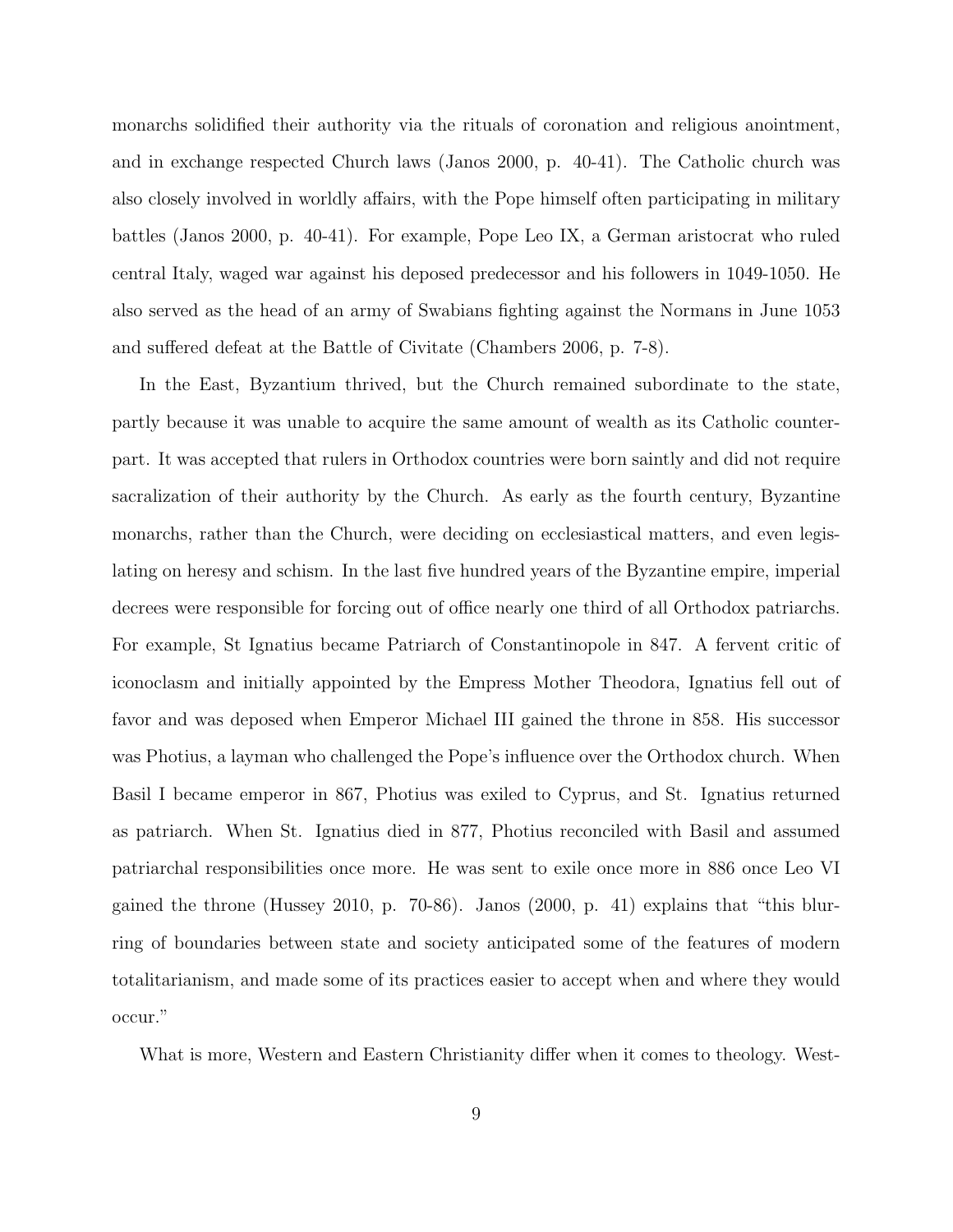ern Christian theology placed high emphasis on rationality which culminated in the rise of scholasticism and the institutionalized position of theology in medieval universities in the high Middle Ages. In its early days, Western Christian theology was linked to the work of St Augustine, who taught that the existence of God can be proven by studying nature and by logical inference. Roman law influenced heavily Western Church writers, while philosophy played an important role in theological reasoning [\(Huntington](#page-40-12) [1996,](#page-40-12) p. 69-70). The Reformation and Counter-Reformation were also distinctively Western phenomena: with the arrival of Protestantism in the 16th century, monasticism was repudiated, and believers were urged to express their faith via rational and secular activities [\(Huntington](#page-40-12) [1996;](#page-40-12) [Weber](#page-42-0) [1904\)](#page-42-0). As a result, Protestantism led to religious individualism, innovation and the tendency to question established authorities. The secularization of these religious attitudes was essential for the overall societal evolution of Western Europe, as well as for the breakthroughs associated with the industrial evolution [\(Markides](#page-40-13) [2005,](#page-40-13) p. 180-181). $\delta$ 

The rational perspective has been interpreted differently in Eastern Orthodox Christianity. As [Huntington](#page-40-12) [\(1996,](#page-40-12) p. 69-70) explains, the Orthodox civilization inherited far less from the Classic civilization compared to the West. First, Orthodoxy puts less emphasis on law and reason. For instance, the Orthodox doctrine of God, and Orthodox theology more generally, never developed in the Western rational sense but were closely associated with mystical, experiental and ascetic phenomena [\(Berdyaev](#page-38-7) [1937,](#page-38-7) p. 9). Eastern Christianity is also more emotional and affectionate, and God is considered to be beyond rational grasping. Moreover, Orthodoxy places a stronger emphasis on tradition and communitarian values. Individuals are therefore less inclined to make decisions freely and critically and to question

<span id="page-11-0"></span> $5$ Empirical studies confirming Weber's hypothesis include [Guiso et al.](#page-40-0) [\(2003\)](#page-40-0) and [Spenkuch](#page-41-7) [\(2011\)](#page-41-7). [Becker](#page-38-12) [and Woessmann](#page-38-12) [\(2009\)](#page-38-12) find that Protestantism (in nineteenth-century Prussia) led to higher economic prosperity, but argue that human capital associated with reading the Bible is the mechanism behind this result. In contrast, [Cantoni](#page-39-7) [\(2014\)](#page-39-7) shows that within the Holy Roman Empire Protestantism had no effect on economic growth over the period 1300-1900. [Chong et al.](#page-39-9) [\(2014\)](#page-39-9) provide an empirical measure of Weberian bureaucracy, or a professional bureaucracy with nonpolitical rules of recruitment, promotion, and compensation of employees.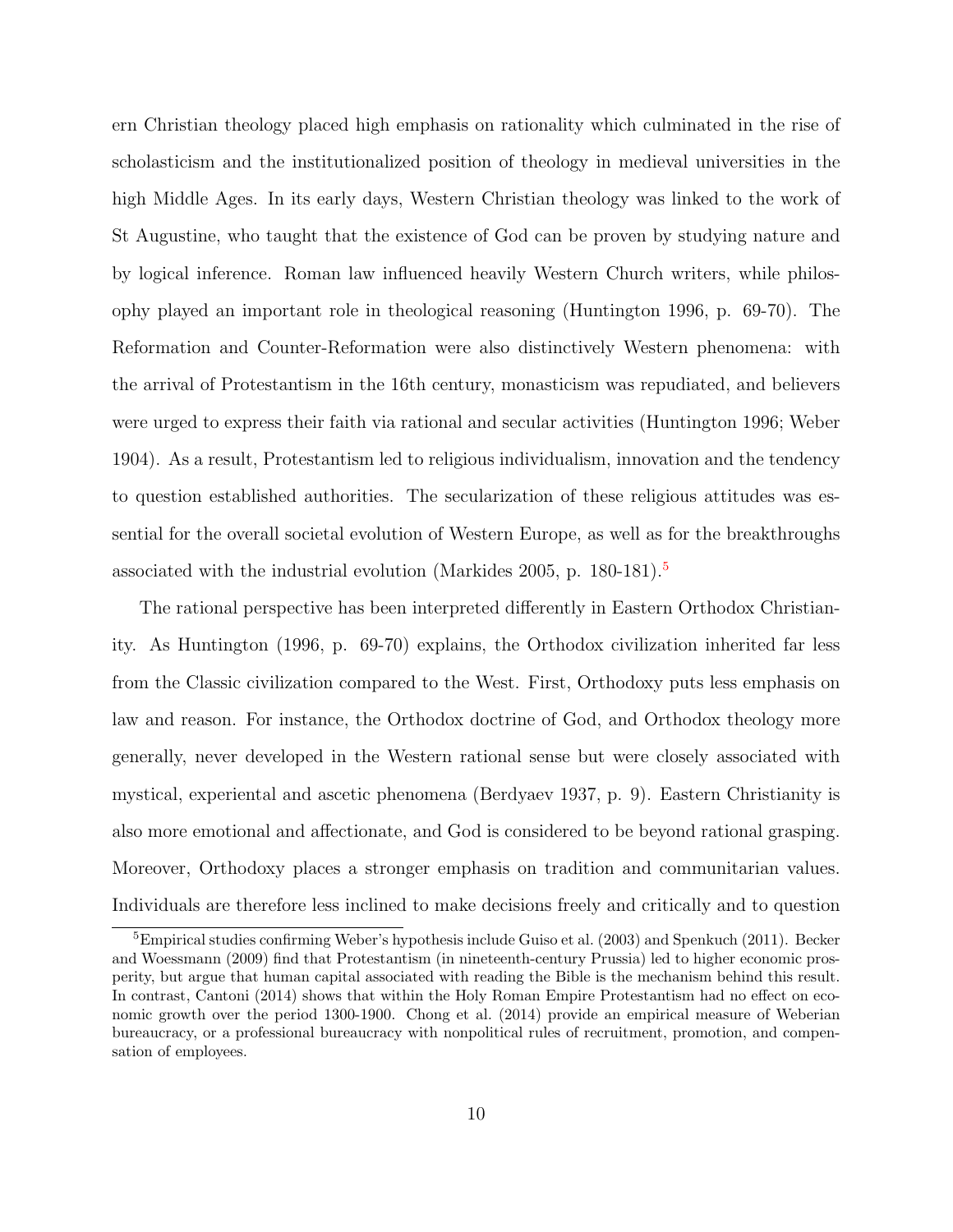established authorities. As a result, the weaker emphasis on innovation in Orthodoxy may have been responsible for the lack of a Western-type scientific revolution [\(Markides](#page-40-13) [2005,](#page-40-13) p. 182-183). Orthodoxy also pays less attention to legal rights [\(Berdyaev](#page-38-6) [1933,](#page-38-6) p. 150-151).

#### 2.2 Religion and communism

Communist regimes regarded church-going as incompatible with communism, and the clergy were persecuted extensively.<sup>[6](#page-12-0)</sup> Communists considered religion a public problem which must be fought using the tools of militant atheism [\(Berdyaev](#page-38-7) [1937,](#page-38-7) p. 166). According to Lenin, "Religion is one aspect of the spiritual oppression which falls everywhere upon the masses who are condemned to eternal labor for others by their need and their loneliness" (as quoted in [Berdyaev](#page-38-7) [\(1937,](#page-38-7) p. 161)). Similarly, [Du Bois](#page-39-10) [\(1968,](#page-39-10) p. 286) believed that "...the greatest gift of the Soviet Union to modern civilization was the dethronement of the clergy and the refusal to let religion be taught in public schools." Poland, where communists failed to suppress the Catholic church, was a notable exception. Due to the strength of the Polish church and its role in fostering national identity, communists from the beginning acknowledged that separating the church from the Vatican would be futile [\(Froese and Pfaff](#page-40-14) [2001,](#page-40-14) p. 487-489). The Lutheran Church in East Germany also retained links to churches beyond the communist bloc, which suggests that external links were also important for the survival of religion in some countries. Interestingly, the Cuban Catholic Church has also been very strong, and once again this could be due to the country's ties with the Vatican.

Shortly after the 1917 revolution, the Soviets deprived the Orthodox church of its legal status and the right to own property. Teaching religion was banned in private and public schools [\(Barmenkov](#page-38-13) [1983;](#page-38-13) [Froese](#page-40-15) [2004\)](#page-40-15). In response, Patriarch Tikhon of Moscow excommunicated the government. The Soviet leadership retaliated by killing many bishops, lower

<span id="page-12-0"></span><sup>&</sup>lt;sup>6</sup>We must point out that we do not have data with which to systematically test the insights of this section and therefore must only rely on case-study evidence.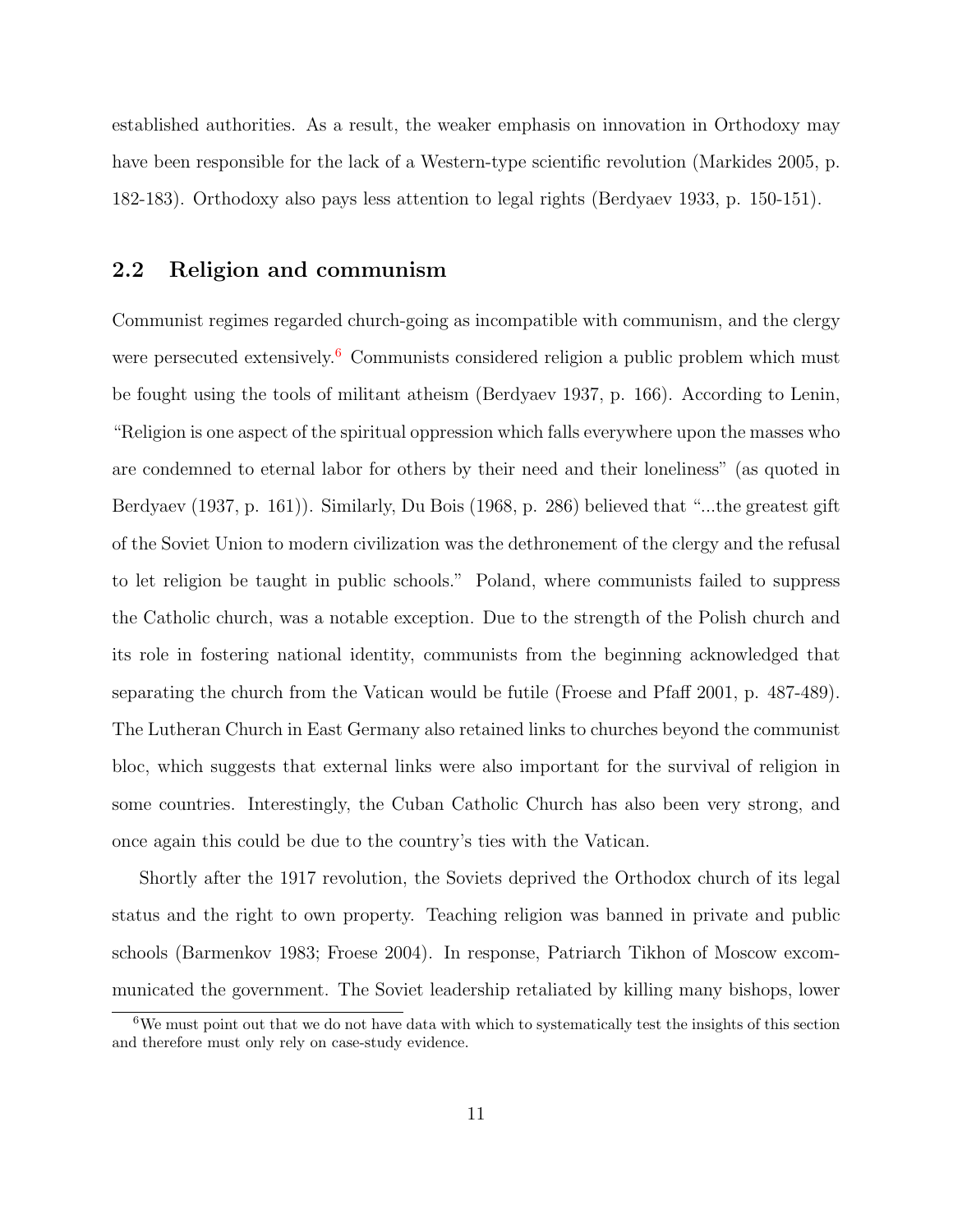clergy and monks: in the next five years, 28 bishops and 1,215 priests were killed, and 8,000 monks perished in 1922 alone [\(Pipes](#page-41-8) [1995;](#page-41-8) [Pospielovsky](#page-41-9) [1984,](#page-41-9) [1987\)](#page-41-10). The number of Russian Orthodox churches dropped from 54,000 in 1914 to 7,500 in 1966 [\(Froese](#page-40-15) [2004,](#page-40-15) p. 42).

In Bulgaria, between 1944 and 1950, 153 Eastern Orthodox clergy were tried in court, out of whom 13 were sentenced to death and 13 to life imprisonment. In 1948, out of a total of 2,063 clergy, 1,600 were deemed to be a threat to the communist regime [\(Metodiev](#page-41-11) [2012,](#page-41-11) p. 8). The remainder became informants of the communist secret police: even in the dying days of the communist regime, 11 out of the 15 Orthodox bishops, along with the patriarch, were part of the Bulgarian Secret Service [\(Metodiev](#page-41-11) [2012,](#page-41-11) p. 10). In Romania, following the 1949 "social reorientation" programs monastic seminaries and monasteries were closed down and nearly 4,000 monks and nuns were either jailed or forced to accept a secular life [\(Stan and Turcescu](#page-41-12) [2000,](#page-41-12) p. 1468).

Communist governments did not limit religious persecution to the Orthodox clergy. In Hungary, the communist government nationalized all church lands (including those belonging to the Catholic and Protestant churches) and closed all religious educational institutions in 1948. In addition, churches were prohibited from accepting private support, which made their survival very difficult. By 1951, all clergy had formally agreed to cooperate with the communist regime. Those who objected experienced extreme forms of harassment. Jozef Cardinal Mindszenty, the Roman Catholic Primate of Hungary, was sentenced for life in 1949. Bishop Lojas Ordass, the vice president of the Lutheran World Federation was thrown in prison for two years, and threatened with life imprisonment unless he resigned from his post [\(Froese](#page-39-11) [2001,](#page-39-11) p. 253-254).

Similarly, after 1948 the Czechoslovakian regime seized church property and launched an anti-religious campaign in schools and public life. Although an undisclosed agreement between the communist government and the Vatican allowed religious orders to exist, they were banned in 1950, with their supporters jailed and property nationalized. These policies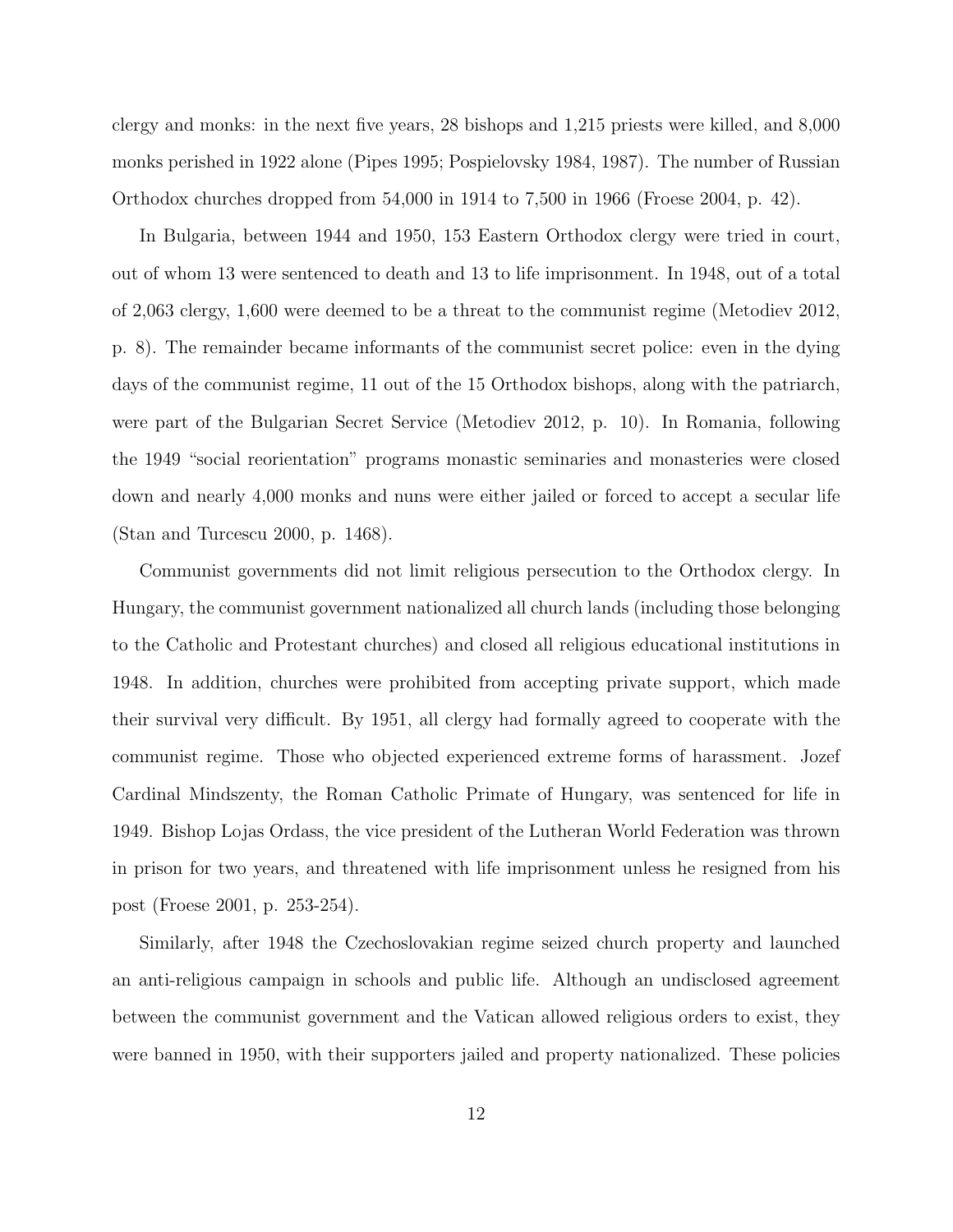forced some of the clergy to form an underground movement [\(Winter](#page-42-1) [1998,](#page-42-1) p. 219).

In East Germany, the Lutheran church was severely repressed, and as a result by 1989 only 15% of East German children had been baptized. Although the role of the church remained marginal for the next 40 years, the communist regime was willing to tolerate it provided that ecclesiastical activity did not pose a threat to the state. In addition, the church was able to preserve its ties to the West, including access to financial resources. This came at the cost of concessions to the communists, including loyalty to the government and severing of all ties with the West German church [\(Froese and Pfaff](#page-40-14) [2001,](#page-40-14) p. 491-497).

In Albania, the persecution of all religious communities started when Enver Hoxha came to power in November 1944. The communist party engaged in murder and torture against the clergy. By May 1967, all 2,169 religious establishments (churches and mosques) were closed or demolished. In November 1967, all decrees on religion in the constitution were abolished, turning religious practise into an illegal activity. Church property was nationalized and religious education forbidden. By 1971, there were only 14 Catholic priests alive in the country, of whom 12 were in concentration camps and 2 in hiding (Tönnes [1982,](#page-41-13) p. 247-253).

As we document below, despite this persecution of the clergy, attitudinal difference between Orthodoxy, and Catholicism and Protestantism, persisted. The Catholic church remained strong in Poland, and in several countries ties with the Vatican were not completely severed, which allowed the survival of religion, at least underground. Moreover, communism and Eastern Orthodoxy share many similarities, and the spread and growth of communism in Eastern Europe was aided by the belief system of Orthodox Christianity [\(Berdyaev](#page-38-7) [1937,](#page-38-7) p. 160, 188). In fact, communism resonated far more positively in the Orthodox societies of south-east Europe than in the legalistic, contract-based countries of north-west Europe [\(Janos](#page-40-6) [2000,](#page-40-6) p. 326). According to [Berdyaev](#page-38-7) [\(1937,](#page-38-7) p. 170),

"If it were granted that anti-religious propaganda were finally to destroy all traces of Christianity in the soul of the Russian people, and annihilate all religious feeling, then the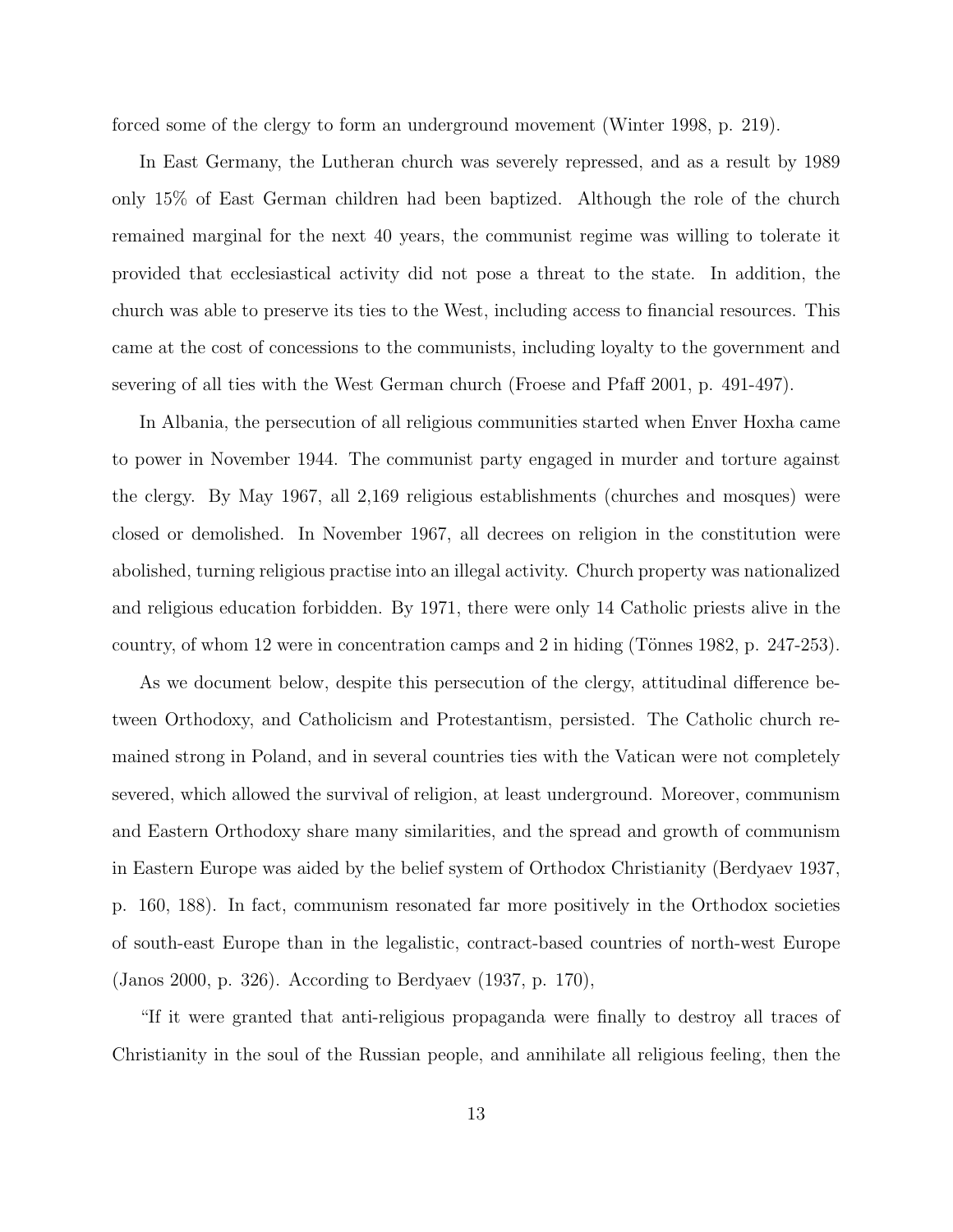actual realization of communism would become impossible, for no one would be willing to make sacrifices, no one would interpret life as service of a higher purpose, and the final victory would remain with the self-seeking type who thinks only of his own interests. This last type of person, even now, already plays no small part, and the growth of the bourgeois spirit is due to him."

What is more, communist ideologues believed that communism should take the place of Christianity as a belief system [\(Berdyaev](#page-38-7) [1937,](#page-38-7) p. 160). Socialism claimed to be a new, messianic power which could satisfy all of humanity's needs and solve all of its problems. The socialist state and society were considered not secular or civil, but sacred. [Berdyaev](#page-38-6) [\(1933,](#page-38-6) 189) writes that "Socialism uses a "sacred" authority and establishes a "sacred" society, in which there is no place for the "lay," for the free, for choice, for the unrestricted activity of human forces."

If Orthodox theology - with its emphasis on tradition and communitarianism - was useful for spreading and solidifying communist ideas, then why did communist governments seek to eradicate church-going from everyday life? One approach was to subordinate churches (whether Orthodox, Protestant or Catholic) to the communist doctrine, by infiltrating it with informants up to the highest level. For example, while the Romanian Communist party regarded the Orthodox Church as a capitalist remnant, it also believed that a church respected by the bulk of the population could be useful in furthering the party's socioeconomic and political goals [\(Stan and Turcescu](#page-41-12) [2000\)](#page-41-12). As a result, the Romanian church was enlisted as a promoter of communist policies in exchange for the government's toleration of a certain level of ecclesiastical activities [\(Flora and Szilagyi](#page-39-12) [2005,](#page-39-12) p. 115). Similarly, in 1979 Hungarian Secretary of State Miklos officially explained that churches did not threaten communism anymore and that religion could usefully promote socialist values [\(Froese](#page-39-11) [2001,](#page-39-11) p. 255-256).

More importantly, while communism tried to obliterate religious activity, communists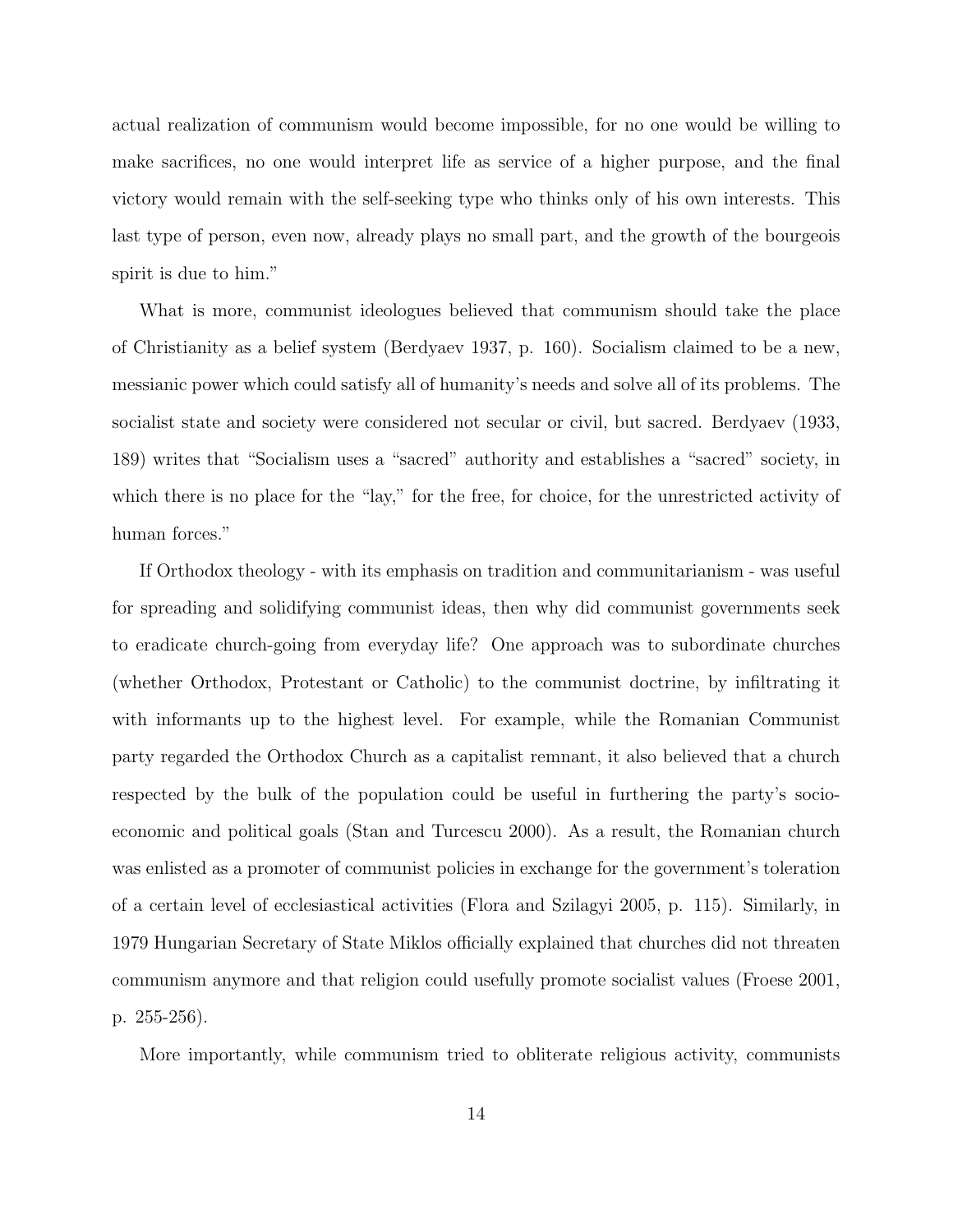engaged in several other policies aimed at promoting the attitudes and values nurtured by the Eastern Orthodox tradition. First, extreme communitarianism was established via the abolition of private property, the nationalization of enterprises and the collectivization of agriculture. Communists believed that cooperative wealth can be distributed "from each according to his ability, to each according to his needs" [\(Janos](#page-40-6) [2000,](#page-40-6) p. 259). With the exception of Yugoslavia and Poland, collectively owned agriculture exceeded 50% of arable land in most communist countries by 1970. For example, 85.2% of arable land in Albania was collectivized in 1970, while the corresponding figure for Bulgaria and Hungary was around 68% [\(Janos](#page-40-6) [2000,](#page-40-6) p. 249).

Second, communist regimes discouraged contractual obligations and legal-based exchanges. For instance, under Stalin, the duty of the party functionary was to expound and re-interpret formal regulations to fit an ever changing party line. Although adherence to the law was stronger in the post-Stalin regime, the Party still performed functions within the administrative and judicial realms which, in a normal legal system, were the prerogative of independent courts. What is more, relationships between superiors and subordinates were not based on formalized accountabilities, but rather on what has been called "crypto-politics." Public policies had to be agreed upon collectively; as a result elites had to co-opt or use material rewards to "buy off" underlings [\(Janos](#page-40-6) [2000,](#page-40-6) p. 260-263).

Moreover, labor exploitation and terror (particularly during the Stalinist regime) were random and defied pre-established legal norms and procedures. In Russia in the 1930s, being absent from work brought about the loss of the equivalent of six months' salary. In 1932, the punishment was increased to include the loss of living quarters and ration cards. Petty theft was punishable by ten years' imprisonment, and grand theft led to the death penalty. As of June 1940, those late for work for more than twenty minutes were subject to compulsory labor, while unauthorized employment change was punished by imprisonment or labor camp. As a consequence of these stringent regulations, the number of labor camp detainees reached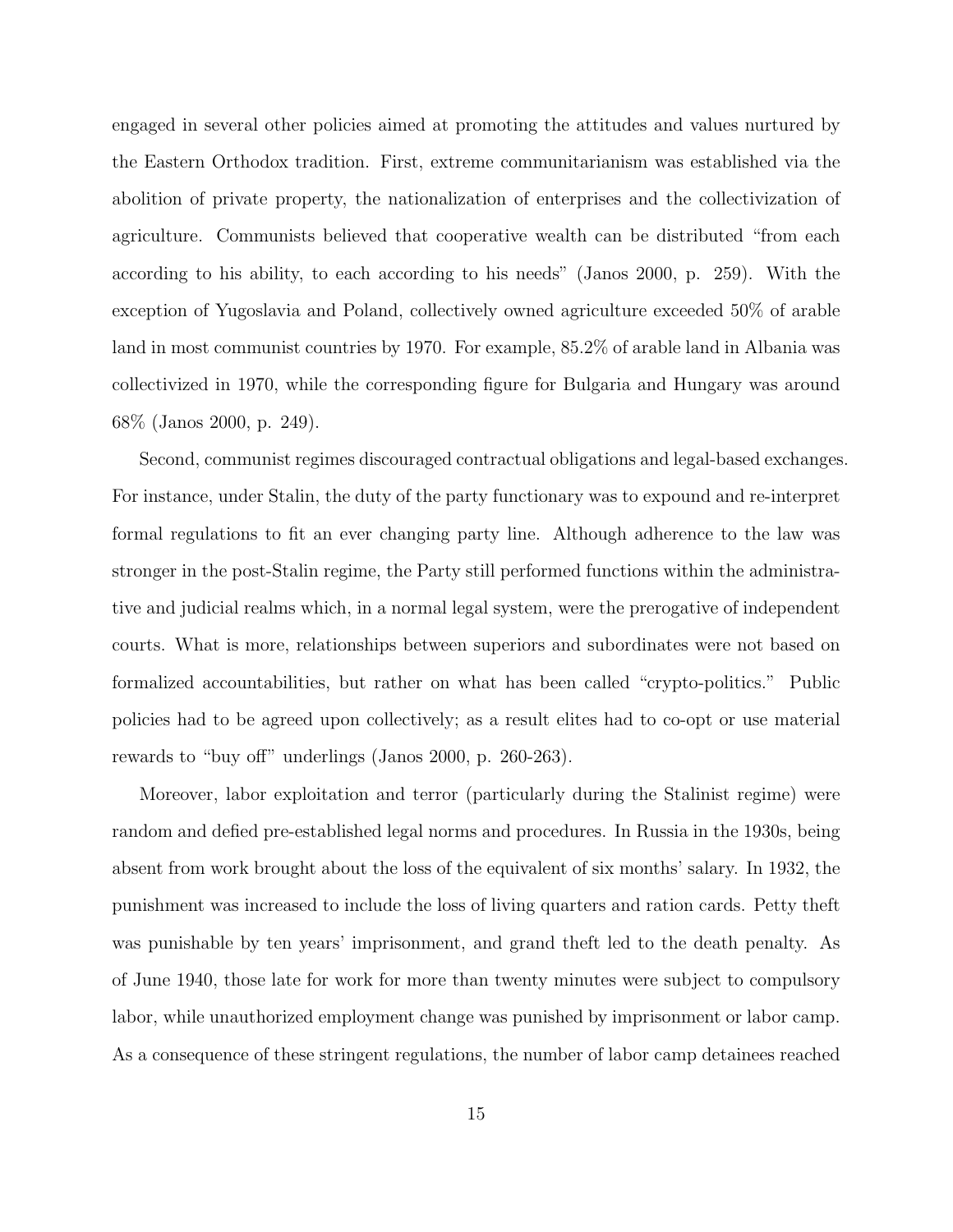six million in the 1930s and as many as fourteen million in the post-war period [\(Janos](#page-40-6) [2000,](#page-40-6) p. 224-225). During the Stalin era, 80,000 were detained in Czechoslovakia, 200,000 in Poland and 240,000 in East Germany. Just in 1950-1953 in Hungary, 511,270 people were arrested, leading to 387,177 sentences [\(Janos](#page-40-6) [2000,](#page-40-6) p. 252).

Third, communist policies sought to keep the population subservient and discouraged the questioning of authorities. Totalitarian countries were led by a single Marxist-Leninist party which also assumed most (or all) responsibilities of the state. The state and the Party controlled the daily lives (and thoughts) of the population and all aspects of the economy. In addition, civil society was limited and the state engaged in extensive propaganda which glorified communism and condemned capitalism [\(Pop-Eleches and Tucker](#page-41-14) [2017\)](#page-41-14). There existed, however, a number of mass organizations - such as trade unions and youth organizations which were aimed at transmitting and solidifying communist ideas among the population [\(Janos](#page-40-6) [2000,](#page-40-6) p. 252). The secret police was essential for the survival of communist regimes. Uniformed and nonuniformed constables numbered 100,000 in Poland, 70,000 in Romania, 60,000 in Czechoslovakia, 50,000 in Hungary, 40,000 in Bulgaria, 25,000 in Yugoslavia and 80,000 in East Germany [\(Janos](#page-40-6) [2000,](#page-40-6) p. 254).

Finally, creativity, innovation and the flow of new ideas were stifled. Internal and external migration was limited: for instance, as early as 1932 the Soviet Union introduced the internal passport system, which required official authorization for change of residence or employment [\(Janos](#page-40-6) [2000,](#page-40-6) p. 224).[7](#page-17-0) Across the communist region, cultural revolutions tried to inculcate socialist ideas, while at the same time aiming to suppress destructive ideas stemming from Western jazz or the Western standards of living [\(Janos](#page-40-6) [2000,](#page-40-6) p. 251). [Abramitzky and Sin](#page-38-14) [\(2014\)](#page-38-14) use book translations as a new measure of idea flows and compare translation patterns in former Communist countries before and after 1989. When Com-

<span id="page-17-0"></span><sup>&</sup>lt;sup>7</sup>In some countries - including Yugoslavia, Hungary and Poland - internal and external migration was more relaxed, and travel outside of the communist bloc was also possible.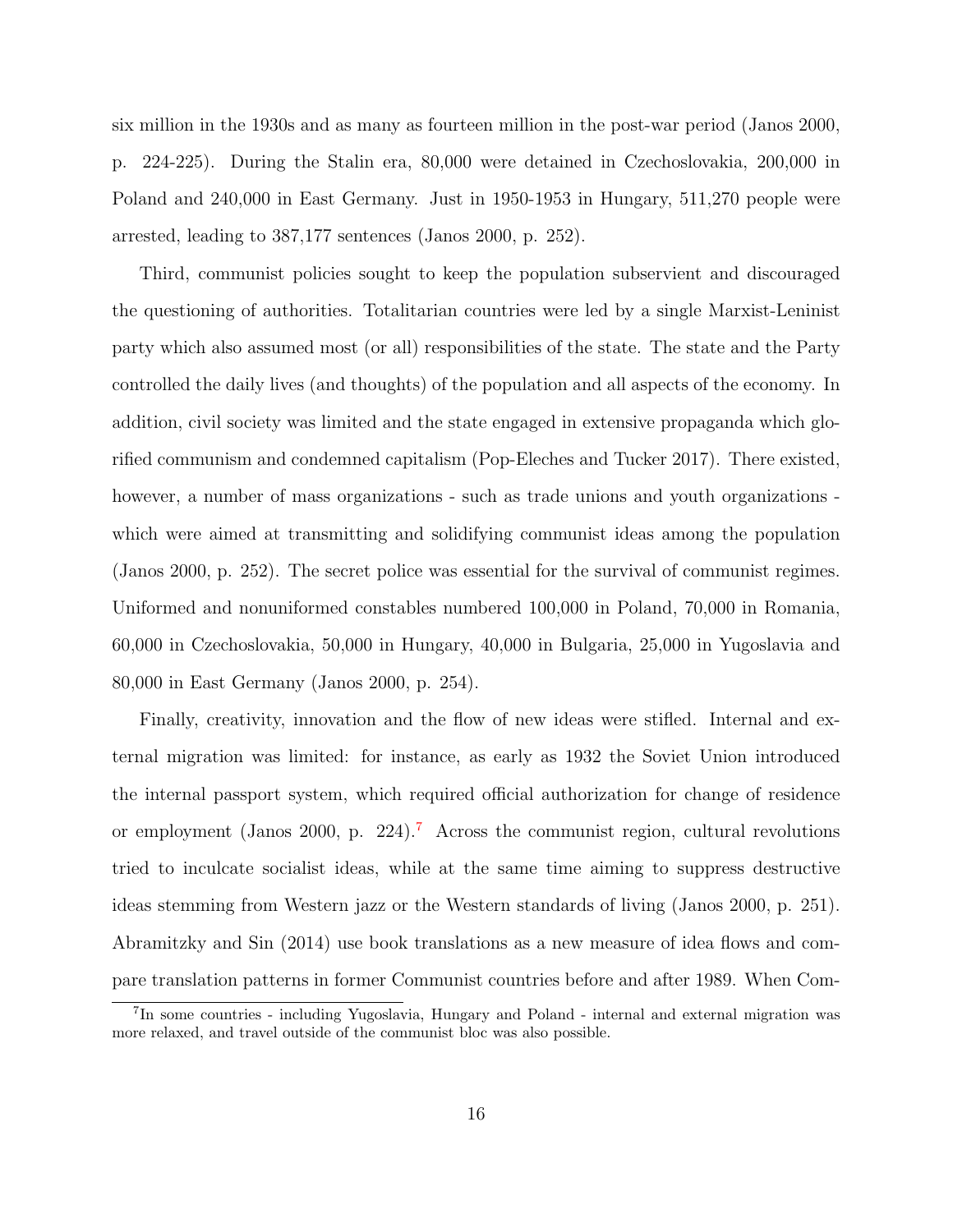munism collapsed, Western-to-Communist translations increased by a factor of four, while Communist-to-Communist translations decreased by a factor of two thirds. The greatest increase in Western-to-Communist translations was precisely in fields which were suppressed during communism - such as religion, while the smallest increase was in translations in exact science.

In sum, despite successful government efforts to eradicate church-going from everyday life, specific religious beliefs and mindsets persisted during communism, as did differences between Orthodoxy, and Catholicism and Protestantism. In addition, certain cultural attributes of Eastern Orthodoxy thrived throughout the communist period. Communist governments pursued additional policies which fostered Orthodox values such as communitarianism, antilegalism, non-questioning of authorities, and the lack of creativity and innovation.

### <span id="page-18-0"></span>3 Data

#### 3.1 World Values Survey

Our main data source are the last four waves of the World Values Survey, organized in a longitudinal data set, which jointly cover the period 1995-2014. We omit the first two waves of the survey (1981-1984, and 1990-1994), since they included a very small number of countries in which Eastern Orthodoxy is the prevalent religion.<sup>[8](#page-18-1)</sup> The World Values Survey consists of nationally representative surveys conducted in almost 100 countries which comprise nearly 90 percent of the world's population, and includes interviews with more than 400,000 respondents. In table  $\overline{A1}$  $\overline{A1}$  $\overline{A1}$  in the online Appendix, we list the countries covered in the data set, along with information on the distribution of respondents identifying themselves as Eastern Orthodox, Catholic or Protestant. Although our sample includes a very diverse set of countries, we include country dummies in all specifications utilizing the World Values Survey

<span id="page-18-1"></span><sup>8</sup>Results do not change if these additional waves are included and are available from the authors.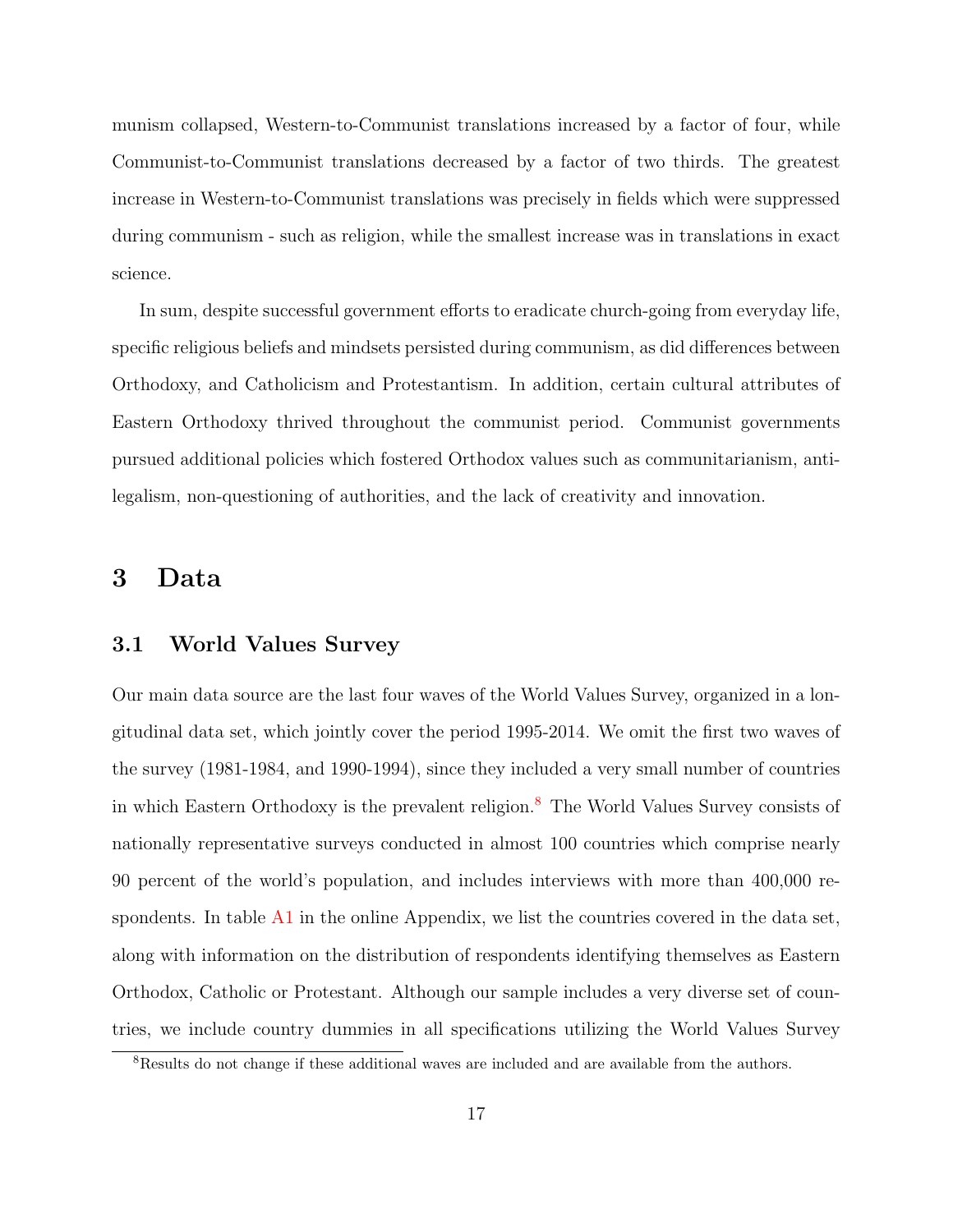and therefore exploit only within-country variation. Table [A1](#page-44-0) presents information on the share of respondents belonging to the Eastern Orthodox, Catholic or Protestant religions, by country.

The target population of respondents consists of all adults aged 18 and over. The minimum sample is 1,000. In most countries, some form of stratified multistage random probability sampling was used to obtain representative national samples. In the first stage, a random selection of primary sampling units, usually based on electoral districts or census enumeration units, is used. In most countries, the population size and degree of urbanity of the primary sampling units are also taken into account. In the second stage, individuals are selected randomly from each locality. Interviews are face-to-face, with the exception of remote areas.

#### 3.2 Life in Transition Survey

As a complementary source, we also utilize two waves of the Life in Transition Survey (2010 and 2016). The Life in Transition Survey (LiTS) is a nationally representative survey which covers 2[9](#page-19-0) post-communist countries.<sup>9</sup> It was conducted by the European Bank for Reconstruction and Development and the World Bank in 2006, 2010 and 2016. Unfortunately, the 2006 wave of the survey only records whether the respondent is Christian, and does not distinguish among Catholicism, Orthodoxy and Protestantism. In 2010, the survey also included for comparison purposes five Western European countries (France, Germany, Italy, Sweden, United Kingdom) and Turkey. In 2016, it included Greece, Cyprus, Italy, Germany and Turkey. In table  $\Lambda$ 2 in the online Appendix, we list the countries covered in the 2010 data set, along with information on the distribution of respondents identifying themselves

<span id="page-19-0"></span><sup>9</sup>These are Albania, Armenia, Azerbaijan, Belarus, Bosnia and Herzegovina, Bulgaria, Croatia, Czech Republic, Estonia, Georgia, Hungary, Kazakhstan, Kyrgyz Republic, Latvia, Lithuania, FYR Macedonia, Moldova, Mongolia, Poland, Romania, Russia, Serbia, Slovak Republic, Slovenia, Ukraine, Uzbekistan, Kosovo (2010 only) and Montenegro.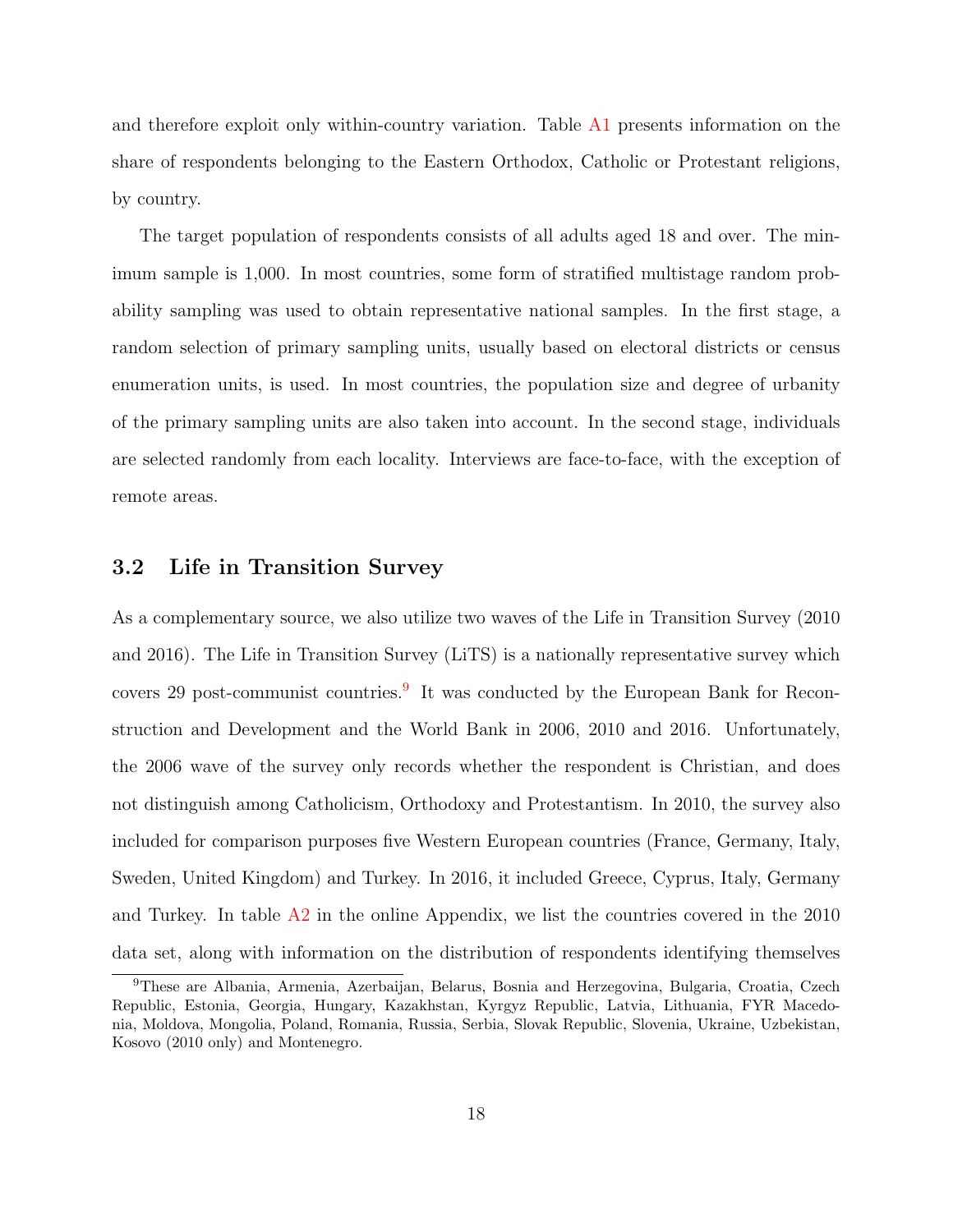as Eastern Orthodox, Catholic or Protestant.

Respondents (aged 18 and above) were drawn randomly, using a two-stage sampling method with primary and secondary sampling units. In 2006 and 2010, each country had a minimum of 50 primary sampling units with each primary sampling unit containing around 20 responding households (for a total of approximately 1,000 observations). In 2016, the number of primary sampling units was increased to 75, for a total of approimately 1,500 observations per country.

The head of the household or another knowledgeable household member answered the Household Roster and questions about housing and expenses. All other modules<sup>[10](#page-20-0)</sup> were answered by a randomly drawn adult (over 18 years of age) from the household with no substitutions possible, using a minimum of three repeat visits if an interview could not be conducted. To keep results comparable with those of the World Values Survey, in the LiTS analyses we include country fixed effects only, though results are very similar if we instead include dummies for sub-national regions.

The major shortcoming of the LiTS is that, unlike the WVS, it contains a much smaller number of non-Orthodox countries. At the same time, it allows us to triangulate our hypotheses against a different data set.

#### 3.3 Dependent variables

The attitudes which we explore are grouped in three broad categories:

• Religious behavior

To explore the link between Orthodoxy and religious behavior, we use the following information from the World Values Survey: (1) the frequency with which the respondent

<span id="page-20-0"></span> $10$ For instance, in the 2010 wave, the other modules are: Attitudes and Values; Climate Change; Labor, Education and Entrepreneurial Activity; Governance, and Miscellaneous Questions.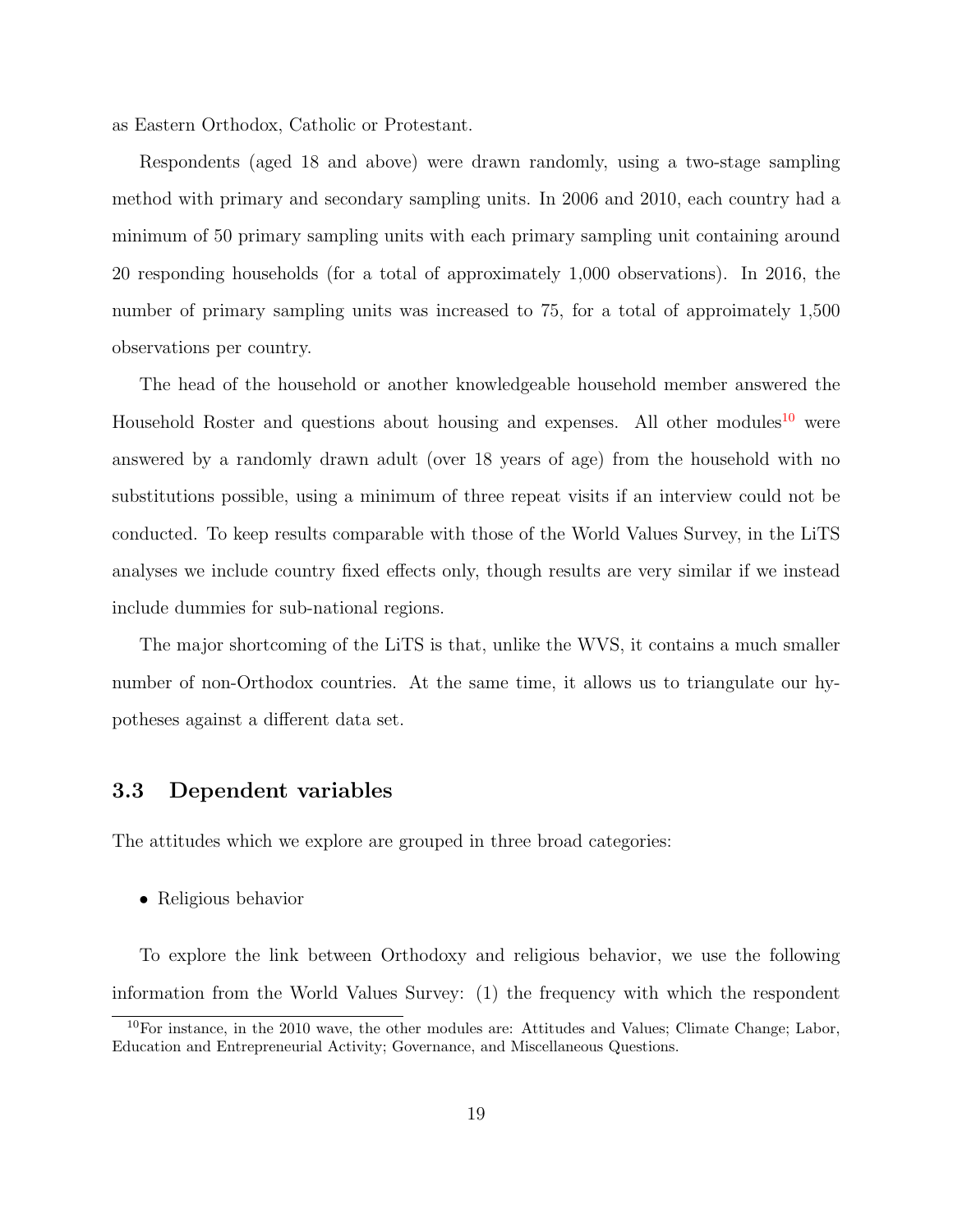attends religious services; (2) the frequency with which the respondent prays (both variables are on a scale of 1 (never) to 8 (always)); (3) a dummy variable for whether the respondent was raised religiously; (4) whether the respondent is a religious person (on a scale of 1 (atheist) to 3 (religious)); (5) a dummy variable for whether the respondent gets comfort and strength from religion; and (6) whether the respondent believes that we depend too much on science and not enough on faith (on a scale of 1 (completely disagree) to 10 (completely agree)).

#### • Happiness, social capital, risk attitudes and employment preferences

We make use of the following questions from the World Values Survey and the Life in Transition Survey: (1) the extent to which the respondent is satisfied with his/her life (on a scale of 1 (dissatisfied) to 4 (satisfied) in the WVS, while in the LiTS the scale is 1-10); (2) how many children the respondent has (ranging from 0 (no children) to 8 (8 or more children)); (3) the ideal number of children preferred by the respondent (ranging from 0 (no children) to 10 (10 or more children), WVS only); (4) the respondent's social capital, calculated as the average number of voluntary organizations (such as church or sports organizations) in which the respondent is an active member, ranging from 0 to 9 (WVS only); (5) whether the respondent usually votes in national elections (on a scale of 1 (never) to 3 (always), WVS only); and (6) the respondent's opinion about new versus old ideas, which is on a scale of 1 (Ideas that stood the test of time are generally best) to 10 (New ideas are generally better than old ones, WVS only).

We utilize the following questions from the LiTS only: (1) the size of the respondent's household (ranging from 1 person to 10 or more people); (2) the respondent's risk preference (ranging from 1 (not willing to take risks) to 10 (very much willing to take risks)); (3) a dummy which is 1 if the respondent prefers to work in a large private enterprise and 0 otherwise and (4) a dummy variable capturing whether the respondent prefers long-term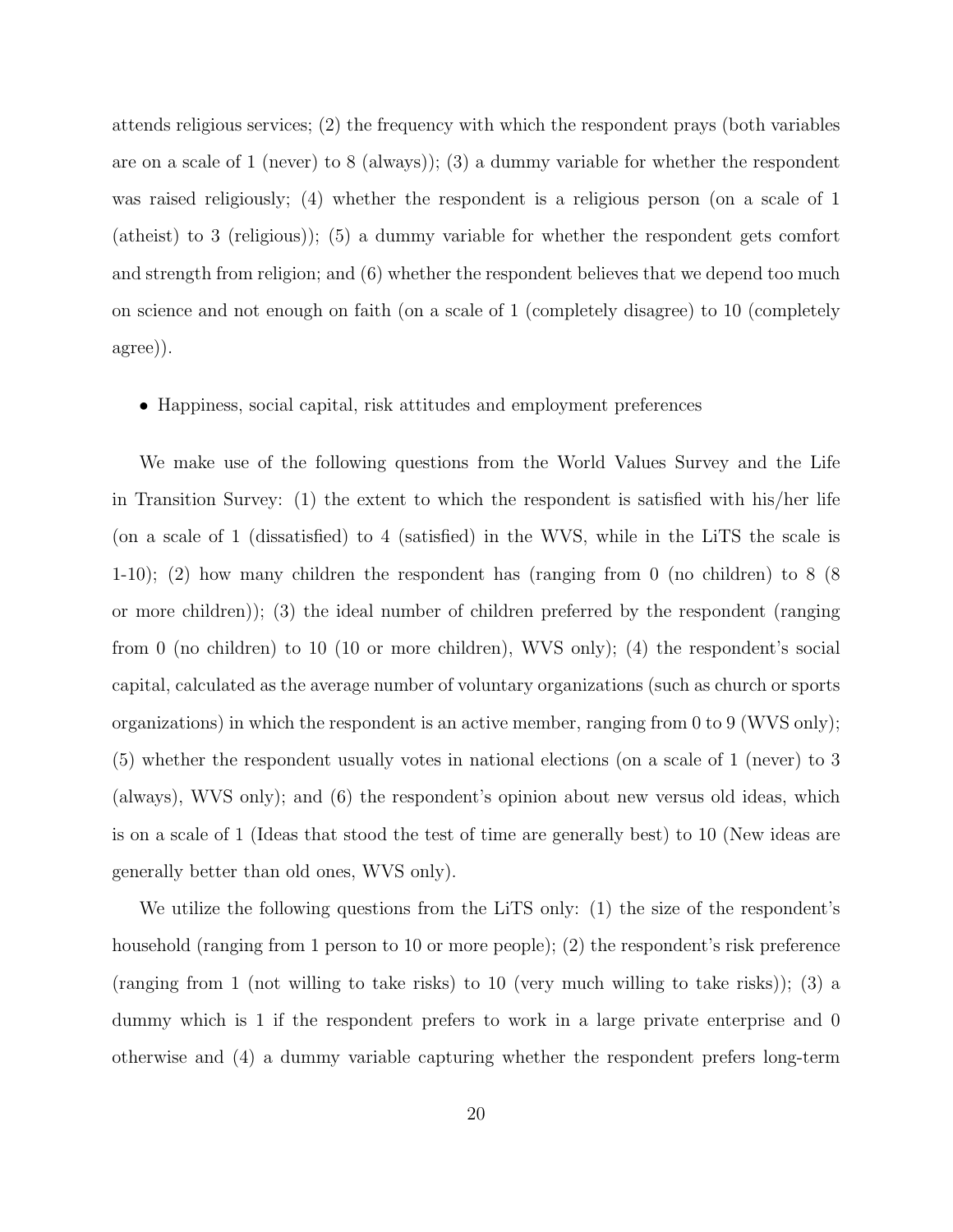job safety over opportunities for promotion and higher pay. The dummy variable is 1 if the respondent prefers job safety, lower pay and lower opportunities for promotion; and 0 if the respondent prefers higher pay and more opportunities for promotion at the expense of lower job security.<sup>[11](#page-22-0)</sup> Unfortunately, the last two questions (on employment preferences) were not asked in the 2016 LiTS.

• Opinions about government and society

We utilize solely the World Values Survey for these regressions, as the set of relevant questions in the LiTS is much smaller. We use the following questions: (1) the respondent's self-position on a left-right scale (on a scale of 1 (left) to 10 (right)); (2) the interviewee's opinion about private vs. state ownership of business (on a scale of 1 (private ownership should be increased) to 10 (government ownership should be increased)); (3) the respondent's opinion about government responsibility (on a scale of 1 (people should take more responsibility) to 10 (government should take more responsibility)); (4) a dummy for whether the respondent is willing to fight for his/her country (1 - yes, 0 - no); (5) the respondent's preference for democracy (on a scale of 1 (bad) to 4 (good)); and (6) the respondent's opinion about wealth accumulation (on a scale of 1: "People can only get rich at the expense of others" to 10: "Wealth can grow so that there is enough for everyone").

#### 3.4 Independent variables

Our main independent variables of interest are dummies for the respondent's self-reported religious affiliation, which include Eastern Orthodoxy, Catholicism and Protestantism. We also include a dummy for other religious affiliation, which means that the coefficients on the religion dummies can be interpreted relative to the omitted category (non-religious respondents). Importantly, Eastern Orthodoxy does not include Oriental Orthodoxy, which is

<span id="page-22-0"></span><sup>11</sup>A similar question in WVS on whether the respondent values good job security was only asked in the 1999-2004 wave.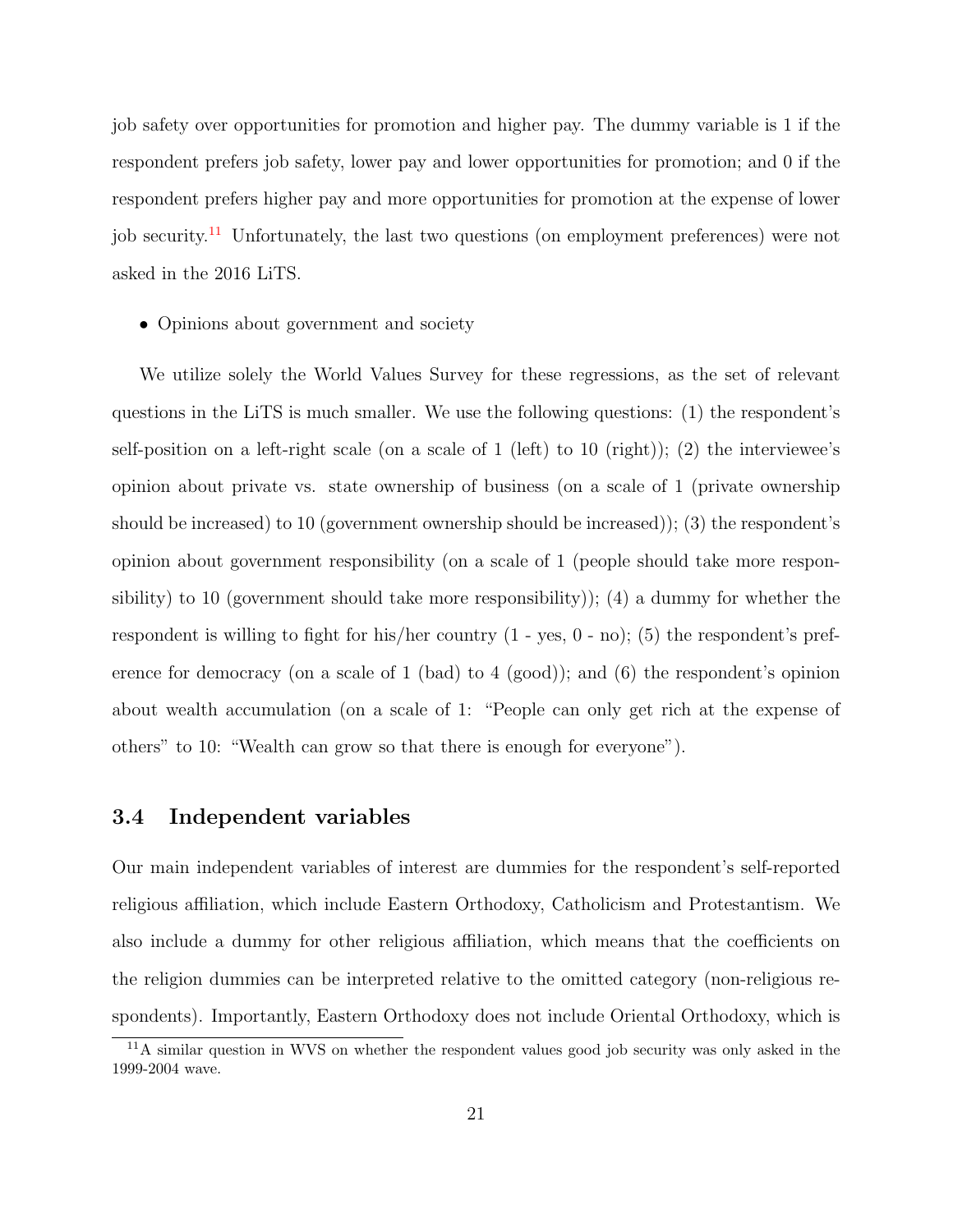prevalent in Armenia, Eritrea, Ethiopia, Egypt, Syria, Lebanon and India.[12](#page-23-0) We control for a variety of respondent-level characteristics, such as demographics, socio-economic status, education, parental education, whether the respondent or any members of his/her family were members of the communist party and whether the respondent resides in an urban locality.

## 4 Empirical specification and results

Our estimation strategy exploits religious variation within countries. For the World Values Survey, we run specifications of the following form:

 $Outcome_{ict} = \alpha_{ict} + \beta_1 Orthodox_{ict} + \beta_2Catholic_{ict} + \beta_3Protestant_{ict} + \beta_4Other Religion_{ict} +$  $+ X_{ict} \beta_5 + \gamma_c + SurveyWave_t + \gamma_c * SurveyWave_t + \epsilon_{ict},$ 

Our specifications with the Life in Transition Survey parallel those with the World Values Survey described above. LiTS provides information on the parental background of the respondent. The downside is that the number of attitudinal questions asked in the LiTS is smaller than that in WVS, and the set of covered countries (particularly non-Orthodox ones) is much smaller. In addition, since LiTS 2010 and 2016 do not constitute an individual panel, we must rely solely on cross-sectional variation.<sup>[13](#page-23-1)</sup>

<span id="page-23-0"></span>For the LiTS, we run specifications of the following form:

<sup>12</sup>Oriental Orthodoxy is theologically distinct from Eastern Orthodoxy, and since we are interested in the relationship between Eastern Orthodoxy and communism, separating Eastern Orthodoxy and Oriental Orthodoxy is logical. However, the results are robust to coding Oriental Orthodoxy as part of Eastern Orthodoxy and are available from the authors.

<span id="page-23-1"></span><sup>&</sup>lt;sup>13</sup>It is possible to build a panel of PSUs included in both surveys. However, inference based on such a panel is limited because of: (1) the small number of observations per PSU; (2) migration; and (3) the fact that the LiTS data are not representative at the sub-national level.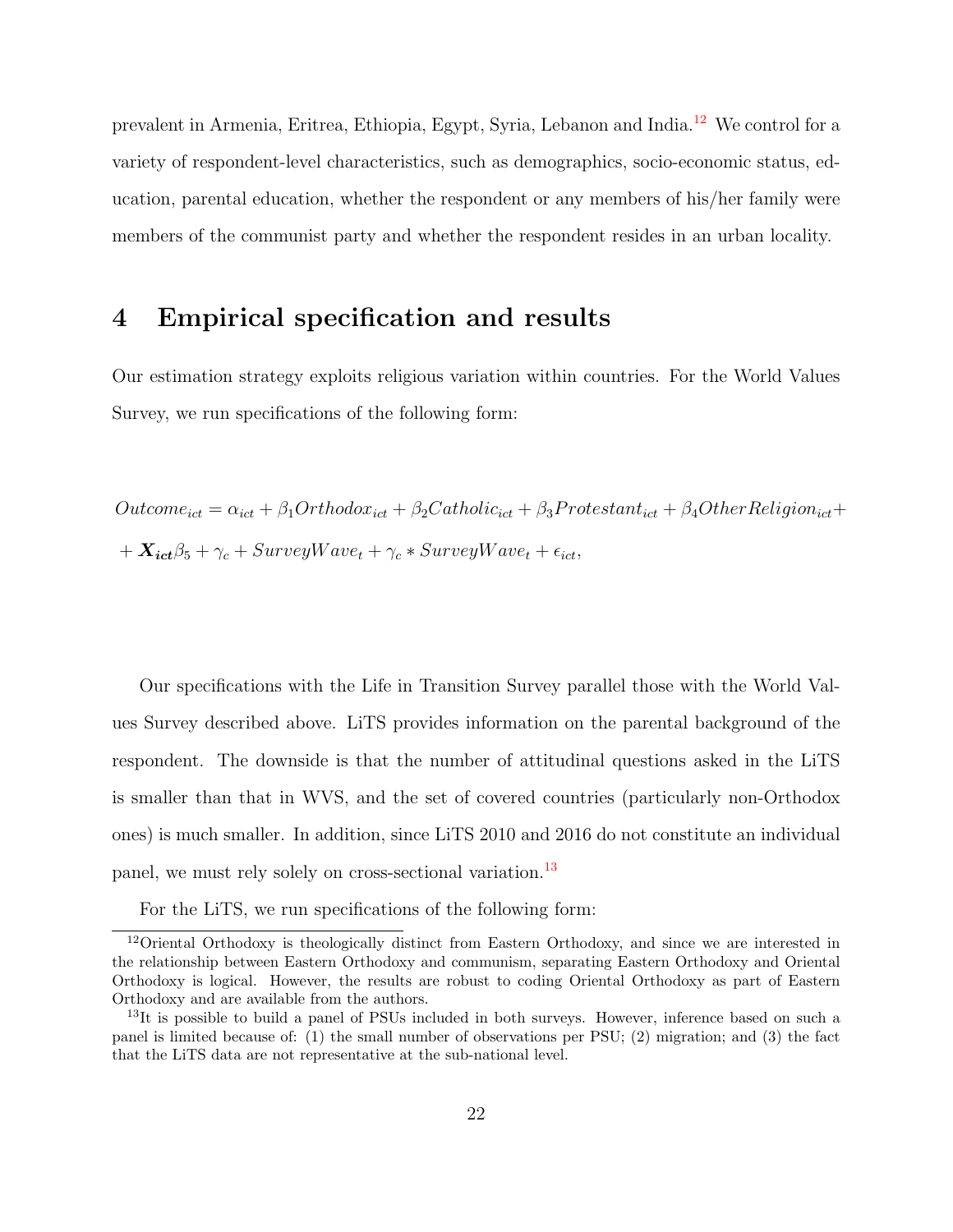$Outcome_{ic} = \alpha_{ic} + \beta_1 Orthodox_{ic} + \beta_2 Catholic_{ic} + \beta_3 Protestant_{ic} + \beta_4 Other Religion_{ic} + \mathbf{X_{ic}}\beta_5 + \gamma_c + \epsilon_{ic},$ 

where for respondent i in country c and survey wave t,  $Outcome_{ic(t)}$  is one of the measures of religious behavior, happiness, social capital, risk attitudes, employment preferences, and opinions about government and society described above.  $Orthodox_{ic(t)}$ ,  $Catholic_{ic(t)}$ , *Protestant<sub>ic(t)</sub>* and *OtherReligion<sub>ic(t)</sub>* are dummies for whether the respondent belongs to Eastern Orthodoxy, Catholicism, Protestantism or another religion.<sup>[14](#page-24-0)</sup> The omitted category is respondents who do not report following any religion.

 $X_{ic(t)}$  is a vector of respondent-level controls. First, we include a dummy for whether the respondent is employed, which is 1 if the respondent is employed either full-time, parttime, or self-employed; and 0 if the respondent is retired, housewife, student, unemployed or with another employment status (WVS), or a dummy for whether the respondent has been employed in the past 12 months (LiTS). Second, we control for respondent's income, which is reported on a scale of 1 (lowest step) - 11 (highest step) (in the WVS) and on a scale of 1-10 (in the LiTS). Third, we account for each respondent's self-reported health status, on a scale of 1 (very poor) to 5 (very good). We also include dummies for whether the interviewee completed secondary, and university education and above (with the omitted category primary education and lower). Controls for the respondent's sex, age (along with age squared) and marital status are also included. Finally, we include a variable which measures the size of the town in which the respondent lives, which ranges from 1 (2,000 inhabitants or less) to 8 (500,000 inhabitants or more) (in the WVS only), while in the LiTS this variable is a dummy for whether the respondent lives in an urban area. The LiTS specifications include two additional control variables: (1) respondent's father's years of full-

<span id="page-24-0"></span><sup>&</sup>lt;sup>14</sup>In the LiTS, the Protestant category also includes all other Christian denominations.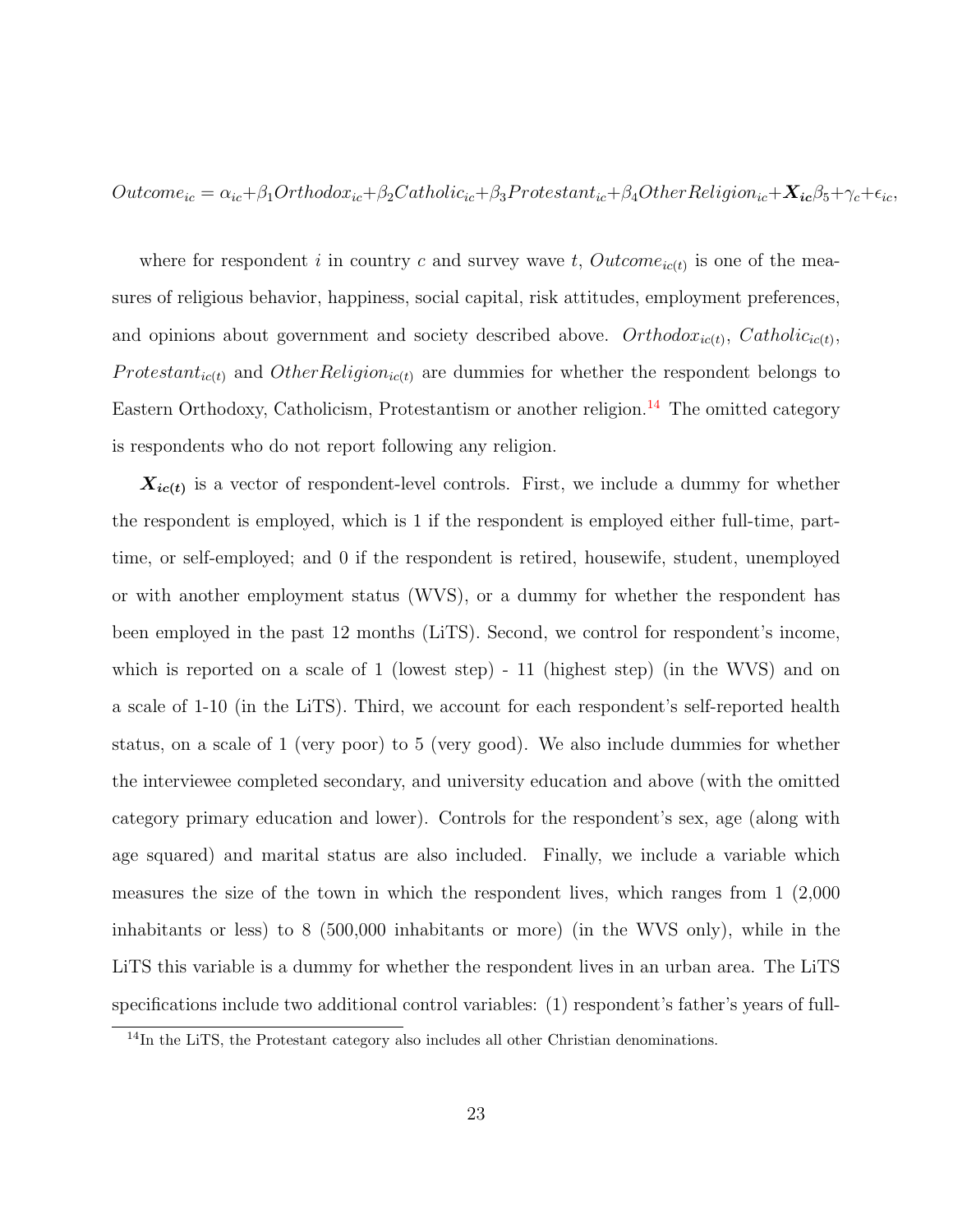time education, and (2) a dummy for whether the respondent, or any members of his family, were part of the former communist party. The regressions include country dummies  $(\gamma_c)$ , survey wave dummies  $(SurveyWave_t)$  (WVS only), and an interaction between country and survey wave dummies  $(\gamma_c * SurveyWave_t)$  (WVS only). Standard errors are clustered at the country level. Survey weights, which ensure that the data are representative at the national level, are included in all specifications.

#### 4.1 Results

In Table [1,](#page-26-0) we first test if self-reported religious affiliation has a differential effect on various aspects of religious behavior. All the regressions in this table use the World Values Survey. In column  $(1)$ , the dependent variable is the frequency with which the respondent attends religious services, while in column (2) we look at how often the respondent prays. In both cases, the effect of self-reported religious affiliation is strongly significant and very similar among respondents who are Orthodox, Catholic, Protestant or of other religious affiliation, relative to the omitted category. The pattern is very similar in the next four columns, in which we investigate the effect of religious affiliation on whether the interviewee reports to have been raised religiously, whether he or she self-qualifies as a religious person, whether the respondent finds comfort and strength in religion, and whether he or she believes that we depend too much on science and not on faith (columns  $(3)-(6)$ ). Those who are married, and those who reside in smaller towns exhibit a stronger attachment to religion (the latter two coefficients are not reported in the table to conserve space). There are also negative effects of higher income and educational attainment, though the estimates are less robust across specifications.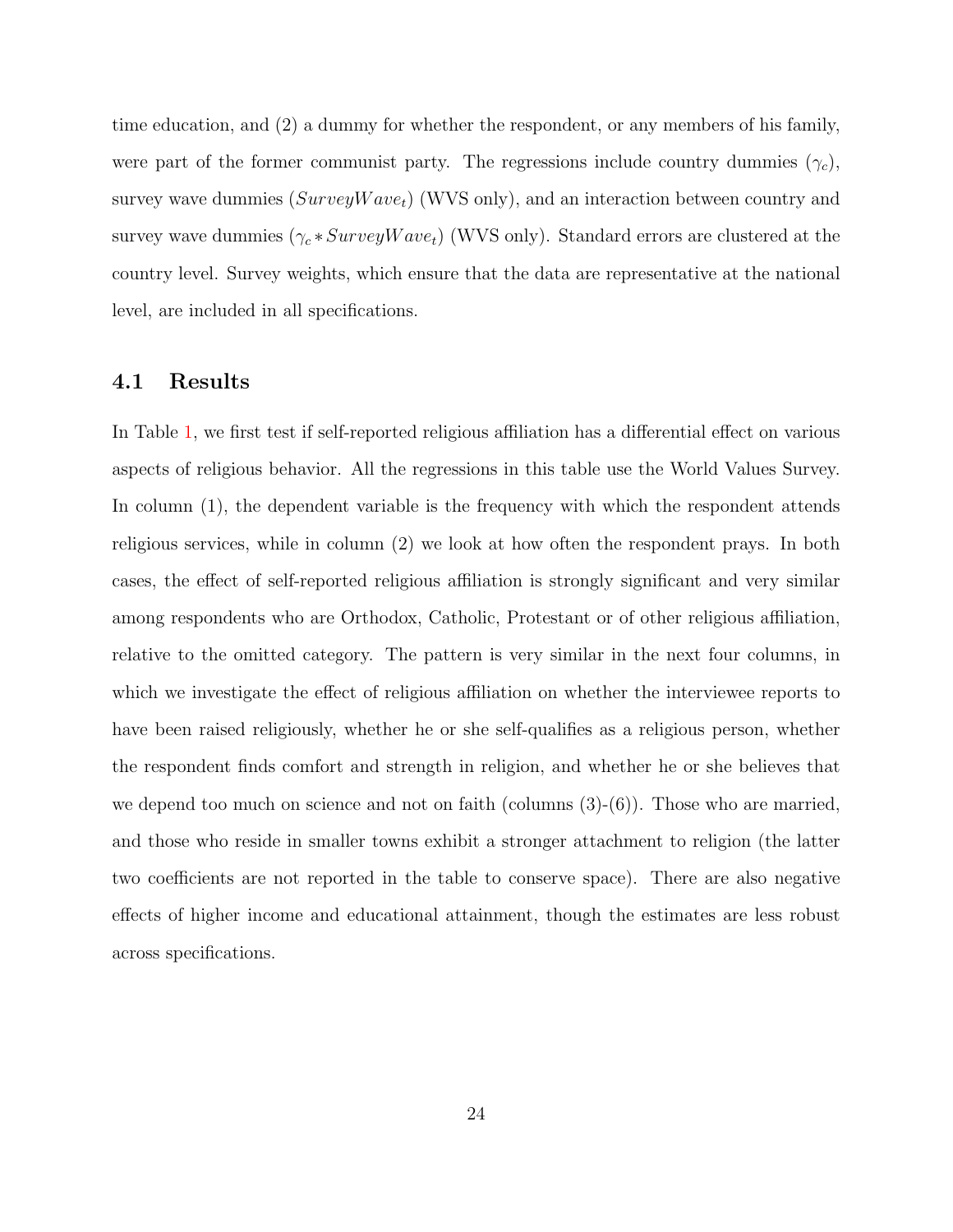|                           | (1)                | (2)         | (3)                | (4)              | (5)                            | (6)               |
|---------------------------|--------------------|-------------|--------------------|------------------|--------------------------------|-------------------|
|                           | Attend relig. serv | Prayer      | Raised religiously | Religious person | Comfort/strength from religion | Science vs. faith |
| $\operatorname{orthodox}$ | $2.103***$         | $2.181***$  | $0.235***$         | $0.605***$       | $0.320***$                     | $0.709***$        |
|                           | (0.142)            | (0.177)     | (0.024)            | (0.032)          | (0.050)                        | (0.131)           |
| catholic                  | $2.344***$         | $2.003***$  | $0.366***$         | $0.601***$       | $0.390***$                     | $0.619***$        |
|                           | (0.096)            | (0.205)     | (0.045)            | (0.043)          | (0.028)                        | (0.132)           |
| protestant                | $2.465***$         | $2.157***$  | $0.231***$         | $0.569***$       | $0.373***$                     | $0.561***$        |
|                           | (0.169)            | (0.264)     | (0.042)            | (0.042)          | (0.033)                        | (0.167)           |
| other religion            | $2.217***$         | $2.178***$  | $0.314***$         | $0.570***$       | $0.367***$                     | $0.678***$        |
|                           | (0.173)            | (0.204)     | (0.038)            | (0.042)          | (0.049)                        | (0.155)           |
| employed                  | 0.049              | 0.052       | $-0.015**$         | $-0.001$         | $-0.007$                       | $0.046*$          |
|                           | (0.039)            | (0.048)     | (0.006)            | (0.004)          | (0.005)                        | (0.023)           |
| income                    | $-0.007$           | $-0.024**$  | $-0.000$           | $-0.001$         | $-0.006***$                    | 0.004             |
|                           | (0.006)            | (0.009)     | (0.002)            | (0.002)          | (0.001)                        | (0.013)           |
| male                      | $-0.141$           | $-0.444***$ | $-0.035***$        | $-0.083***$      | $-0.071***$                    | $-0.131***$       |
|                           | (0.087)            | (0.083)     | (0.005)            | (0.007)          | (0.008)                        | (0.037)           |
| health                    | $0.060***$         | 0.009       | $-0.003$           | 0.005            | 0.003                          | $-0.054**$        |
|                           | (0.013)            | (0.021)     | (0.004)            | (0.004)          | (0.005)                        | (0.023)           |
| secondary                 | $-0.080**$         | 0.029       | $-0.008$           | $-0.027***$      | $-0.030***$                    | 0.047             |
|                           | (0.038)            | (0.050)     | (0.016)            | (0.007)          | (0.009)                        | (0.052)           |
| university                | 0.026              | $0.131*$    | 0.005              | $-0.044***$      | $-0.043***$                    | $-0.030$          |
|                           | (0.048)            | (0.068)     | (0.023)            | (0.009)          | (0.011)                        | (0.079)           |
| Country dummies           | ✓                  | ✓           | $\checkmark$       | $\checkmark$     |                                | $\checkmark$      |
| Country/wave dummies      | ✓                  |             | ✓                  | ✓                |                                | ✓                 |
| Wave dummies              |                    |             | ✓                  |                  |                                |                   |
| Demog. controls           | $\checkmark$       |             | ✓                  |                  |                                | ✓                 |
| $R-sq$                    | 0.383              | 0.473       | 0.334              | 0.325            | 0.312                          | 0.137             |
| Number of observations    | 165156.000         | 55244.000   | 38674.000          | 162487.000       | 58945.000                      | 92260.000         |

<span id="page-26-0"></span>Table 1: Self-reported religion matters - World Values Survey

Notes: OLS - Coefficients are reported. Country clustered standard errors in parentheses. Demographic controls include age, age squared, whether the respondent is married and urban residency. The dependent variables are the frequency with which the respondent attends religious services, the frequency with which the respondent prays, whether the respondent was raised religiously, whether the respondent is <sup>a</sup> religious person, whether the respondent getscomfort and strength from religion, and whether the respondent believes we depend too much on science and not on faith. Significance levels: \*  $p < 0.1$ , \*\*  $p < 0.05$ , \*\*\*  $p < 0.01$ .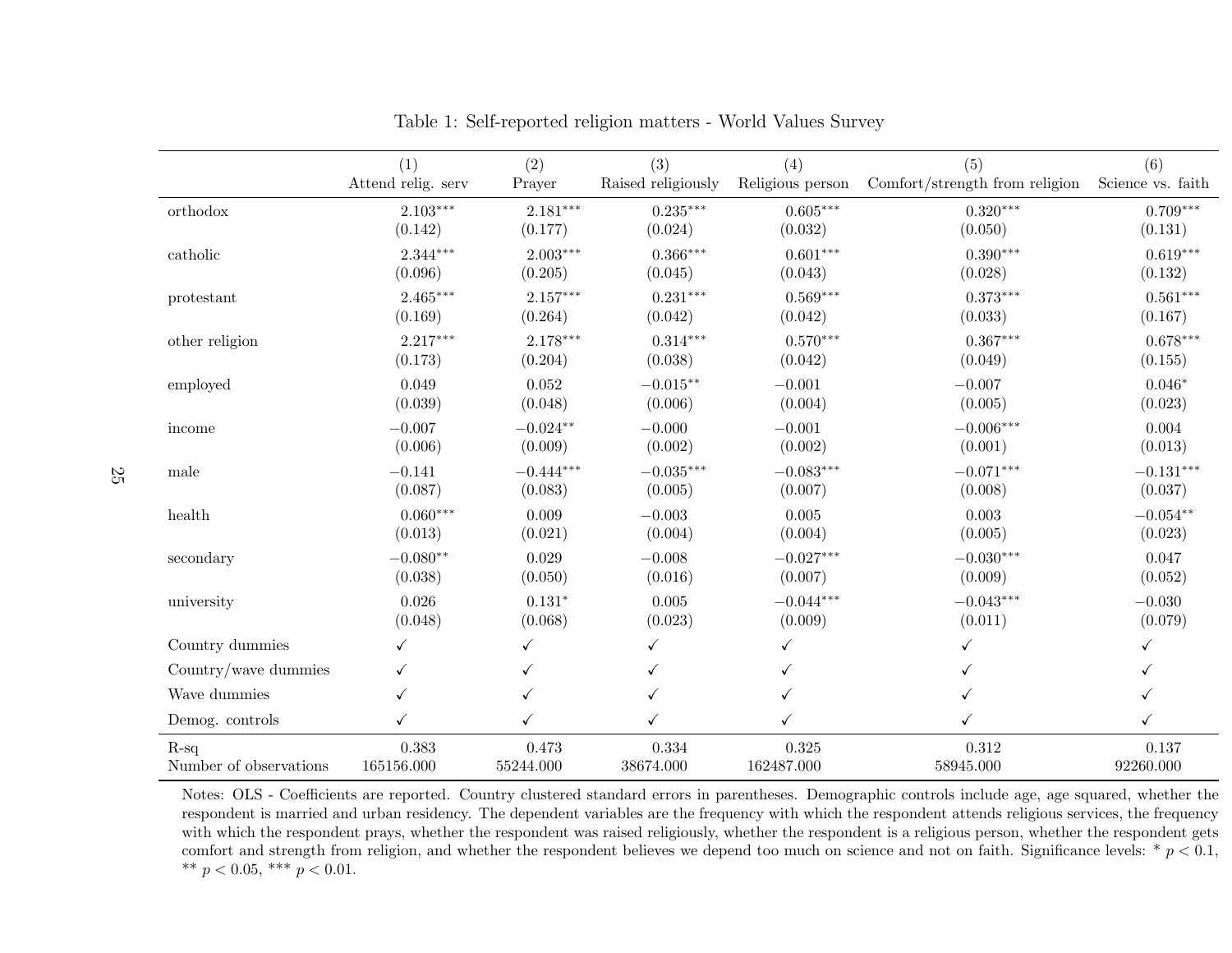In Table [2,](#page-28-0) we study how belonging to different Christian faiths affects happiness and social capital, using data from the World Values Survey. Column (1) shows that respondents who are Catholic and Protestant are approximately 0.03 points happier compared to non-religious respondents, which is between 1.1-1.2% relative to the mean of the dependent variable  $(3.07)$ .<sup>[15](#page-27-0)</sup> In contrast, Orthodox respondents are not different from the non-religious group. In column (2) we find that those of Orthodox religion have fewer children compared to Catholics, Protestants, respondents belonging to other religions and the omitted category, and the magnitude of the effect is 4.7% relative to the mean of the dependent variable. Column (3) demonstrates that the ideal number of children is the same for Orthodox and Protestant believers and the non-religious. At least for Protestants, these results are consistent with the idea that they may opt to have more children not because they have different preferences, but because they are more satisfied with their lives as compared to those of Orthodox faith or those who do not follow a religion.

Column (4) shows that Orthodox respondents have more social capital than non-believers, but the Orthodox coefficient is significantly lower compared to that for Catholicism, Protes-tantism and other religions.<sup>[16](#page-27-1)</sup> Interestingly, we find little evidence that Catholics and Protestants are more active voters relative to Eastern Orthodox believers and non-religious respondents (column 5), as the coefficients on the three Christian denominations are not statistically different from each other. Finally, column (6) confirms that Eastern Orthodoxy is associated with stronger attachment to tradition: Orthodox individuals are 0.222 points less likely to support new ideas, which is 4.2% relative to the mean of the dependent variable.

<span id="page-27-0"></span> $15$ The F-statistic from a test of equality of coefficients between Orthodoxy and Catholicism is 7.04 with a p-value of 0.0096. We clarify when the Orthodox coefficient is not different from the Catholic/Protestant coefficients in the subsequent regressions.

<span id="page-27-1"></span><sup>&</sup>lt;sup>16</sup>The F-statistic from a test of equality of coefficients between Orthodoxy and Catholicism (representing the most conservative test in this case) is 27.28 with a p-value of 0.0000.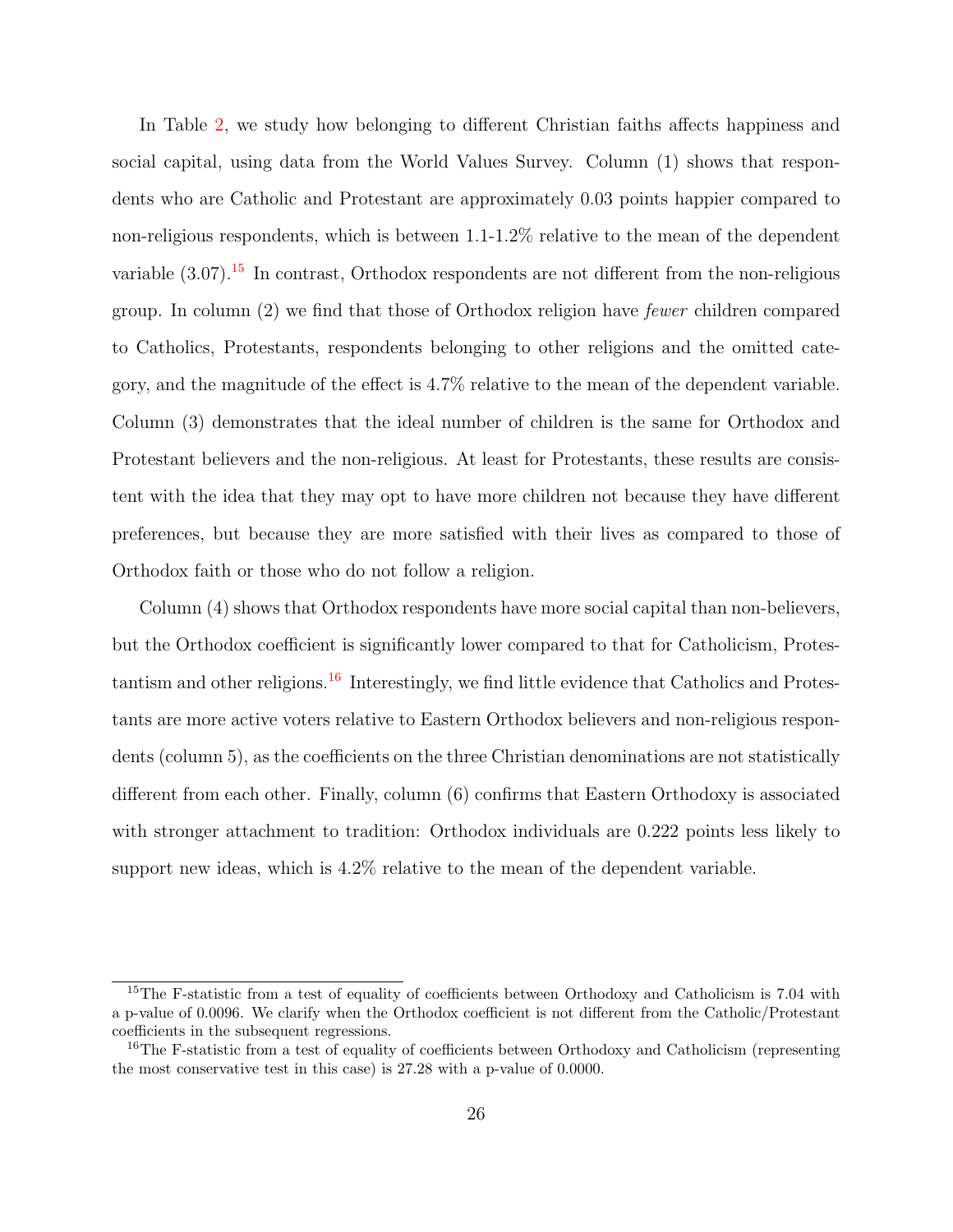|                        | (1)         | (2)         | (3)               | (4)            | (5)                 | (6)               |
|------------------------|-------------|-------------|-------------------|----------------|---------------------|-------------------|
|                        | Happiness   | Children    | Ideal nr children | Social capital | Vote natl elections | New vs. old ideas |
| orthodox               | $-0.014$    | $-0.091***$ | 0.043             | $0.012***$     | $-0.009$            | $-0.222***$       |
|                        | (0.017)     | (0.034)     | (0.046)           | (0.003)        | (0.087)             | (0.075)           |
| catholic               | $0.032***$  | $0.051**$   | $0.121***$        | $0.027***$     | $0.086***$          | 0.016             |
|                        | (0.008)     | (0.024)     | (0.039)           | (0.004)        | (0.024)             | (0.066)           |
| protestant             | $0.035**$   | $0.063**$   | 0.048             | $0.038***$     | $0.095***$          | $-0.021$          |
|                        | (0.014)     | (0.025)     | (0.034)           | (0.005)        | (0.021)             | (0.073)           |
| other religion         | $0.034**$   | $0.159***$  | $0.192***$        | $0.031***$     | 0.031               | 0.085             |
|                        | (0.015)     | (0.035)     | (0.051)           | (0.006)        | (0.046)             | (0.117)           |
| employed               | $-0.008$    | $-0.067***$ | $-0.029**$        | $0.012***$     | $0.059***$          | 0.043             |
|                        | (0.007)     | (0.022)     | (0.012)           | (0.002)        | (0.015)             | (0.037)           |
| income                 | $0.034***$  | $-0.013***$ | $-0.006$          | $0.003***$     | $0.006**$           | $0.024**$         |
|                        | (0.003)     | (0.004)     | (0.005)           | (0.001)        | (0.003)             | (0.009)           |
| male                   | $-0.043***$ | $-0.170***$ | $0.053***$        | $0.008***$     | $-0.002$            | $0.064**$         |
|                        | (0.005)     | (0.016)     | (0.017)           | (0.002)        | (0.013)             | (0.024)           |
| health                 | $0.274***$  | $-0.008$    | $-0.009$          | $0.004***$     | $0.017**$           | $0.088***$        |
|                        | (0.008)     | (0.010)     | (0.007)           | (0.001)        | (0.007)             | (0.024)           |
| secondary              | $0.016*$    | $-0.429***$ | $-0.142***$       | $0.017***$     | $0.049**$           | $0.152***$        |
|                        | (0.009)     | (0.037)     | (0.035)           | (0.003)        | (0.020)             | (0.043)           |
| university             | $0.020*$    | $-0.651***$ | $-0.149***$       | $0.049***$     | $0.133***$          | 0.032             |
|                        | (0.011)     | (0.050)     | (0.039)           | (0.004)        | (0.026)             | (0.062)           |
| Country dummies        | ✓           | ✓           | ✓                 |                | ✓                   | $\checkmark$      |
| Country/wave dummies   | ✓           | ✓           | ✓                 |                | ✓                   | ✓                 |
| Wave dummies           | ✓           |             | ✓                 |                |                     | ✓                 |
| Demog. controls        | ✓           | ✓           | $\checkmark$      | ✓              | ✓                   | ✓                 |
| $R-sq$                 | 0.264       | 0.408       | 0.253             | 0.223          | 0.243               | 0.178             |
| Number of observations | 167371.000  | 166779.000  | 63690.000         | 118646.000     | 53937.000           | 48649.000         |

<span id="page-28-0"></span>Table 2: Happiness and social capital - World Values Survey

Notes: OLS - Coefficients are reported. Country clustered standard errors are in parentheses. Demographic controls include age, age squared, whether the respondent is married and urban residency. The dependent variables are happiness, how many children the respondent has, his/her ideal number of children, the respondent's social capital, whether the respondent usually votes in nationalelections, and whether he/she prefers new vs. old ideas. Significance levels: \*  $p < 0.1$ , \*\*  $p < 0.05$ , \*\*\*  $p < 0.01$ .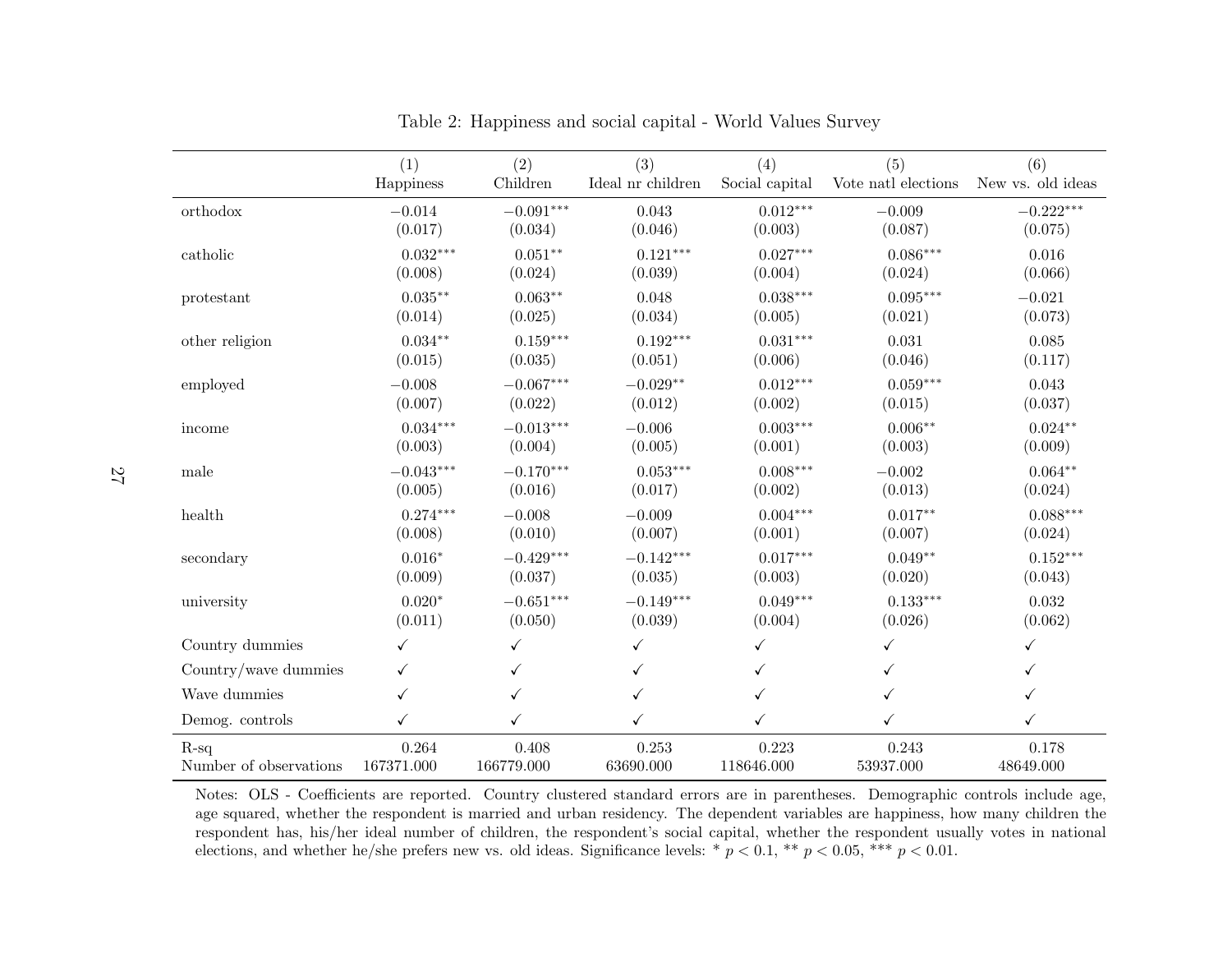In Table [3,](#page-30-0) we run additional regressions probing into the differences in happiness, risk attitudes and employment preferences among the three Christian denominations. These specifications rely solely on cross-sectional variation from the 2010 round of the Life in Transition Survey. Unlike the previous two tables, Table [3](#page-30-0) controls for parental background, including respondent's father's years of full-time education and whether the respondent, or anyone from his/her family were members of the former communist party. The results in column (1) are actually stronger compared to those in column (1) in Table [2](#page-28-0) - Catholics are approximately 4.0% happier and Protestants are 5.8% happier relative to Orthodox believers and non-believers (both effects are calculated using the mean of the happiness variable). Those of Catholic and Protestant faith live in households which have more children (though the effect is imprecisely estimated) and are bigger in size (note that the Protestant coefficient is not statistically different from the Orthodox one, columns (2) and (3)). Orthodox believers are less likely to take risks (relative to Catholics, Protestants and non-believers, column (4)) and are less likely to prefer employment in a large private enterprise (relative to Protestants and non-believers, column (5)). Orthodox believers are 8.8 percentage points more likely to prefer a safe job relative to non-believers, while this effect is 4.5 percentage points for Catholics and 3.8 percentage points for Protestants, respectively (column  $6$ ).<sup>[17](#page-29-0)</sup> These results echo the earlier findings on the differences between Catholicism and Protestantism, and Orthodoxy when it comes to social capital and support for new ideas.

<span id="page-29-0"></span><sup>&</sup>lt;sup>17</sup>The Orthodox coefficient is statistically different from the Catholic and Protestant ones, with p-values of 0.0157 and 0.0124, respectively.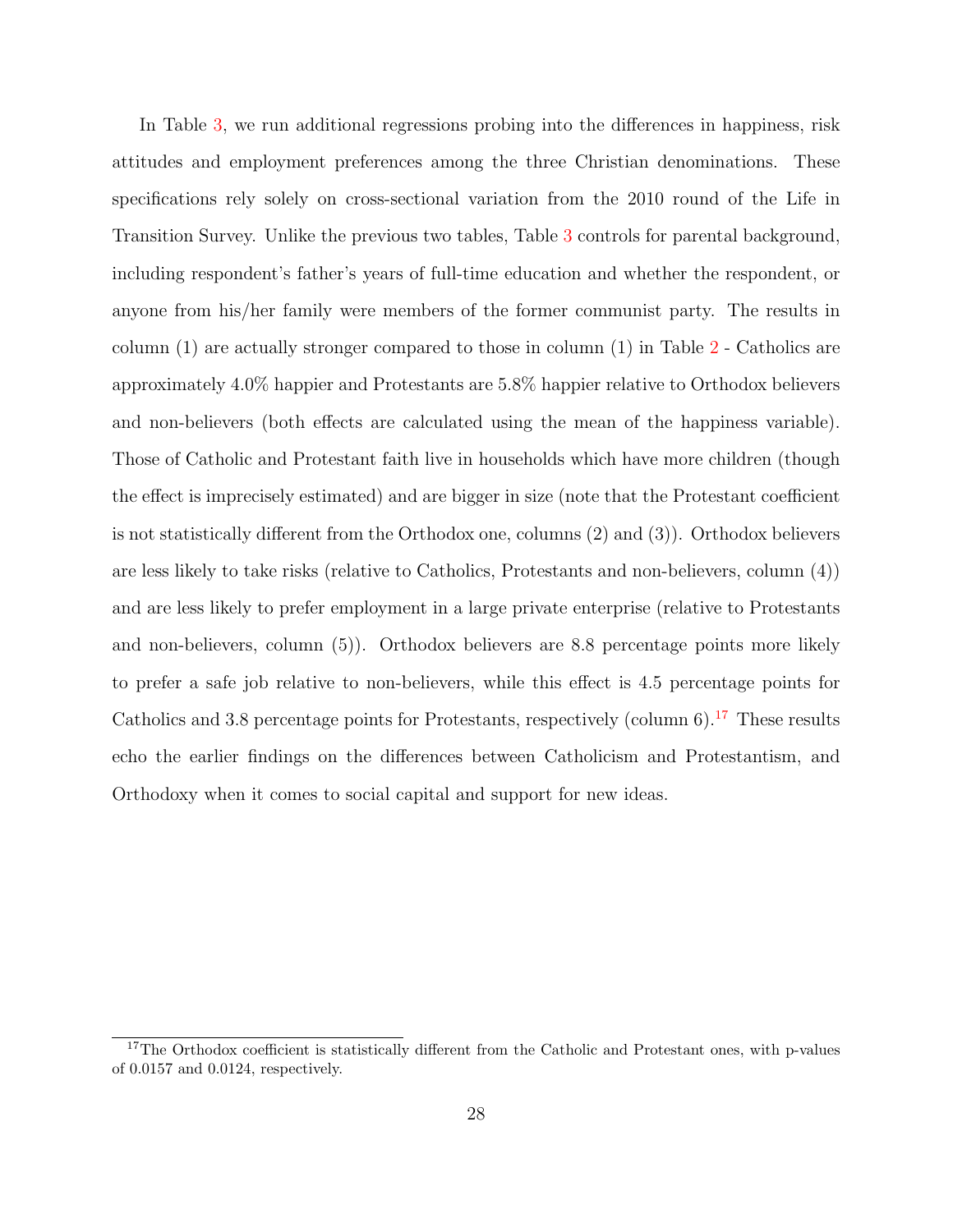|                        | (1)        | (2)          | (3)          | (4)          | (5)                    | (6)             |
|------------------------|------------|--------------|--------------|--------------|------------------------|-----------------|
|                        | Happiness  | Children     | Size of hh   | risk         | Prefer lg private ent. | Prefer safe job |
| orthodox               | $-0.093$   | $-0.014$     | $-0.018$     | $-0.265***$  | $-0.024**$             | $0.088***$      |
|                        | (0.070)    | (0.039)      | (0.069)      | (0.093)      | (0.011)                | (0.020)         |
| catholic               | $0.222***$ | 0.060        | $0.110**$    | $-0.035$     | $-0.015$               | $0.045***$      |
|                        | (0.072)    | (0.038)      | (0.047)      | (0.074)      | (0.014)                | (0.015)         |
| protestant             | $0.318***$ | 0.055        | $0.081*$     | 0.001        | 0.004                  | $0.038**$       |
|                        | (0.085)    | (0.036)      | (0.046)      | (0.086)      | (0.016)                | (0.016)         |
| other religion         | $-0.113$   | $0.173***$   | $0.373***$   | $-0.210**$   | $-0.012$               | $0.056**$       |
|                        | (0.077)    | (0.049)      | (0.090)      | (0.103)      | (0.012)                | (0.021)         |
| employed               | $0.072*$   | $-0.027$     | $-0.004$     | $0.272***$   | 0.010                  | $-0.004$        |
|                        | (0.037)    | (0.025)      | (0.037)      | (0.045)      | (0.007)                | (0.009)         |
| Income, current        | $0.464***$ | $-0.019***$  | 0.005        | $0.193***$   | $0.009***$             | $-0.020***$     |
|                        | (0.027)    | (0.006)      | (0.011)      | (0.020)      | (0.002)                | (0.003)         |
| male                   | $-0.088**$ | $-0.110***$  | 0.035        | $0.637***$   | $0.027***$             | $-0.074***$     |
|                        | (0.037)    | (0.016)      | (0.032)      | (0.033)      | (0.006)                | (0.009)         |
| father's education     | $0.020***$ | $-0.004*$    | $-0.012***$  | $0.035***$   | $0.002**$              | $-0.007***$     |
|                        | (0.004)    | (0.002)      | (0.004)      | (0.008)      | (0.001)                | (0.001)         |
| health                 | $0.360***$ | $0.022**$    | $0.029**$    | $0.196***$   | $0.008**$              | $-0.021***$     |
|                        | (0.028)    | (0.009)      | (0.014)      | (0.028)      | (0.003)                | (0.005)         |
| communist              | 0.045      | $-0.028*$    | $-0.001$     | $-0.013$     | $-0.010$               | 0.013           |
|                        | (0.043)    | (0.016)      | (0.025)      | (0.061)      | (0.007)                | (0.009)         |
| secondary              | $0.198***$ | $-0.100***$  | $-0.108*$    | $0.315***$   | $-0.012$               | $-0.009$        |
|                        | (0.045)    | (0.034)      | (0.056)      | (0.086)      | (0.009)                | (0.013)         |
| university             | $0.412***$ | $-0.184***$  | $-0.266***$  | $0.543***$   | $-0.004$               | $-0.075***$     |
|                        | (0.065)    | (0.041)      | (0.058)      | (0.084)      | (0.011)                | (0.019)         |
| Country dummies        | ✓          | $\checkmark$ | $\checkmark$ | $\checkmark$ | ✓                      | ✓               |
| Demog. controls        | ✓          | $\checkmark$ | $\checkmark$ | $\checkmark$ | $\checkmark$           | ✓               |
| $R-sq$                 | 0.366      | 0.242        | 0.417        | 0.152        | 0.040                  | 0.107           |
| Number of observations | 26766.000  | 26769.000    | 26769.000    | 25976.000    | 24837.000              | 24956.000       |

Table 3: Happiness, risk attitudes and employment preferences - Life in Transition Survey II

<span id="page-30-0"></span>Notes: OLS - Coefficients are reported. Country clustered standard errors are in parentheses. Demographic controls include age, age squared, whether the respondent is married and urban residency. The dependent variables are happiness, how many children the respondent has, the size of the respondent's household, the respondent's willingness to takes risk, whether the respondent prefers employment in <sup>a</sup> large private enterprise, and whether the respondent prefers long-term job safety over opportunities for promotionand higher pay. Significance levels: \*  $p < 0.1$ , \*\*  $p < 0.05$ , \*\*\*  $p < 0.01$ .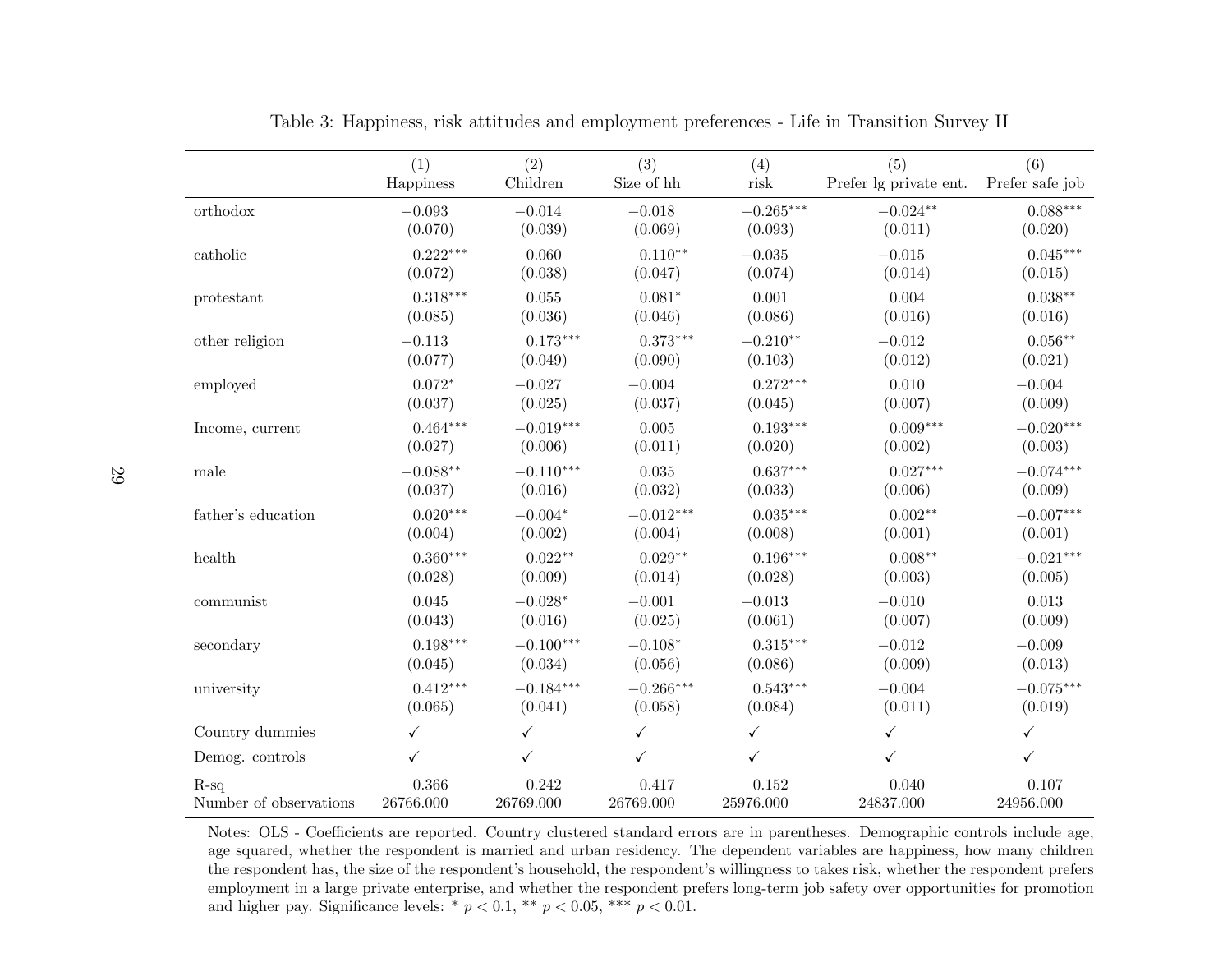One concern about the results in Table [3](#page-30-0) is that they could be driven by the fact that LiTS II was fielded at the height of the financial crisis. To check this, we rerun the analysis in the previous table using data from LiTS III. Unfortunately, questions about employment preferences were not included in the latest round of the survey. The results in Table [4](#page-32-0) are broadly similar to those in Table [3,](#page-30-0) though the four religious groups and non-believers do not appear to be different in terms of happiness (column (1)). Orthodox believers have fewer children, live in smaller households and are less risk-loving (though the coefficients on the three religious denominations are not statistically different in the latter specification), as compared to non-believers and Catholics, Protestants and members of other religions  $\text{(columns (2) - (4))}.$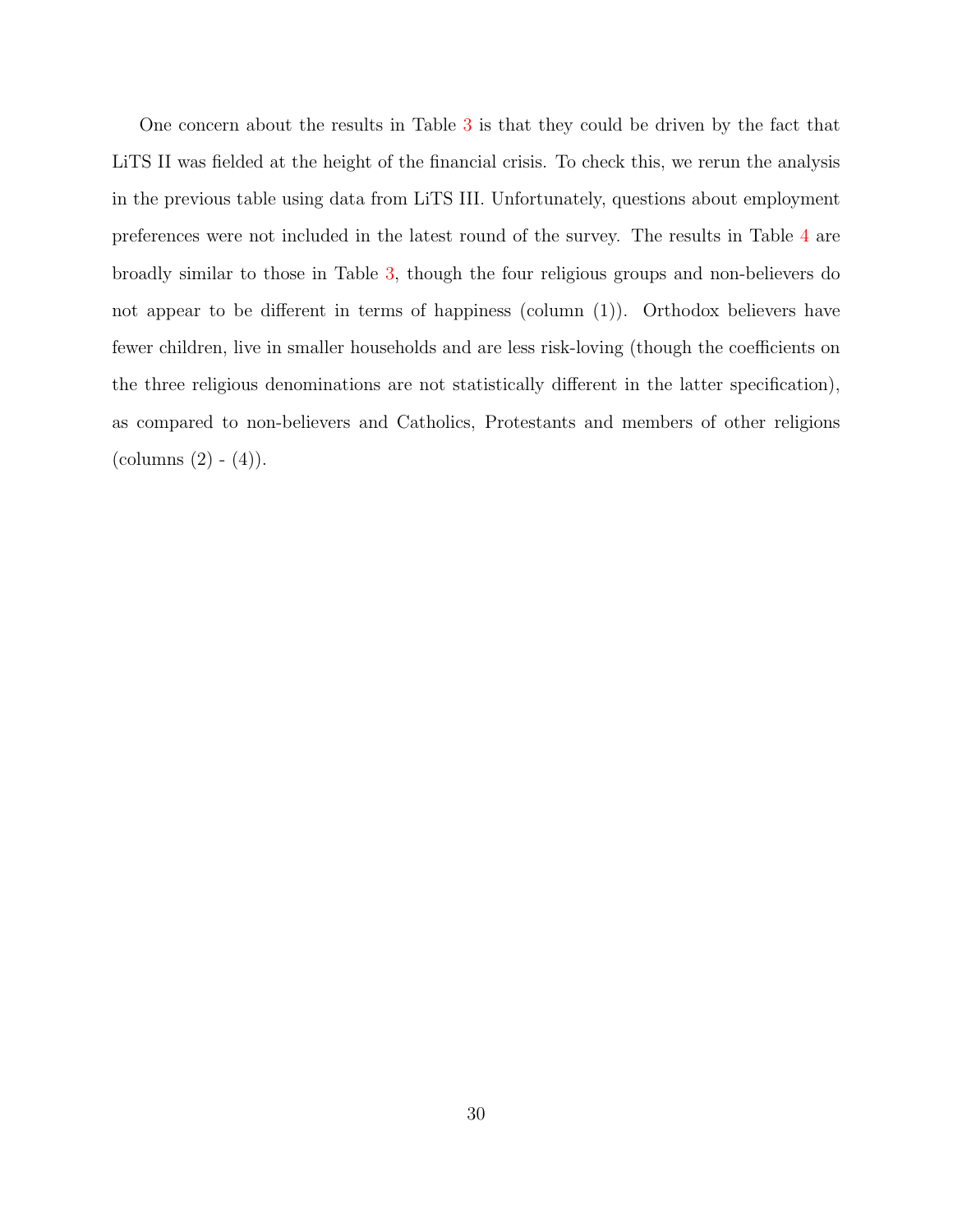|                        | (1)          | (2)                | (3)          | (4)          |
|------------------------|--------------|--------------------|--------------|--------------|
|                        | Happiness    | number of children | size of hh   | risk         |
| orthodox               | $-0.011$     | $-0.082***$        | $-0.178***$  | $-0.219**$   |
|                        | (0.050)      | (0.029)            | (0.057)      | (0.090)      |
| catholic               | $0.071*$     | $0.038*$           | 0.076        | $-0.193$     |
|                        | (0.040)      | (0.020)            | (0.045)      | (0.121)      |
| protestant             | 0.028        | $-0.022$           | $-0.054$     | $-0.201$     |
|                        | (0.038)      | (0.034)            | (0.062)      | (0.152)      |
| other religion         | 0.006        | 0.068              | $0.168*$     | 0.039        |
|                        | (0.062)      | (0.049)            | (0.089)      | (0.097)      |
| employed               | $0.066**$    | $-0.039*$          | $-0.006$     | $0.399***$   |
|                        | (0.028)      | (0.023)            | (0.034)      | (0.060)      |
| Income, current        | $0.180***$   | $-0.011**$         | 0.001        | $0.159***$   |
|                        | (0.012)      | (0.005)            | (0.012)      | (0.026)      |
| male                   | $-0.059***$  | $-0.049***$        | $0.046**$    | $0.367***$   |
|                        | (0.013)      | (0.011)            | (0.022)      | (0.042)      |
| feduc                  | $0.021**$    | $-0.011*$          | $-0.022*$    | $0.086***$   |
|                        | (0.008)      | (0.006)            | (0.011)      | (0.018)      |
| health                 | $0.193***$   | $0.018*$           | $-0.002$     | $0.193***$   |
|                        | (0.016)      | (0.010)            | (0.024)      | (0.034)      |
| communist              | $0.056**$    | $-0.004$           | 0.018        | $0.172***$   |
|                        | (0.025)      | (0.014)            | (0.026)      | (0.042)      |
| secondary              | 0.002        | 0.019              | $0.075**$    | $-0.023$     |
|                        | (0.015)      | (0.021)            | (0.035)      | (0.043)      |
| university             | $0.125***$   | $-0.012$           | $-0.073$     | $-0.040$     |
|                        | (0.032)      | (0.026)            | (0.043)      | (0.068)      |
| Country dummies        | $\checkmark$ | $\checkmark$       | $\checkmark$ | $\checkmark$ |
| Demog. controls        | ✓            | $\checkmark$       | ✓            | $\checkmark$ |
| $R-sq$                 | 0.255        | 0.235              | 0.355        | 0.182        |
| Number of observations | 36922.000    | 37275.000          | 37275.000    | 36541.000    |

Table 4: Happiness and risk attitudes - Life in Transition Survey III

<span id="page-32-0"></span>Notes: OLS - Coefficients are reported. Country clustered standard errors are in parentheses. Demographic controls include age, age squared, whether the respondent is married and urban residency. See previous table for description of the dependent variables. Significance levels: \* $p < 0.1$ , \*\*  $p < 0.05$ , \*\*\*  $p < 0.01$ .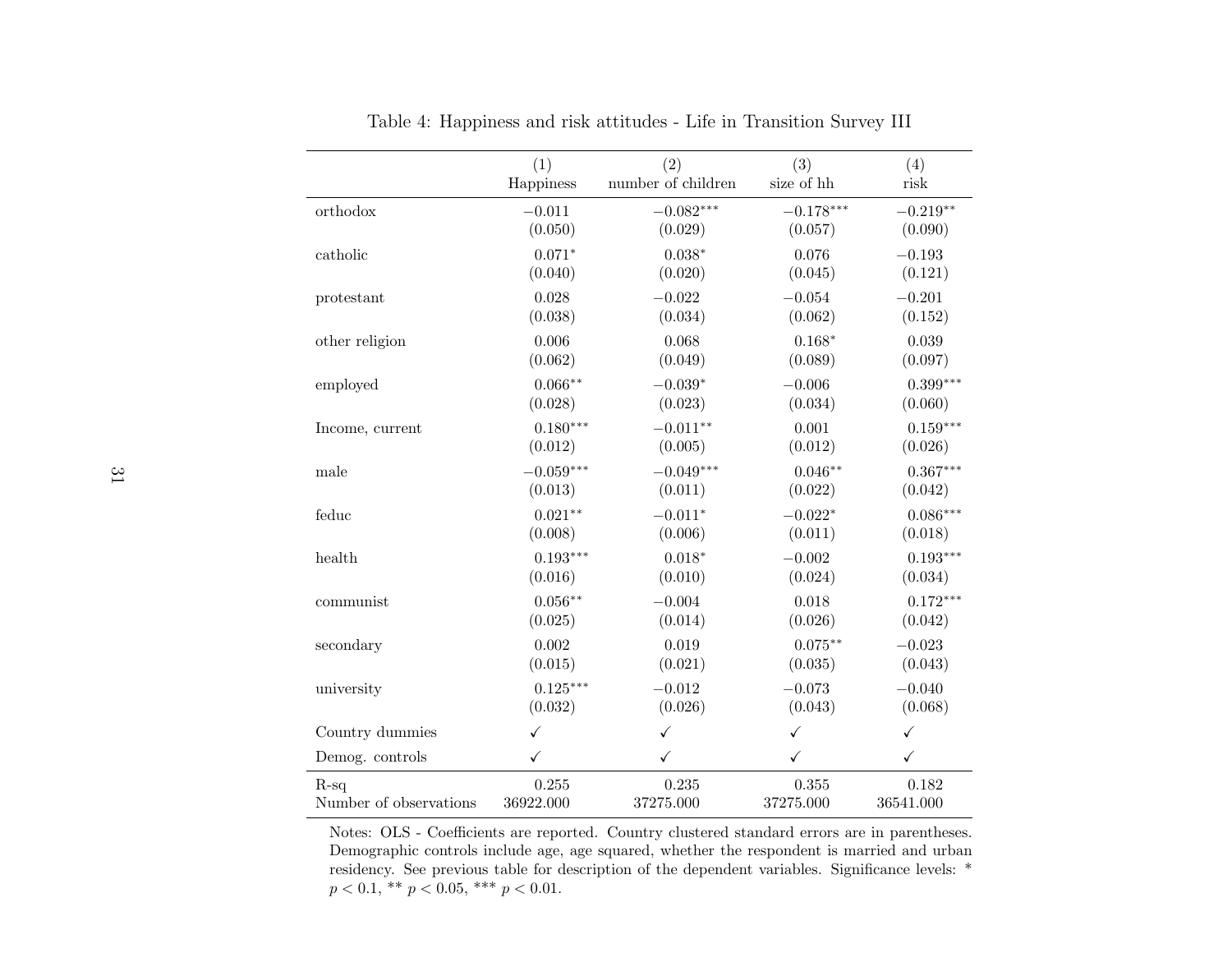Finally, Table [5](#page-34-0) documents how differences among the three Christian denominations affect opinions about government and society, once again focusing on the World Values Survey. Column (1) shows that Catholics and Protestants are more likely to report right-leaning political preferences, where the difference with non-believers ranges between 0.456 and 0.539 points (on a scale of 1 (left) to 10 (right)). As a comparison, Orthodox adherents position themselves only  $0.127$  points more to the right relative to non-believers.<sup>[18](#page-33-0)</sup> Catholics and Protestants are less supportive of government responsibility and government ownership, as compared to both non-believers and those of Orthodox faith (columns  $(2)$  -  $(3)$ ). Interestingly, we find no differences when it comes to willingness to fight for one's country or preferences for democracy in columns (4) and (5), as the Orthodox coefficient is not statistically different from those on Catholicism or Protestantism.

The results in Table [5](#page-34-0) also suggest that adherents of Orthodoxy and Protestantism have different views on wealth accumulation, which are consistent with the theological differences relating to individualism and communitarianism discussed above. Protestants are more likely to agree that wealth can grow so that there is enough for everyone, compared to Orthodox adherents (column (6); the Orthodox coefficient is not statistically different from the Catholic coefficient). Protestants view individual wealth accumulation (and the associated rewards that can be enjoyed before death) as acceptable, while the opinions of Orthodox adherents would be consistent with a worldview in which individual enrichment is eschewed so that communal well-being is maximized.

<span id="page-33-0"></span><sup>&</sup>lt;sup>18</sup>These differences are statistically significant. The coefficients on Catholicism and Protestantism are not different from each other, while the test of equality of coefficients between Orthodoxy and Catholicism is rejected with an F-statistic of 22.49 and a p-value of 0.000. Equality of coefficients is also rejected when the Orthodox coefficient is compared to that of Protestantism.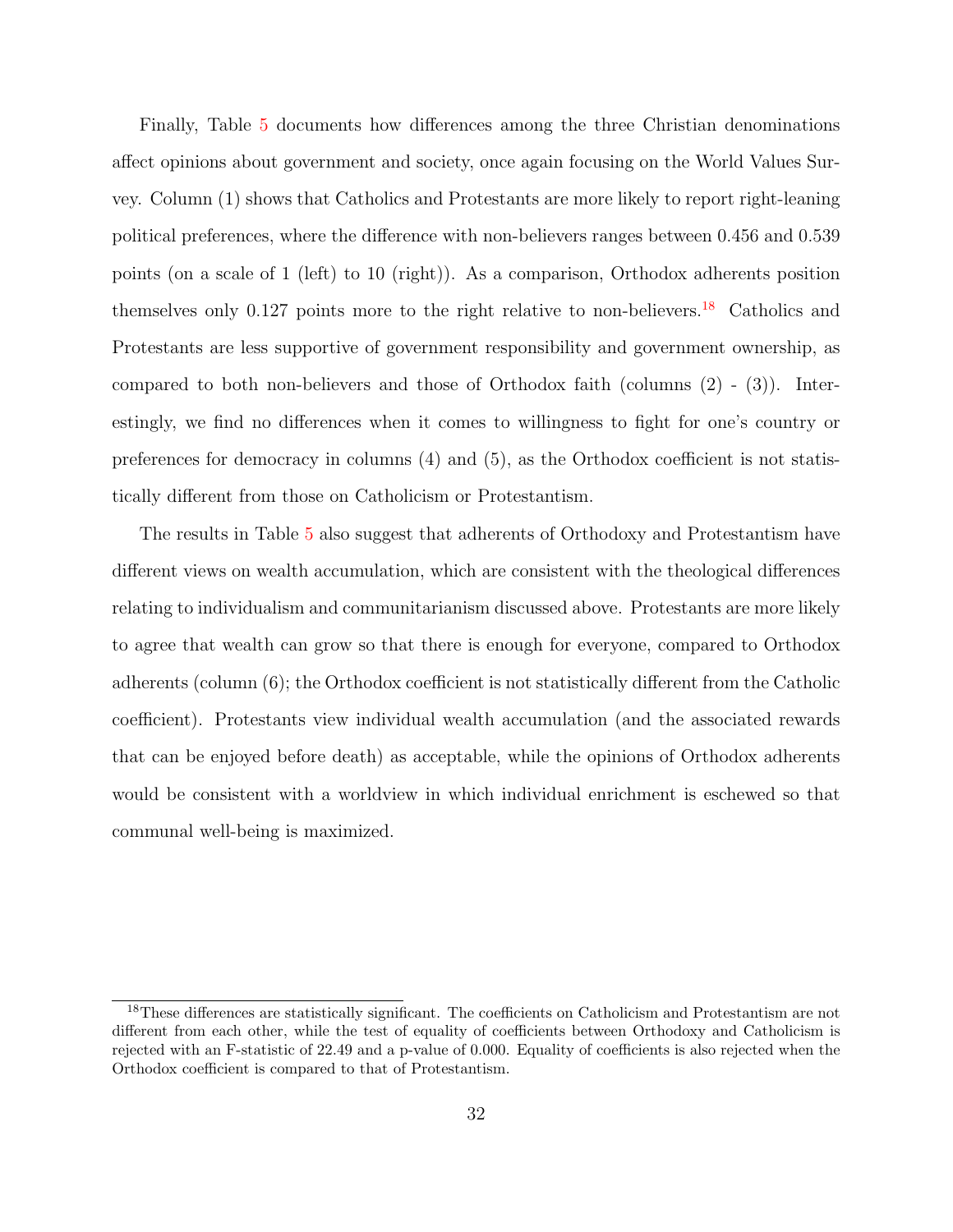|                        | (1)                 | (2)         | (3)          | (4)               | (5)                      | (6)          |
|------------------------|---------------------|-------------|--------------|-------------------|--------------------------|--------------|
|                        | Pol pref left right | Govt own.   | Govt resp.   | Fight for country | Preference for democracy | Getting rich |
| orthodox               | $0.127*$            | 0.080       | $0.132*$     | 0.019             | 0.030                    | 0.009        |
|                        | (0.075)             | (0.060)     | (0.075)      | (0.020)           | (0.019)                  | (0.080)      |
| catholic               | $0.539***$          | $-0.195***$ | $-0.116**$   | $0.035***$        | $0.031**$                | $0.132***$   |
|                        | (0.050)             | (0.056)     | (0.047)      | (0.012)           | (0.014)                  | (0.044)      |
| protestant             | $0.456***$          | $-0.263***$ | $-0.181***$  | $0.030**$         | $0.044***$               | $0.170***$   |
|                        | (0.056)             | (0.054)     | (0.051)      | (0.013)           | (0.016)                  | (0.050)      |
| other religion         | $0.318***$          | $-0.115*$   | $-0.079$     | $0.027**$         | $0.040*$                 | $0.207***$   |
|                        | (0.048)             | (0.059)     | (0.049)      | (0.012)           | (0.021)                  | (0.066)      |
| employed               | $-0.027$            | $-0.065**$  | $-0.082***$  | $0.015***$        | $-0.005$                 | 0.021        |
|                        | (0.024)             | (0.029)     | (0.023)      | (0.005)           | (0.007)                  | (0.024)      |
| income                 | $0.059***$          | $-0.058***$ | $-0.117***$  | $-0.001$          | $0.006*$                 | $0.058***$   |
|                        | (0.010)             | (0.009)     | (0.010)      | (0.001)           | (0.003)                  | (0.009)      |
| male                   | $0.068***$          | $-0.263***$ | $-0.105***$  | $0.115***$        | $0.036***$               | $-0.127***$  |
|                        | (0.023)             | (0.029)     | (0.018)      | (0.007)           | (0.007)                  | (0.032)      |
| health                 | $0.090***$          | $-0.136***$ | $-0.113***$  | $0.020***$        | $0.036***$               | $0.121***$   |
|                        | (0.012)             | (0.017)     | (0.017)      | (0.003)           | (0.004)                  | (0.015)      |
| secondary              | $-0.117**$          | $-0.180***$ | $-0.263***$  | $0.021***$        | $0.055***$               | $0.114***$   |
|                        | (0.051)             | (0.044)     | (0.037)      | (0.008)           | (0.011)                  | (0.034)      |
| university             | $-0.271***$         | $-0.427***$ | $-0.369***$  | $-0.003$          | $0.170***$               | $0.166***$   |
|                        | (0.063)             | (0.062)     | (0.052)      | (0.011)           | (0.019)                  | (0.045)      |
| Country dummies        | $\checkmark$        |             | $\checkmark$ | ✓                 |                          | ✓            |
| Country/wave dummies   | ✓                   | ✓           | $\checkmark$ | ✓                 |                          | ✓            |
| Wave dummies           | ✓                   |             | ✓            | ✓                 |                          | ✓            |
| Demog. controls        | ✓                   | ✓           | ✓            | $\checkmark$      |                          | ✓            |
| $R-sq$                 | 0.108               | 0.102       | 0.116        | 0.114             | 0.113                    | 0.081        |
| Number of observations | 128108.000          | 157213.000  | 165123.000   | 139251.000        | 156135.000               | 131584.000   |

Table 5: Opinions about government and society - World Values Survey

<span id="page-34-0"></span>Notes: OLS - Coefficients are reported. Country clustered standard errors are in parentheses. Demographic controls include age, age squared, whether the respondent is married and urban residency. The dependent variables are the respondent's self-position on <sup>a</sup> left-right scale, opinion about private vs. state ownership of business, opinion about government responsibility, whether the respondent is willing to fight for his/her country, opinion about democracy, and opinion whether wealth accumulation can only happen at the expense of others. Significance levels: \* $p < 0.1$ , \*\*  $p < 0.05$ , \*\*\*  $p < 0.01$ .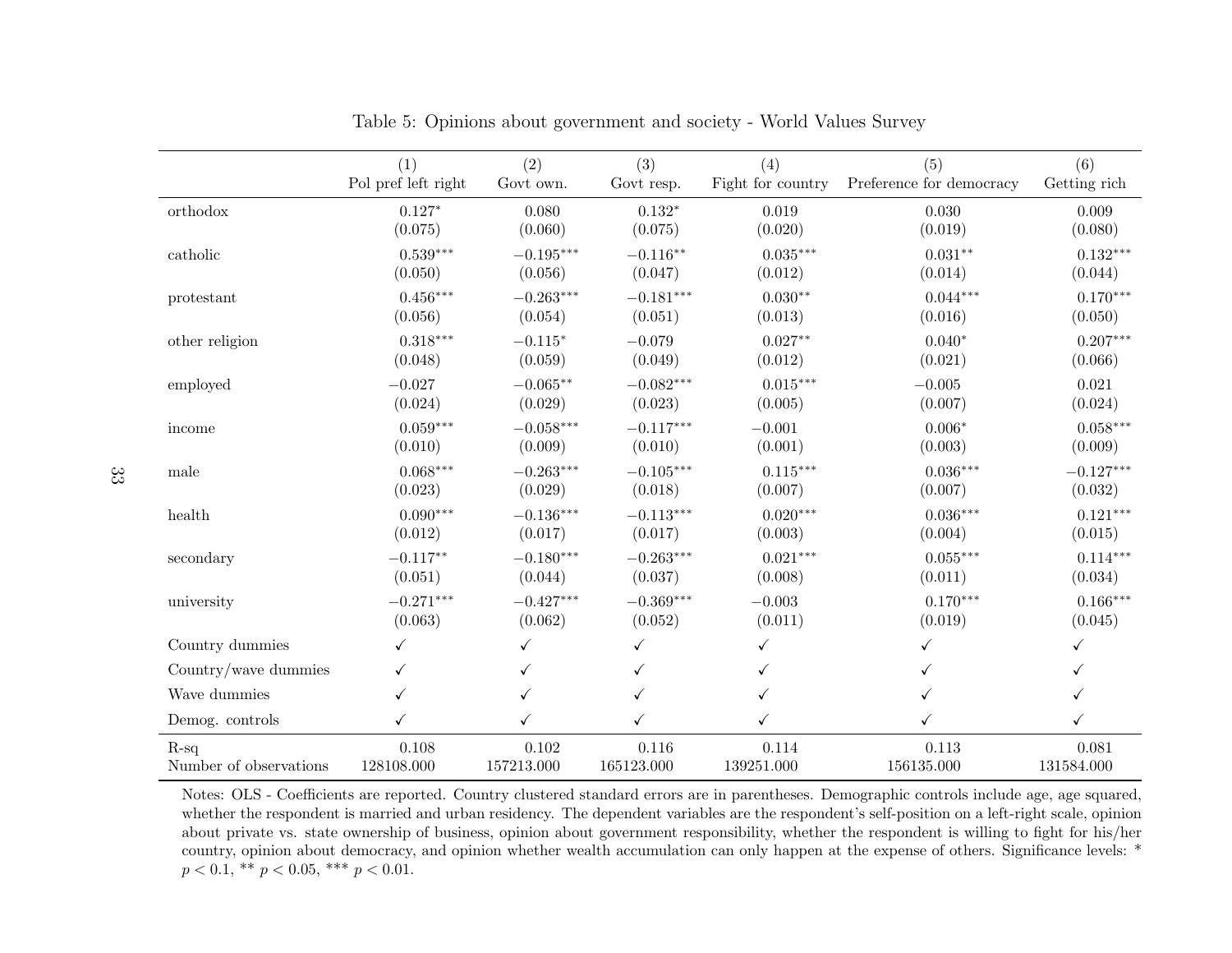Consistent with the discussion in Section [2,](#page-9-0) the results in Tables [2](#page-28-0) - [5](#page-34-0) suggest that there are strong cultural differences among Eastern Orthodox, Catholic and Protestant adherents. Relative to those belonging to the Catholic or Protestant religion (and non-believers), Eastern Orthodox respondents have fewer children, less social capital and are more risk-averse. They also prefer old, rather than new, ideas and safe jobs, are more left-leaning and stronger government supporters.

What is more, Catholics and Protestants have distinct attitudes and values as well. Relative to non-believers and those professing Orthodoxy, they are happier and less likely to agree that government ownership is a good thing. In addition, Protestants (but not Catholis) are less likely to agree that getting rich can only happen at the expense of others.

Finally, we also ran specifications with additional dependent variables, including the extent to which the respondent trusts various institutions, such as political institutions and banks, along with preferences for market economy and democracy (available from the LiTS) and the degree to which the respondent respects authority (available from the WVS). We do not find any significant differences between Orthodoxy, and Catholicism and Protestantism, in these specifications. While these results are inconsistent with the hypotheses advanced in this paper, we believe that the wide array of attitudes and values for which we do find important differences among the three religious denominations are quite interesting and provide strong support for our theoretical priors.[19](#page-35-0)

# 5 Conclusion

In this paper, we study how deep-rooted theological differences between Orthodoxy, and Catholicism and Protestantism, affect life satisfaction and other attitudes and values in large parts of Europe today. Using four waves of the World Values Survey and the 2010 and

<span id="page-35-0"></span><sup>&</sup>lt;sup>19</sup>These results are available from the authors. Please note that we did not apply the Bonferroni correction to these analyses as research has shown that such an approach may be problematic [\(Nakagawa](#page-41-15) [2004\)](#page-41-15).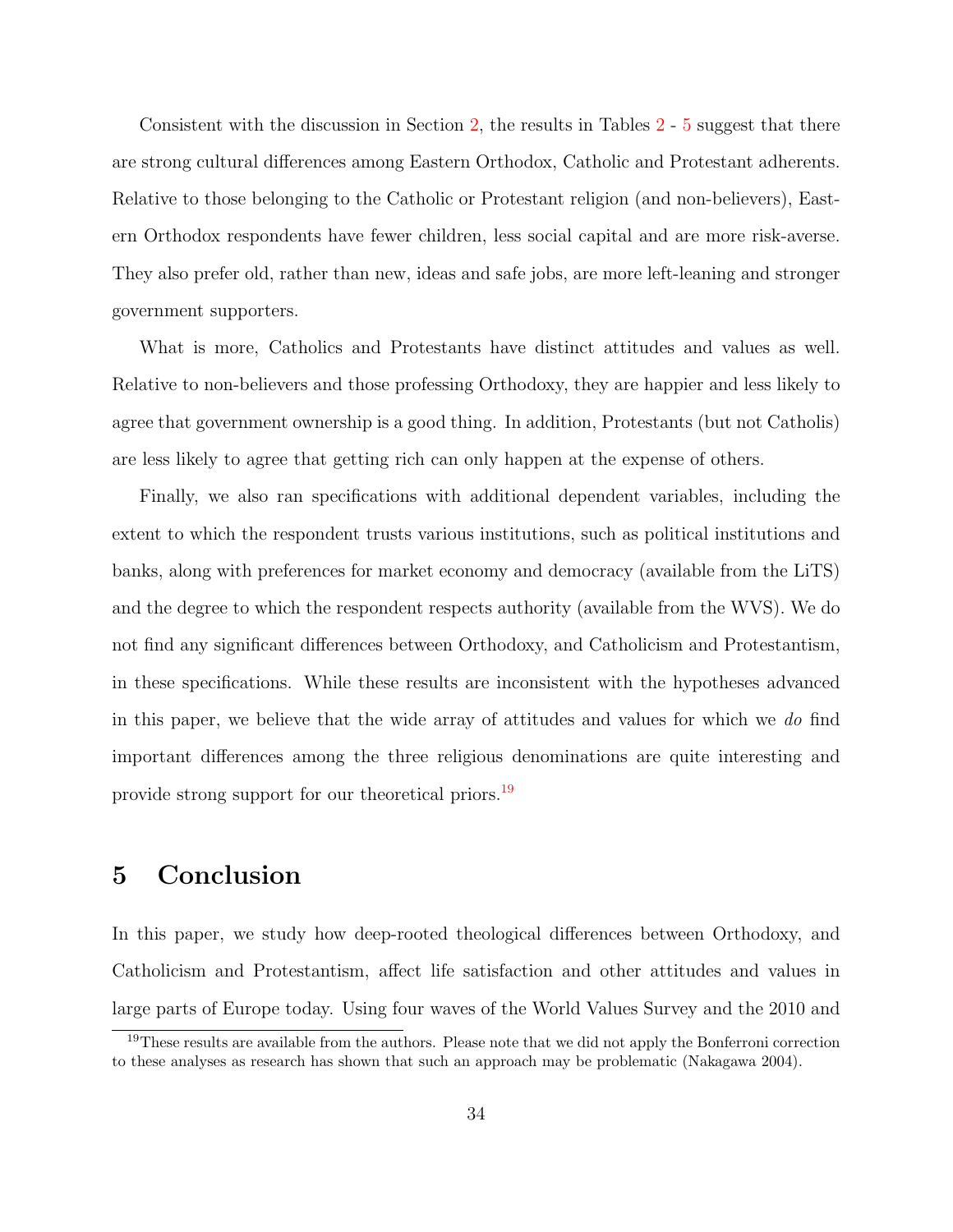2016 rounds of the Life in Transition Survey, we find that, relative to Orthodox adherents and non-believers, Catholics and Protestants are happier, have more children and are less likely to agree that government ownership is a good thing. Protestants are also less likely to agree that getting rich can only happen at the expense of others. Consistent with the happiness results, we find that relative to Catholics, Protestants and non-believers, those of Eastern Orthodox religion have less social capital and are more risk-averse. They also prefer old, rather than new, ideas and safe jobs. Orthodox believers have more left-leaning political orientations and a stronger opinion that governments (versus people) should take more responsibility.

An important question is how exactly these attitudinal differences persisted throughout time, particularly given the strict anti-religious policies adopted by communist elites. One part of the explanation is that religious differences and beliefs are particularly resilient. They were able to resist not only fifty years of communist suppression, but also many centuries of political and economic upheaval beforehand. In addition, although totalitarian governments suppressed religious activities, they preserved those aspects of Orthodox religion - such as tradition and communitarianism - which were helpful for advancing the communist doctrine.

Our findings have important implications for understanding the determinants of the economic and political transformation in Eastern Europe. A large literature has argued that the totalitarian legacy has affected profoundly the cultural, economic and political landscape of the post-communist region [\(Pop-Eleches and Tucker](#page-41-14) [2017\)](#page-41-14). While influential, such views may be only partially complete. This paper points out that theological differences among different Christian denominations may have set countries on different development paths long before the arrival of communism and that communist elites may have exploited cultural environments to their own benefit. We must also clarify that we do not claim to provide a "one-size-fits-all" theory of cultural and economic change. There are many forces that shape political and economic development and religion is only one of them.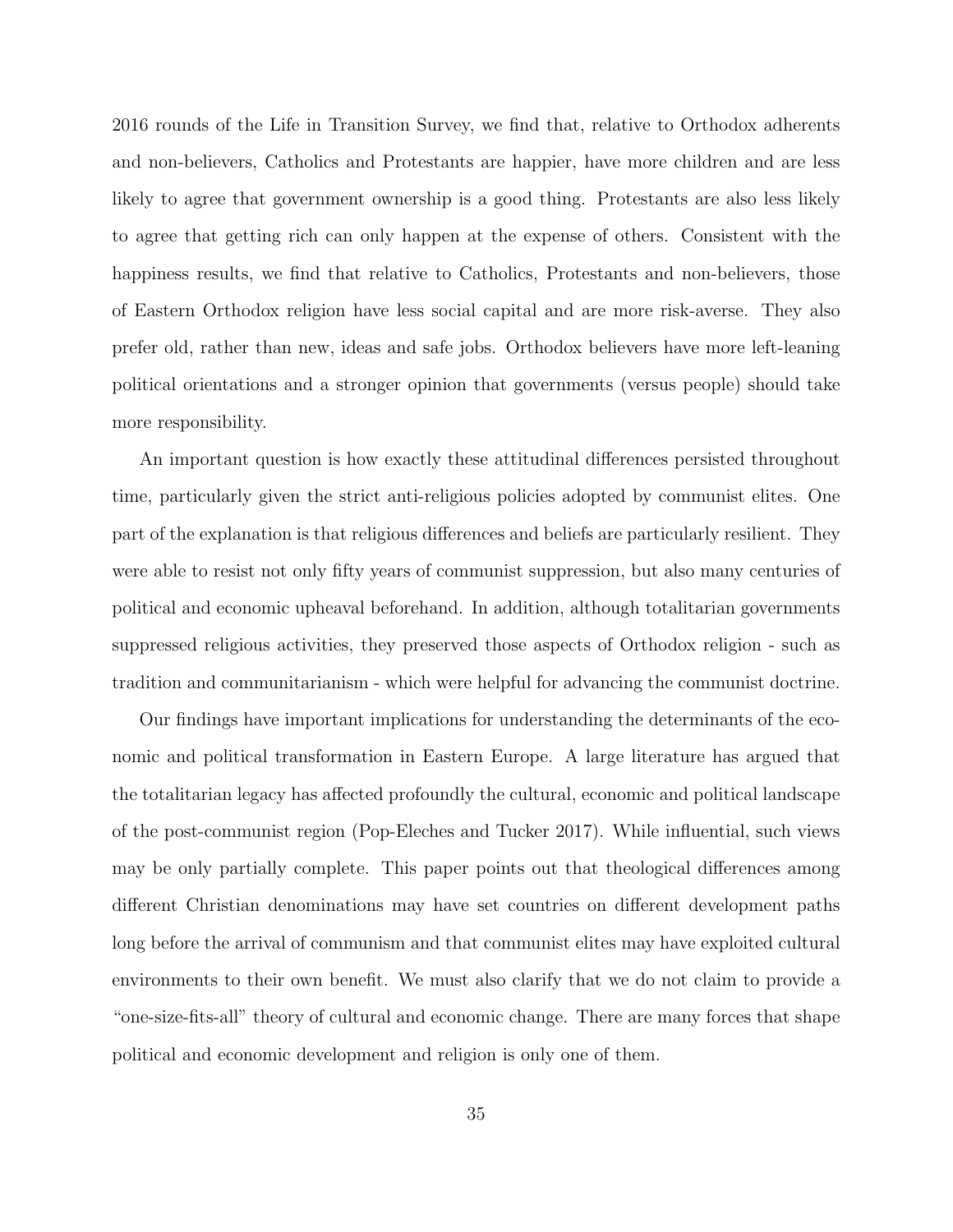As pointed out in the introduction, the debate on the pre-conditions conducive to the emergence of different types of political and economic systems is not new. Communist thinkers themselves disagreed on where communism would be most successful. In hindsight, it seems that neither Marx's idea that socialism was most likely to take root in advanced countries, nor Lenin's belief that Orthodoxy must be eradicated completely among the lower classes for communism to succeed were correct. Instead, communist ideology and ideas flourished precisely in poorer countries with a strong Eastern Orthodox tradition. These findings provide strong support for Berdyaev's theory that "the social system of communism ... can be wholly reconciled with [Orthodox] Christianity, more so, in any case, than the capitalist system" [\(Berdyaev](#page-38-7) [1937,](#page-38-7) p. 184).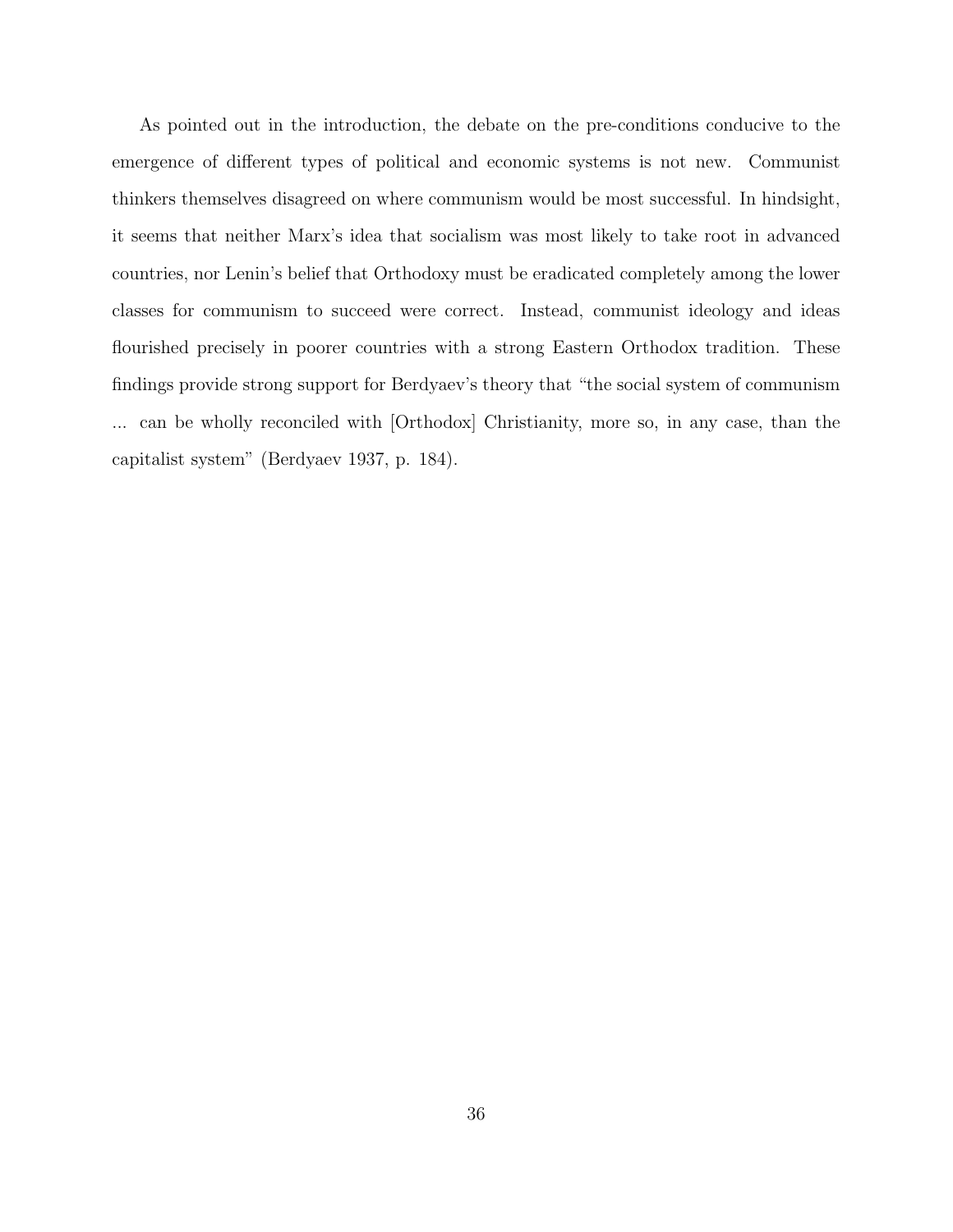## References

- <span id="page-38-14"></span>Abramitzky, R. and I. Sin (2014): "Book translations as idea flows: The effects of the collapse of Communism on the diffusion of knowledge," Journal of the European Economic Association, 12, 1453–1520.
- <span id="page-38-2"></span>Acemoglu, D., S. Johnson, and J. A. Robinson (2001): "The Colonial Origins of Comparative Development: An Empirical Investigation," American Economic Review, 91, 1369–1401.
- <span id="page-38-8"></span>Adena, M., R. Enikolopov, M. Petrova, V. Santarosa, and E. Zhuravskaya (2015): "Radio and the Rise of the Nazis in Prewar Germany," Quarterly Journal of Economics, 130, 1885–1939.
- <span id="page-38-1"></span>AGHION, P., Y. ALGAN, P. CAHUC, AND A. SHLEIFER (2010): "Regulation and distrust," The Quarterly Journal of Economics, 125, 1015–1049.
- <span id="page-38-5"></span>AIDT, T. S. AND R. FRANCK (2015): "Democratization under the threat of revolution: evidence from the great reform act of 1832," *Econometrica*, 83, 505–547.
- <span id="page-38-9"></span>ALESINA, A. AND N. FUCHS-SCHÜNDELN (2007): "Good-Bye Lenin (or Not?): The Effect of Communism on People's Preferences," American Economic Review, 97, 1507–1528.
- <span id="page-38-13"></span>BARMENKOV, A. (1983): Freedom of Conscience in the USSR, Progress Publishers.
- <span id="page-38-11"></span>BARRO, R. J. AND R. M. MCCLEARY (2003): "Religion and Economic Growth across Countries," American Sociological Review, 760–781.
- <span id="page-38-0"></span>Becker, S. O., K. Boeckh, C. Hainz, and L. Woessmann (2014): "The Empire Is Dead, Long Live the Empire! Long-Run Persistence of Trust and Corruption in the Bureaucracy," Economic Journal.
- <span id="page-38-12"></span>Becker, S. O. and L. Woessmann (2009): "Was Weber wrong? A human capital theory of Protestant economic history," The Quarterly Journal of Economics, 531–596.
- <span id="page-38-10"></span>BÉNABOU, R., D. TICCHI, AND A. VINDIGNI (2015): "Religion and innovation," American Economic Review, 105, 346–351.
- <span id="page-38-6"></span>BERDYAEV, N. (1933): "The End of Our Time," *Donald Atwater (London: Sheed & Ward*, 1933).

<span id="page-38-7"></span> $-$  (1937): The origin of Russian communism, University Press Glasgow.

<span id="page-38-3"></span>Boix, C. (2003): Democracy and Redistribution, Cambridge University Press.

<span id="page-38-4"></span> $-$  (2011): "Democracy, Development, and the International System," American Political Science Review, 105, 809–28.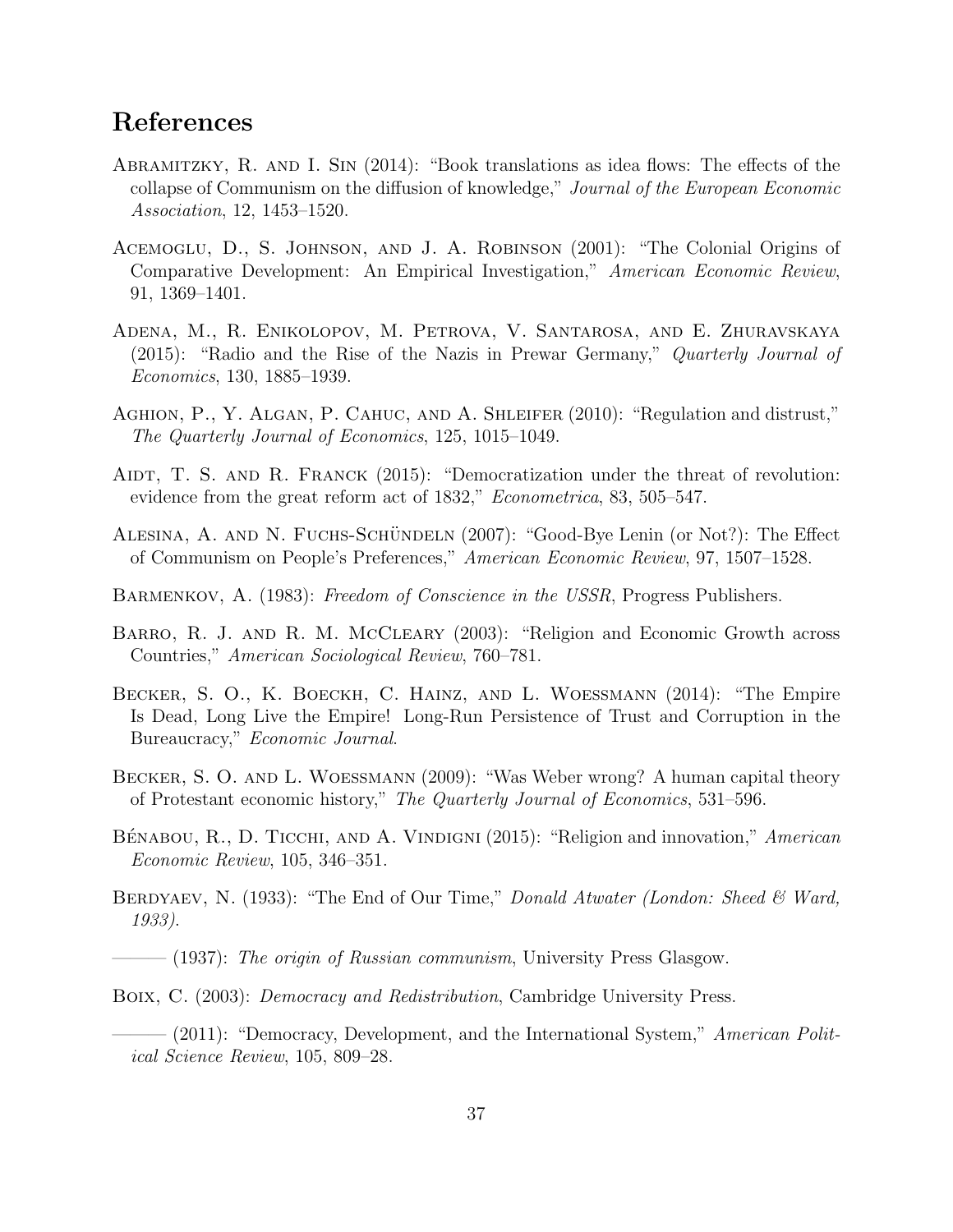- <span id="page-39-0"></span>CAMPANTE, F. AND D. YANAGIZAWA-DROTT (2015): "Does Religion Affect Economic Growth and Happiness? Evidence from Ramadan," Quarterly Journal of Economics, 130, 615–658.
- <span id="page-39-7"></span>Cantoni, D. (2014): "The economic effects of the Protestant Reformation: testing the Weber hypothesis in the German Lands," Journal of the European Economic Association.
- <span id="page-39-8"></span>Chambers, D. (2006): Popes, Cardinals and War: The Military Curch in Renaissance and Early Modern Europe, IB Tauris.
- <span id="page-39-9"></span>Chong, A., R. La Porta, F. Lopez-de Silanes, and A. Shleifer (2014): "Letter grading government efficiency," Journal of the European Economic Association, 12, 277– 299.
- <span id="page-39-2"></span>Clingingsmith, D., A. I. Khwaja, and M. Kremer (2009): "Estimating the Impact of The Hajj: Religion and Tolerance in Islam's Global Gathering," Quarterly Journal of Economics, 124, 1133–1170.
- <span id="page-39-4"></span>Coupe, T. and M. Obrizan (2016): "The impact of war on happiness: The case of Ukraine," Journal of Economic Behavior & Organization, 132, 228–242.
- <span id="page-39-6"></span>Djankov, S., E. Glaeser, R. La Porta, F. Lopez-de Silanes, and A. Shleifer (2003): "The new comparative economics," Journal of Comparative Economics, 31, 595– 619.
- <span id="page-39-1"></span>Djankov, S., E. Nikolova, and J. Zilinsky (2016): "The happiness gap in Eastern Europe," Journal of Comparative Economics, 44, 108–124.
- <span id="page-39-10"></span>Du Bois, W. E. B. (1968): The autobiography of WEB Du Bois: A soliloquy on viewing my life from the last decade of its first century, Oxford University Press.
- <span id="page-39-5"></span>EASTERLIN, R. A. (2009): "Lost in transition: Life satisfaction on the road to capitalism," Journal of Economic Behavior & Organization, 71, 130–145.
- <span id="page-39-3"></span>Engerman, S. L. and K. L. Sokoloff (2000): "History Lessons: Institutions, Factors Endowments, and Paths of Development in the New World," Journal of Economic Perspectives, 14, 217–232.
- <span id="page-39-12"></span>Flora, G. and G. Szilagyi (2005): "Orthodox Christianity, Rationalization, Modernization: A Reassesment," in Eastern Orthodoxy in a Global Age: Tradition Faces the Twenty-first Century, ed. by V. Roudometoff, A. Agadjanian, and J. Pankhurst, Walnut Creek: Rowman & Littlefield, chap. 5, 109–143.
- <span id="page-39-11"></span>Froese, P. (2001): "Hungary for religion: A Supply-side interpretation of the Hungarian religious revival," Journal for the Scientific Study of Religion, 40, 251–268.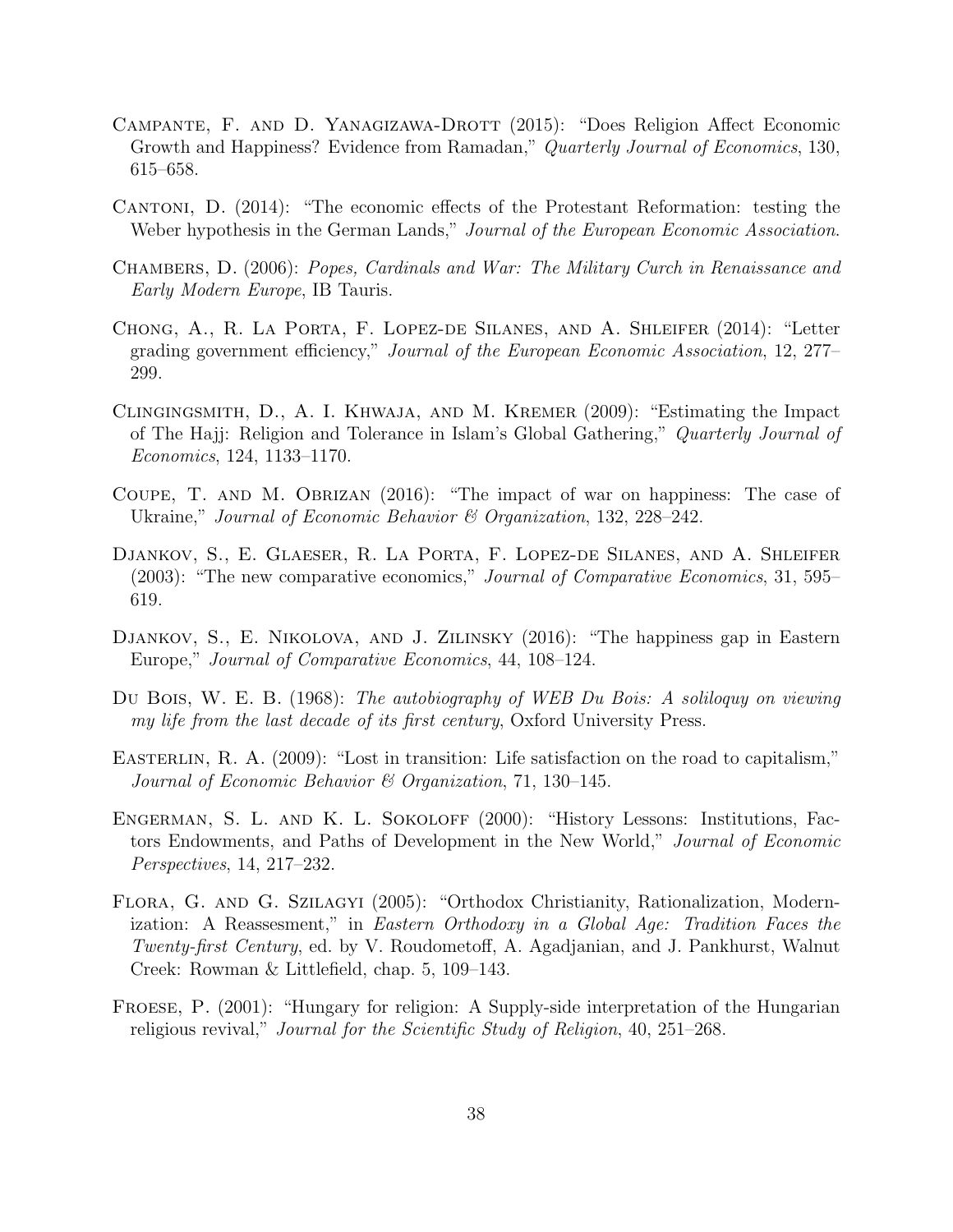<span id="page-40-15"></span> $-(2004)$ : "Forced secularization in Soviet Russia: Why an atheistic monopoly failed-Forced secularization in Soviet Russia: Why an atheistic monopoly failed," Journal for the Scientific Study of Religion, 43, 35–50.

- <span id="page-40-14"></span>Froese, P. and S. Pfaff (2001): "Replete and desolate markets: Poland, East Germany, and the new religious paradigm," Social Forces, 80, 481–507.
- <span id="page-40-3"></span>GORODNICHENKO, Y. AND G. ROLAND (2015): "Culture, institutions and democratization," National Bureau of Economic Research.
- <span id="page-40-0"></span>Guiso, L., P. Sapienza, and L. Zingales (2003): "People's opium? Religion and economic attitudes," Journal of Monetary Economics, 50, 225–282.
- <span id="page-40-12"></span>HUNTINGTON, S. P. (1996): The clash of civilizations and the remaking of world order, Simon and Schuster.
- <span id="page-40-11"></span>Hussey, J. M. (2010): The orthodox church in the Byzantine empire, OUP Oxford.
- <span id="page-40-6"></span>JANOS, A. C. (2000): East Central Europe in the modern world: the politics of the borderlands from pre-to postcommunism, Stanford University Press.
- <span id="page-40-7"></span>Kallistos, B. o. D. (1993): The orthodox church, Penguin UK.
- <span id="page-40-9"></span>La Porta, R., F. Lopez-de Silanes, A. Shleifer, and R. Vishny (1999): "The quality of government," Journal of Law, Economics, and organization, 15, 222–279.
- <span id="page-40-2"></span>La Porta, R., F. Lopez-de Silanes, A. Shleifer, and R. W. Vishny (1997): "Trust in Large Organizations," American Economic Review, 333–338.
- <span id="page-40-10"></span>LAL, D. (2000): "Does modernization require westernization?" *Independent Review-*Oakland, 5, 5–24.
- <span id="page-40-5"></span>Lenin, V. I. (1960): "Collected Works. 45 vols," Moscow, 70, 99–100.
- <span id="page-40-13"></span>Markides, V. N. (2005): "Orthodox Christianity, Rationalization, Modernization: A Reassesment," in Eastern Orthodoxy in a Global Age: Tradition Faces the Twenty-first Century, ed. by V. Roudometoff, A. Agadjanian, and J. Pankhurst, Walnut Creek: Rowman & Littlefield, chap. 7, 179–209.
- <span id="page-40-8"></span>MARX, K. (1844): "Contribution to the Critique of Hegels Philosophy of Law," Collected works, 3, 3–129.
- <span id="page-40-4"></span> $-$  (1977): A contribution to the critique of political economy, Progress Publishers, Moscow.
- <span id="page-40-1"></span>MCCLEARY, R. M. AND R. J. BARRO (2006): "Religion and economy," *Journal of Eco*nomic Perspectives, 49–72.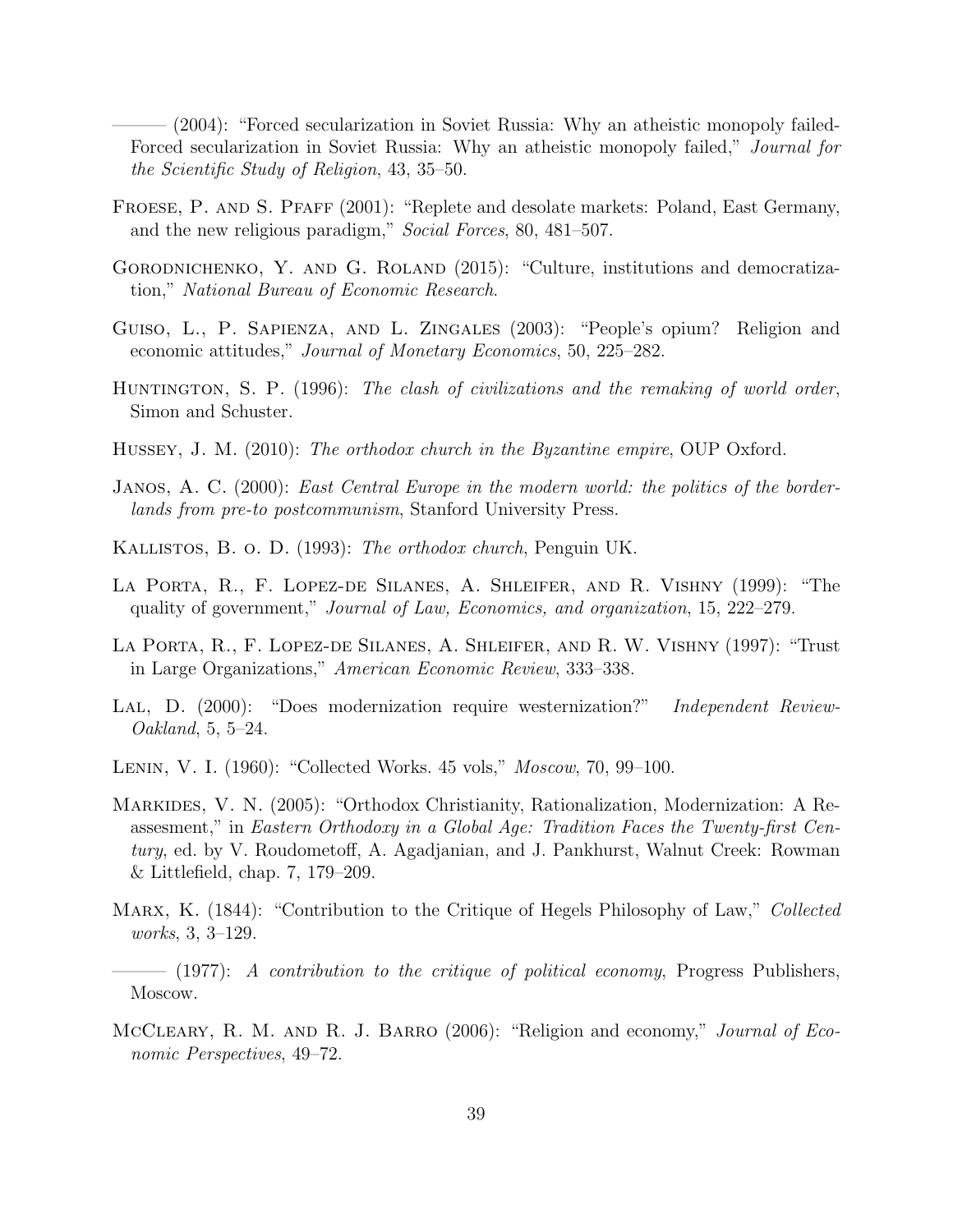- <span id="page-41-11"></span>Metodiev, M. (2012): "Texts about communism in Bulgaria: the Bulgarian Orthodox church and the communist state," Konrad Adenauer Stiftung, 1–20.
- <span id="page-41-15"></span>Nakagawa, S. (2004): "A farewell to Bonferroni: the problems of low statistical power and publication bias," Behavioral ecology, 15, 1044–1045.
- <span id="page-41-2"></span>Nikolova, E. (2017): "Destined for democracy? Labor markets and political change in colonial British America," British Journal of Political Science, 47, 19–45.
- <span id="page-41-4"></span>Nikolova, M. (2016): "Minding the happiness gap: Political institutions and perceived quality of life in transition," European Journal of Political Economy, 45, 129–148.
- <span id="page-41-0"></span>Nunn, N. and L. Wantchekon (2011): "The Slave Trade and the Origins of Mistrust in Africa," American Economic Review, 101, 3221–3252.
- <span id="page-41-8"></span>Pipes, R. (1995): Russia Under the Bolshevik Regime, Vintage.
- <span id="page-41-14"></span>POP-ELECHES, G. AND J. TUCKER (2017): *Communisms Shadow: Historical Legacies*, and Political Values and Behavior, Princeton University Press.
- <span id="page-41-9"></span>POSPIELOVSKY, D. (1984): The Russian church under the soviet regime, 1917-1982, vol. 1, St. Vladimir's Seminary Press.
- <span id="page-41-10"></span>——— (1987): A History of Marxist-Leninist Atheism and Soviet anti-religious policies, vol. 1, Macmillan Press.
- <span id="page-41-5"></span>Roland, G. (2004): "Understanding institutional change: fast-moving and slow-moving institutions," Studies in Comparative International Development, 38, 109–131.
- <span id="page-41-7"></span>Spenkuch, J. L. (2011): "The Protestant Ethic and Work: Micro Evidence from Contemporary Germany," Working paper.
- <span id="page-41-12"></span>STAN, L. AND L. TURCESCU (2000): "The Romanian Orthodox Church and postcommunist democratisation," Europe-Asia Studies, 52, 1467–1488.
- <span id="page-41-6"></span>Stulz, R. M. and R. Williamson (2003): "Culture, openness, and finance," Journal of Financial Economics, 70, 313–349.
- <span id="page-41-1"></span>TABELLINI, G. (2010): "Culture and institutions: economic development in the regions of Europe," Journal of the European Economic Association, 8, 677–716.
- <span id="page-41-13"></span>TÖNNES, B. (1982): "Religious persecution in Albania," Religion, State and Society: The Keston Journal, 10, 242–255.
- <span id="page-41-3"></span>Volkov, D. (2005): "Living Eastern Orthodox Religion in the United States," in Eastern Orthodoxy in a Global Age: Tradition Faces the Twenty-first Century, ed. by V. Roudometoff, A. Agadjanian, and J. Pankhurst, Walnut Creek: Rowman & Littlefield, chap. 9, 224–244.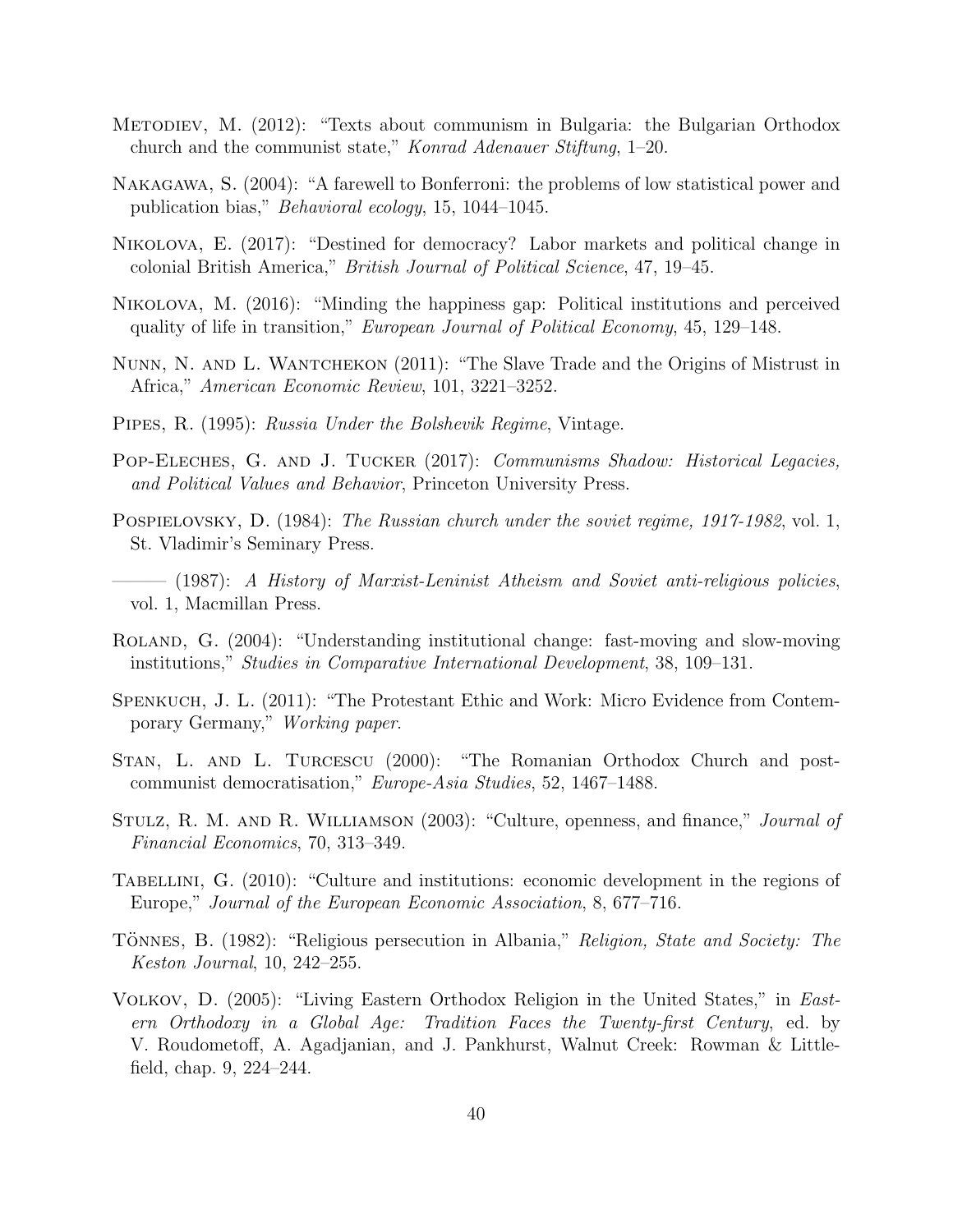- <span id="page-42-0"></span>WEBER, M. (1904): The Protestant Ethic and the Spirit of Capitalism: and other writings, Archiv fr Sozialwissenschaft und Sozialpolitik.
- <span id="page-42-1"></span>Winter, S. F. (1998): "Quo Vadis? The Roman Catholic Church in the Czech Republic," Religion, State and Society: The Keston Journal, 26, 217–233.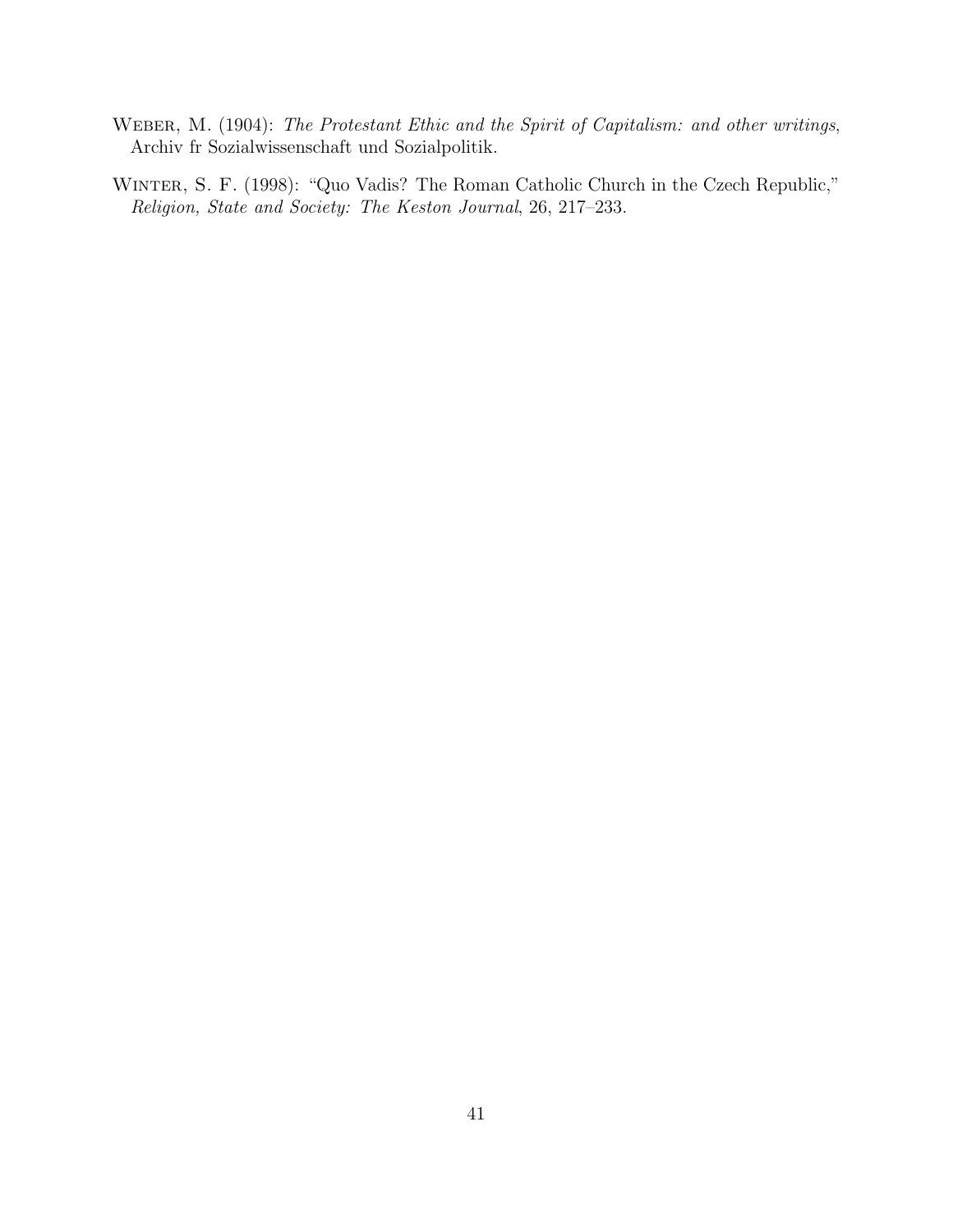# ONLINE APPENDIX: NOT FOR PUBLICATION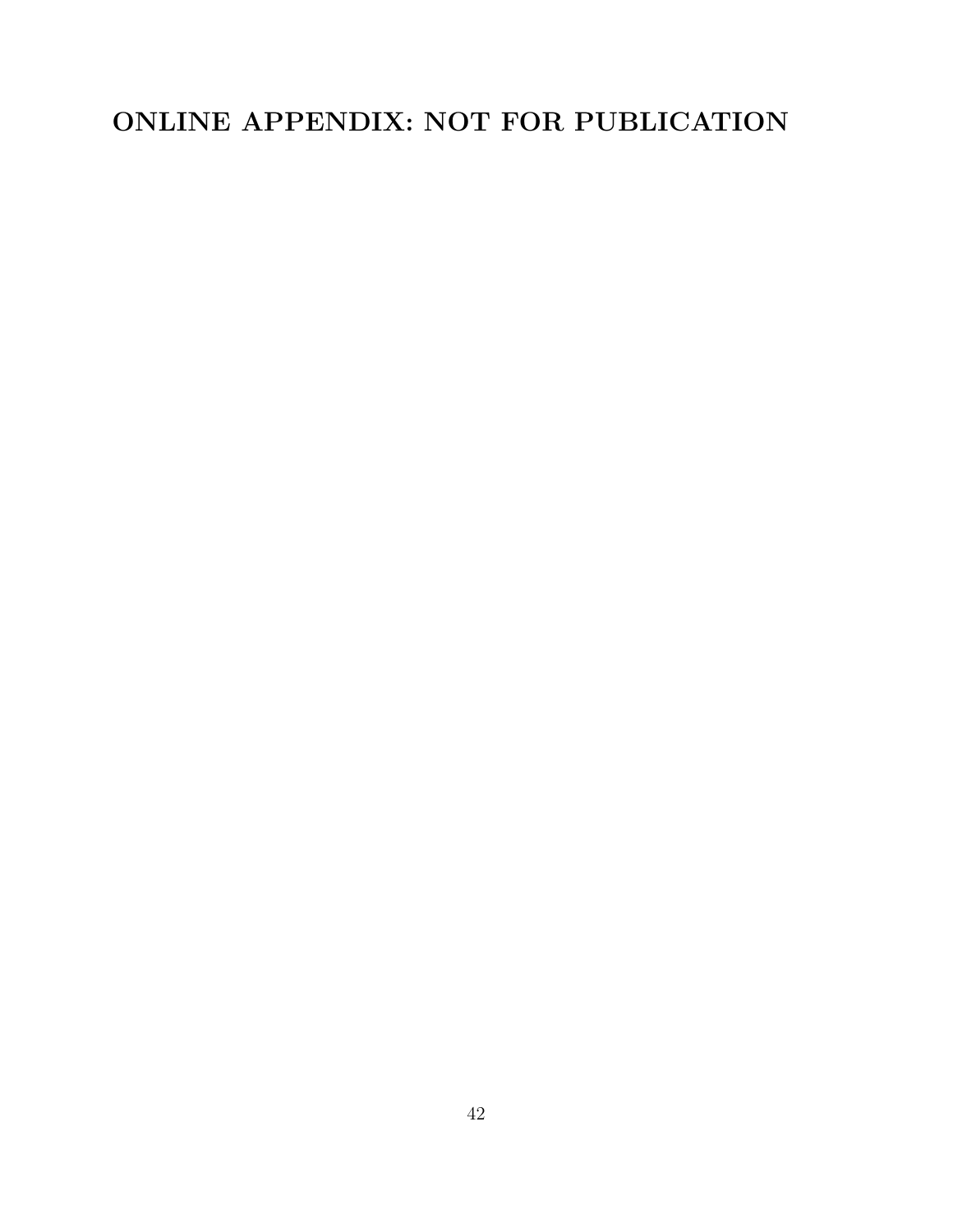<span id="page-44-0"></span>Table A1: Prevalence of each Christian denomination by country: World Values **Survey** 

| country        | orthodox | catholic   | protestant | other |
|----------------|----------|------------|------------|-------|
| Albania        | 0.10     | 0.33       | 0.09       | 0.41  |
|                | 0.30     | 0.47       | 0.29       | 0.49  |
| Algeria        | 0.00     | 0.00       | 0.00       | 1.00  |
|                | 0.00     | 0.00       | 0.00       | 0.00  |
| Andorra        | 0.00     | 0.54       | 0.01       | 0.03  |
|                | 0.05     | 0.50       | 0.10       | 0.17  |
| Argentina      | 0.00     | 0.75       | $0.02\,$   | 0.07  |
|                | 0.03     | 0.44       | $0.15\,$   | 0.26  |
| Armenia        | 0.00     | 0.00       | 0.00       | 0.89  |
|                | 0.00     | $0.07\,$   | 0.04       | 0.32  |
| Australia      | $0.02\,$ | 0.25       | 0.37       | 0.05  |
|                | 0.13     | 0.43       | 0.48       | 0.22  |
| Azerbaijan     | 0.02     | 0.00       | 0.00       | 0.93  |
|                | 0.13     | 0.03       | 0.04       | 0.25  |
| Bahrain        |          |            |            |       |
|                |          |            |            |       |
| Bangladesh     | 0.00     | 0.01       | 0.00       | 0.99  |
|                | 0.02     | $0.07\,$   | 0.03       | 0.09  |
| <b>Belarus</b> | 0.64     | 0.09       | 0.01       | 0.00  |
|                | 0.48     | 0.28       | 0.09       | 0.06  |
| <b>Bosnia</b>  | 0.13     | 0.16       | 0.00       | 0.41  |
|                | 0.33     | 0.36       | 0.03       | 0.49  |
| <b>Brazil</b>  | 0.00     | 0.57       | 0.25       | 0.05  |
|                | 0.04     | 0.50       | 0.43       | 0.22  |
| Bulgaria       | 0.63     | 0.01       | 0.00       | 0.11  |
|                | 0.48     | 0.08       | 0.07       | 0.32  |
| Burkina Faso   | 0.00     | 0.31       | 0.08       | 0.60  |
|                | 0.04     | 0.46       | 0.27       | 0.49  |
| Canada         | 0.01     | 0.41       | 0.20       | 0.10  |
|                | 0.09     | 0.49       | 0.40       | 0.30  |
| Chile          | 0.00     | 0.62       | 0.12       | 0.02  |
|                | 0.02     | 0.48       | 0.33       | 0.14  |
| China          | 0.00     | 0.01       | 0.03       | 0.08  |
|                | 0.00     | 0.07       | 0.18       | 0.27  |
| Colombia       | 0.01     | 0.78       | 0.05       | 0.04  |
|                | 0.11     | 0.41       | 0.22       | 0.20  |
| Croatia        | 0.01     | 0.84       | 0.00       | 0.02  |
|                | 0.11     | 0.36       | 0.06       | 0.13  |
| Cyprus         | 0.48     | 0.00       | 0.00       | 0.46  |
|                | 0.50     | 0.07       | 0.04       | 0.50  |
| Czech Rep.     | 0.00     | 0.42       | 0.02       | 0.00  |
|                | 0.00     | 0.49       | 0.15       | 0.00  |
| Dominican Rep. | 0.00     | 0.60       | 0.12       | 0.04  |
|                | 0.00     | 0.49       | 0.32       | 0.21  |
| Ecuador        | 0.00     | 0.63       | 0.12       | 0.02  |
|                | 0.00     | 0.48       | 0.32       | 0.14  |
| Egypt          | 0.00     | 0.00       | 0.00       | 1.00  |
|                | 0.00     | 0.00       | 0.00       | 0.00  |
| El Salvador    | 0.00     | 0.59<br>43 | 0.23       | 0.02  |
|                | 0.00     | 0.49       | 0.42       | 0.15  |
| Estonia        | 0.21     | 0.01       | 0.09       | 0.01  |
|                | 0.41     | 0.11       | 0.28       | 0.11  |

Source: World Values Survey, 1995-2014. For each country means (first row) and standard deviations (second row) are reported.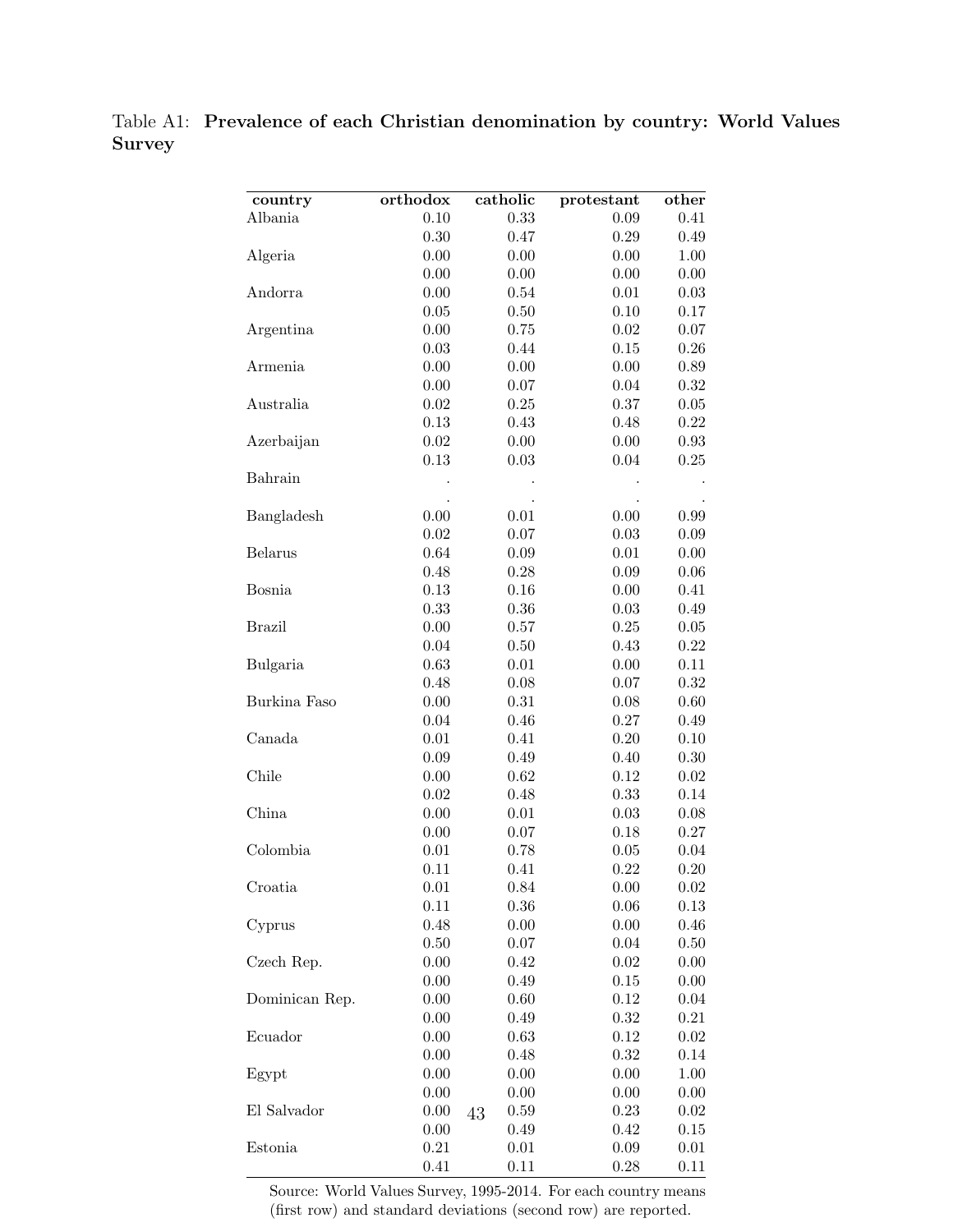Prevalence of each Christian denomination by country: World Values Survey, continued

| country       | orthodox | catholic   | protestant | other    |
|---------------|----------|------------|------------|----------|
| Ethiopia      | 0.00     | 0.02       | 0.20       | 0.78     |
|               | 0.00     | 0.12       | 0.40       | 0.41     |
| Finland       | 0.02     | 0.02       | 0.82       | 0.02     |
|               | 0.12     | 0.13       | 0.38       | 0.13     |
| France        | 0.00     | 0.41       | 0.02       | 0.06     |
|               | 0.04     | 0.49       | 0.15       | 0.24     |
| Georgia       | 0.90     | 0.01       | 0.00       | 0.06     |
|               | 0.30     | 0.09       | 0.03       | 0.23     |
| Germany       | 0.01     | 0.21       | 0.30       | 0.02     |
|               | 0.08     | 0.41       | 0.46       | 0.15     |
| Ghana         | 0.07     | 0.17       | 0.57       | 0.17     |
|               | 0.25     | 0.38       | 0.50       | 0.38     |
| Great Britain | 0.00     | 0.10       | 0.29       | 0.11     |
|               | 0.06     | 0.31       | 0.46       | 0.31     |
| Guatemala     | 0.00     | 0.56       | 0.31       | 0.04     |
|               | 0.00     | 0.50       | 0.46       | 0.19     |
| Hong Kong     | 0.00     | 0.03       | 0.05       | 0.21     |
|               | 0.00     | 0.17       | 0.21       | 0.41     |
| Hungary       | 0.01     | 0.53       | 0.18       | 0.02     |
|               | 0.10     | 0.50       | 0.38       | 0.12     |
| India         | 0.00     | 0.02       | $0.01\,$   | 0.94     |
|               | 0.00     | 0.13       | 0.10       | 0.24     |
| Indonesia     | 0.00     | 0.02       | 0.05       | 0.93     |
|               | 0.00     | 0.15       | 0.21       | 0.25     |
| Iran          | 0.00     | 0.00       | 0.00       | 0.99     |
|               | 0.00     | 0.00       | 0.00       | 0.09     |
| Iraq          | 0.00     | 0.00       | 0.00       | 1.00     |
|               | 0.04     | 0.05       | 0.02       | 0.07     |
| Israel        | 0.00     | 0.00       | 0.00       | 1.00     |
|               | 0.00     | 0.00       | 0.00       | 0.00     |
| Italy         | 0.00     | 0.88       | 0.00       | 0.00     |
|               | 0.00     | 0.33       | 0.00       | 0.07     |
| Japan         | 0.00     | 0.01       | 0.01       | 0.40     |
|               | 0.05     | 0.08       | 0.08       | 0.49     |
| Jordan        | 0.01     | 0.01       | 0.00       | 0.98     |
|               | 0.07     | 0.09       | 0.05       | 0.12     |
| Kazakhstan    | 0.27     | $0.01\,$   | $0.01\,$   | $0.52\,$ |
|               | 0.44     | 0.10       | 0.08       | 0.50     |
| Kuwait        |          |            |            |          |
|               |          |            |            |          |
| Kyrgyzstan    | 0.07     | 0.00       | $0.01\,$   | 0.85     |
|               | 0.25     | 0.06       | 0.08       | 0.36     |
| Latvia        | 0.19     | 0.20       | 0.21       | 0.01     |
|               | 0.39     | 0.40       | 0.41       | 0.08     |
| Lebanon       | 0.00     | 0.23       | 0.01       | 0.76     |
|               | 0.00     | 0.42       | 0.11       | 0.43     |
| Libya         | 0.00     | 0.00       | 0.00       | 1.00     |
|               | 0.00     | 0.00       | 0.00       | 0.00     |
| Lithuania     | 0.04     | 0.80<br>44 | 0.02       | 0.01     |
|               | $0.20\,$ | 0.40       | 0.14       | 0.07     |
| Macedonia     | 0.53     | 0.00       | 0.00       | 0.25     |
|               | 0.50     | 0.07       | 0.05       | 0.43     |

Source: World Values Survey, 1995-2014.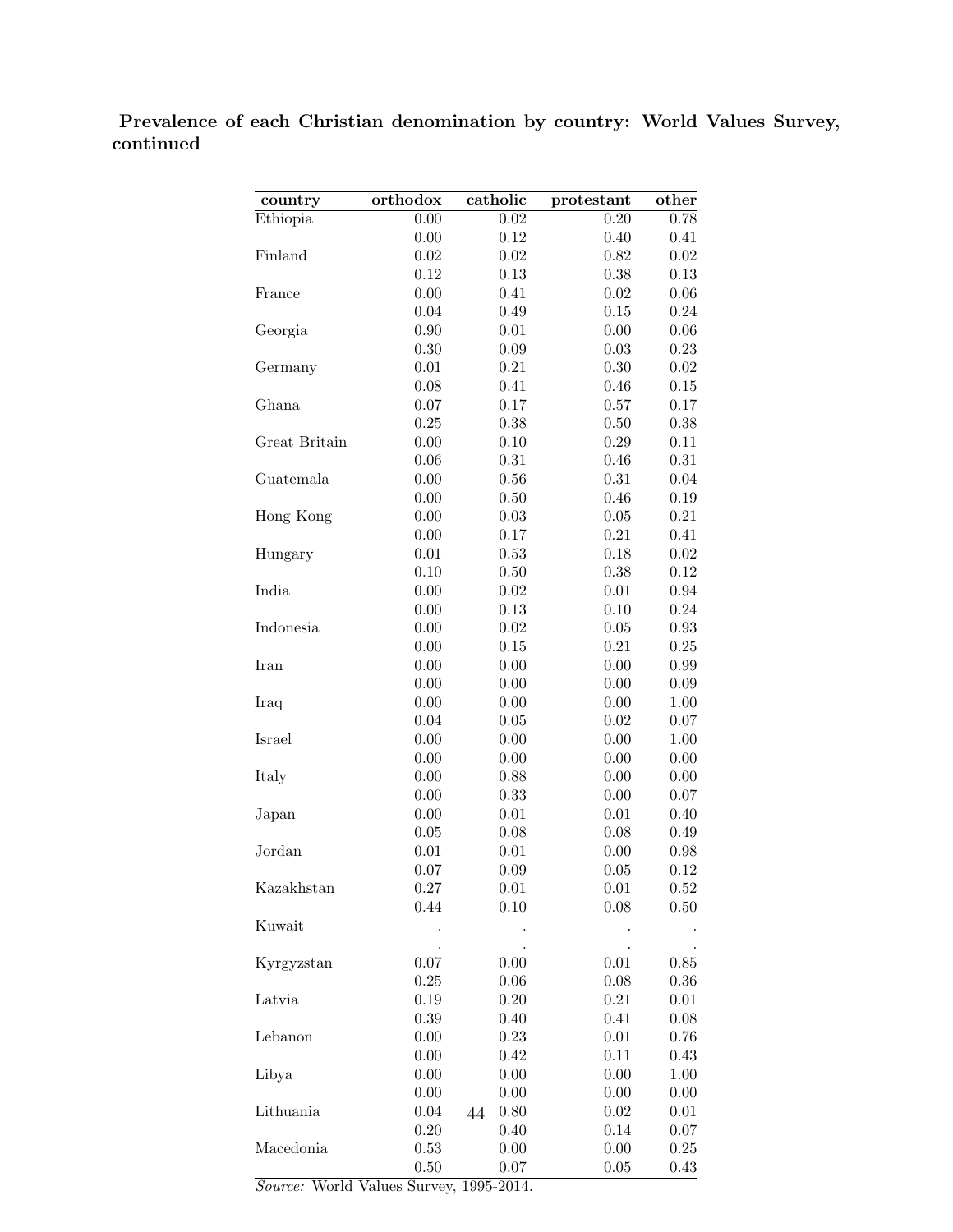## Prevalence of each Christian denomination by country: World Values Survey, continued

| country          | orthodox   | catholic | protestant | other    |
|------------------|------------|----------|------------|----------|
| Malaysia         | 0.00       | 0.03     | 0.02       | 0.93     |
|                  | 0.00       | 0.18     | 0.15       | 0.26     |
| Mali             | 0.00       | 0.02     | 0.01       | 0.97     |
|                  | 0.03       | 0.13     | 0.07       | 0.16     |
| Mexico           | 0.00       | 0.69     | 0.08       | 0.03     |
|                  | 0.00       | 0.46     | 0.27       | 0.17     |
| Moldova          | 0.90       | 0.01     | 0.02       | $0.01\,$ |
|                  | 0.30       | 0.12     | 0.13       | 0.10     |
| Montenegro       | 0.69       | 0.06     | 0.00       | 0.21     |
|                  | 0.46       | 0.24     | 0.04       | 0.41     |
| Morocco          | 0.00       | 0.00     | 0.00       | 1.00     |
|                  | 0.02       | 0.02     | 0.02       | 0.03     |
| Netherlands      | 0.02       | 0.21     | 0.12       | 0.08     |
|                  | 0.14       | 0.41     | 0.32       | 0.27     |
| New Zealand      | 0.00       | 0.14     | 0.51       | 0.09     |
|                  | 0.03       | 0.35     | 0.50       | 0.29     |
| Nigeria          | 0.01       | 0.15     | 0.23       | 0.58     |
|                  | 0.08       | 0.36     | 0.42       | 0.49     |
| Norway           | 0.00       | 0.01     | 0.74       | 0.04     |
|                  | 0.07       | 0.11     | 0.44       | 0.20     |
| Pakistan         | 0.00       | 0.00     | 0.00       | 0.85     |
|                  | 0.00       | 0.00     | 0.00       | 0.36     |
| Palestine        | 0.00       | 0.00     | 0.00       | 1.00     |
|                  | 0.00       | 0.04     | 0.00       | 0.04     |
| Peru             | 0.00       | 0.78     | 0.11       | 0.03     |
|                  | 0.00       | 0.41     | 0.31       | 0.17     |
| Philippines      | 0.00       | 0.75     | 0.05       | 0.13     |
|                  | 0.00       | 0.43     | 0.21       | 0.33     |
| Poland           | 0.01       | 0.94     | 0.01       | 0.00     |
|                  | 0.10       | 0.23     | 0.09       | 0.07     |
| Puerto Rico      | 0.00       | 0.57     | 0.15       | 0.11     |
|                  | 0.00       | 0.49     | 0.36       | 0.32     |
| Qatar            |            |          |            |          |
|                  |            |          |            |          |
| Romania          | 0.88       | 0.06     | 0.05       | 0.01     |
|                  | 0.33       | 0.23     | 0.23       | 0.08     |
| Russia           | $0.57\,$   | 0.00     | $0.01\,$   | 0.06     |
|                  | 0.50       | 0.05     | 0.09       | $0.25\,$ |
| Rwanda           | 0.01       | 0.54     | 0.25       | 0.13     |
|                  | 0.10       | 0.50     | 0.43       | 0.34     |
| Saudi Arabia     | 0.00       | 0.00     | 0.00       | 1.00     |
|                  | 0.00       | 0.00     | 0.00       | 0.04     |
| Serbia           | 0.74       | 0.06     | 0.01       | 0.07     |
|                  | 0.44       | 0.24     | 0.08       | 0.25     |
| Serbia and Monte | 0.88       | 0.04     | 0.01       | 0.03     |
|                  | 0.32       | 0.20     | 0.09       | 0.18     |
| Singapore        | 0.00       | 0.07     | 0.09       | 0.68     |
|                  | 0.00       | 0.25     | 0.29       | 0.47     |
| Slovakia         | 0.00<br>45 | 0.76     | 0.10       | 0.01     |
|                  | 0.05       | 0.43     | 0.30       | 0.09     |

Source: World Values Survey, 1995-2014.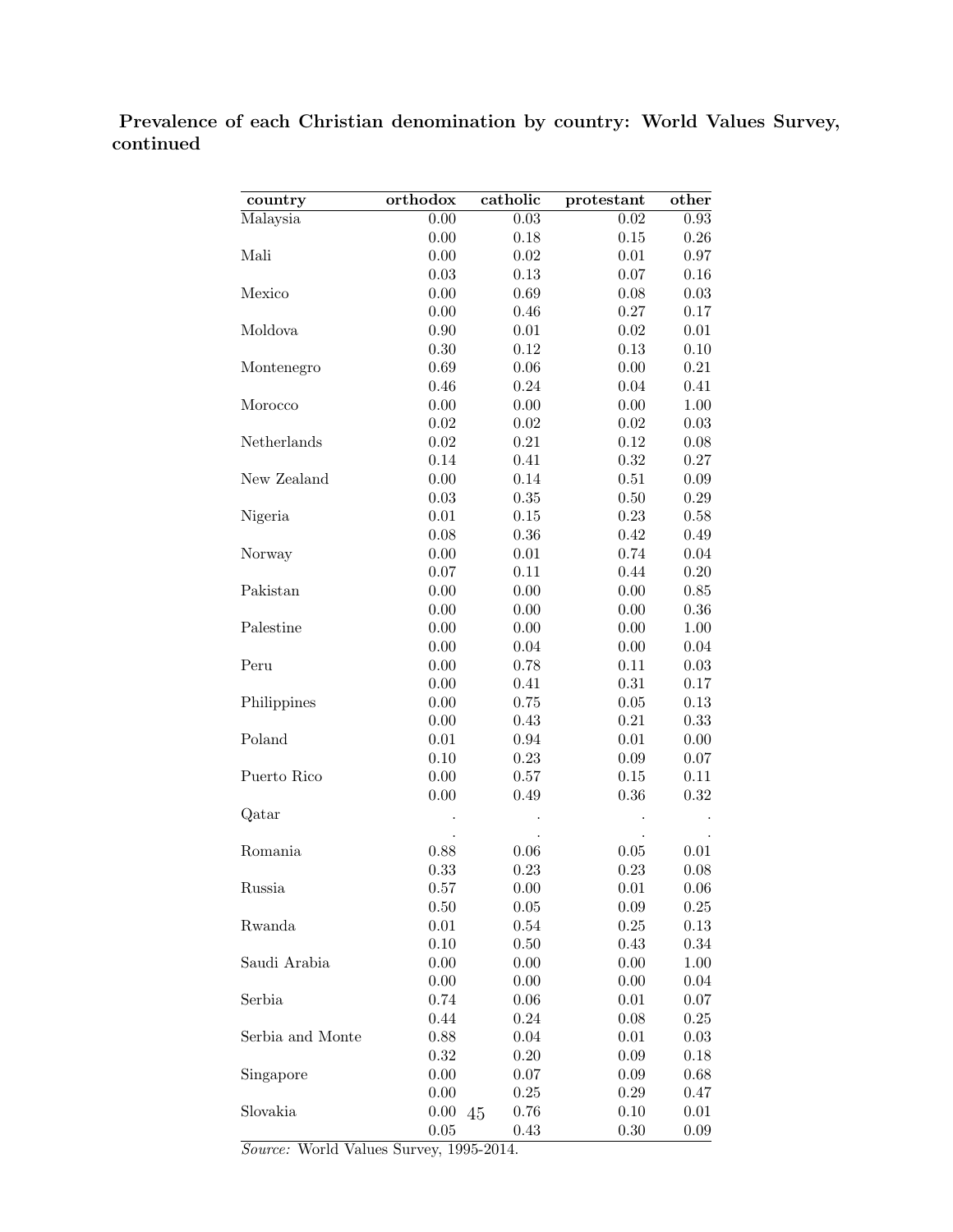Prevalence of each Christian denomination by country: World Values Survey, continued

| country          | orthodox | catholic | protestant | other |
|------------------|----------|----------|------------|-------|
| Slovenia         | 0.02     | 0.68     | 0.02       | 0.02  |
|                  | 0.14     | 0.47     | 0.13       | 0.13  |
| South Africa     | 0.01     | 0.13     | 0.43       | 0.29  |
|                  | 0.08     | 0.34     | 0.50       | 0.45  |
| South Korea      | 0.00     | 0.16     | 0.22       | 0.25  |
|                  | 0.07     | 0.37     | 0.41       | 0.43  |
| Spain            | 0.00     | 0.80     | 0.01       | 0.01  |
|                  | 0.03     | 0.40     | 0.08       | 0.12  |
| Sweden           | 0.00     | 0.02     | 0.70       | 0.05  |
|                  | 0.06     | 0.13     | 0.46       | 0.22  |
| Switzerland      | 0.00     | 0.48     | 0.37       | 0.04  |
|                  | 0.05     | 0.50     | 0.48       | 0.20  |
| Taiwan           | 0.08     | 0.01     | 0.04       | 0.63  |
|                  | 0.27     | 0.11     | 0.20       | 0.48  |
| Tanzania         | 0.05     | 0.28     | 0.19       | 0.46  |
|                  | 0.22     | 0.45     | 0.39       | 0.50  |
| Thailand         | 0.00     | 0.00     | 0.00       | 0.99  |
|                  | 0.00     | 0.05     | 0.03       | 0.08  |
| Trinidad and Tob | 0.00     | 0.20     | 0.43       | 0.30  |
|                  | 0.06     | 0.40     | 0.50       | 0.46  |
| Tunisia          | 0.00     | 0.00     | 0.00       | 1.00  |
|                  | 0.00     | 0.00     | 0.00       | 0.00  |
| Turkey           | 0.00     | 0.00     | 0.00       | 0.94  |
|                  | 0.02     | 0.02     | 0.02       | 0.25  |
| Uganda           | 0.00     | 0.37     | 0.44       | 0.18  |
|                  | 0.06     | 0.48     | 0.50       | 0.38  |
| Ukraine          | 0.64     | 0.07     | 0.01       | 0.01  |
|                  | 0.48     | 0.25     | 0.09       | 0.10  |
| United States    | 0.00     | 0.23     | 0.31       | 0.20  |
|                  | 0.06     | 0.42     | 0.46       | 0.40  |
| Uruguay          | 0.00     | 0.34     | 0.07       | 0.05  |
|                  | 0.00     | 0.47     | 0.25       | 0.23  |
| Uzbekistan       | 0.03     | 0.00     | 0.00       | 0.96  |
|                  | 0.17     | 0.03     | 0.05       | 0.20  |
| Venezuela        | 0.00     | 0.75     | 0.07       | 0.01  |
|                  | 0.03     | 0.43     | 0.25       | 0.09  |
| Viet Nam         | 0.00     | 0.06     | 0.01       | 0.62  |
|                  | 0.02     | 0.24     | 0.10       | 0.49  |
| Yemen            | $0.00\,$ | 0.00     | 0.00       | 1.00  |
|                  | 0.00     | 0.00     | 0.00       | 0.00  |
| Zambia           | $0.00\,$ | 0.34     | 0.46       | 0.14  |
|                  | 0.04     | 0.47     | 0.50       | 0.35  |
| Zimbabwe         | 0.01     | 0.19     | 0.59       | 0.12  |
|                  | $0.08\,$ | 0.39     | 0.49       | 0.32  |

Source: World Values Survey, 1995-2014.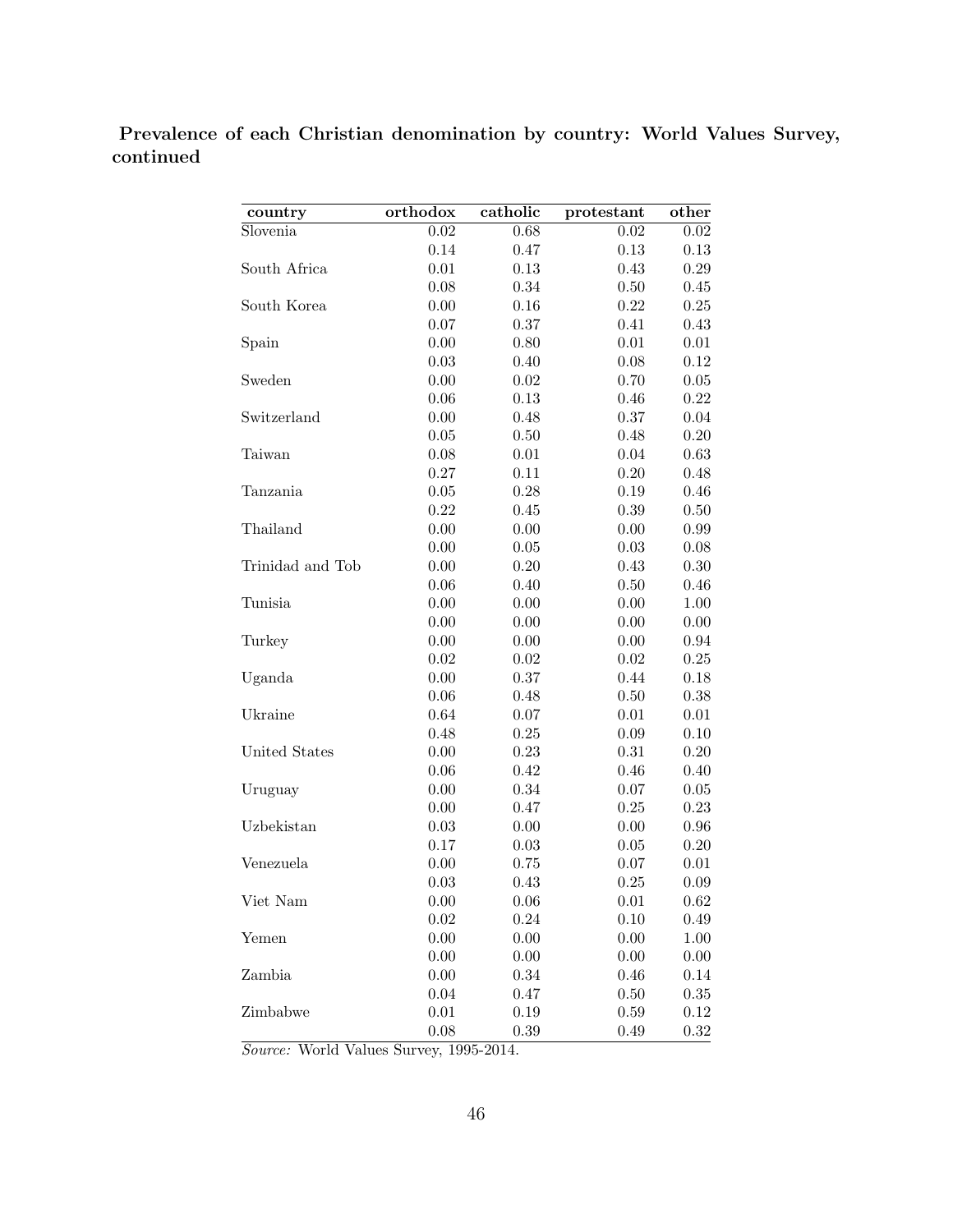<span id="page-48-0"></span>Table A2: Prevalence of each Christian denomination by country: Life in Transition Survey

| country        | orthodox | catholic | protestant | other    |
|----------------|----------|----------|------------|----------|
| Albania        | 0.14     | 0.06     | 0.00       | 0.79     |
|                | 0.35     | 0.23     | 0.07       | 0.41     |
| Armenia        | 0.00     | 0.00     | 0.00       | 0.99     |
|                | 0.00     | 0.03     | 0.03       | 0.09     |
| Azerbaijan     | 0.00     | 0.00     | 0.01       | 0.99     |
|                | 0.03     | 0.03     | 0.07       | 0.08     |
| <b>Belarus</b> | 0.83     | 0.10     | 0.01       | 0.01     |
|                | 0.38     | 0.29     | 0.08       | 0.11     |
| <b>Bosnia</b>  | 0.37     | 0.12     | 0.00       | 0.50     |
|                | 0.48     | 0.32     | 0.00       | 0.50     |
| Bulgaria       | 0.86     | 0.01     | 0.00       | 0.11     |
|                | 0.35     | 0.08     | 0.03       | 0.32     |
| Croatia        | 0.08     | 0.84     | 0.00       | $0.02\,$ |
|                | 0.27     | 0.37     | 0.06       | 0.14     |
| Czech Republic | 0.01     | 0.22     | 0.02       | 0.02     |
|                | 0.12     | 0.42     | 0.13       | 0.12     |
| Estonia        | 0.24     | 0.01     | 0.27       | 0.04     |
|                | 0.43     | 0.09     | 0.45       | 0.20     |
| France         | 0.01     | 0.61     | 0.03       | 0.05     |
|                | 0.08     | 0.49     | 0.16       | 0.21     |
| Georgia        | 0.92     | 0.00     | 0.00       | 0.06     |
|                | 0.27     | 0.00     | 0.04       | 0.25     |
| Germany        | 0.04     | 0.33     | 0.36       | 0.03     |
|                | 0.20     | 0.47     | 0.48       | 0.17     |
| Great Britain  | 0.06     | 0.10     | 0.49       | 0.11     |
|                | 0.24     | 0.30     | 0.50       | 0.31     |
| Hungary        | 0.01     | 0.67     | 0.14       | 0.07     |
|                | 0.08     | 0.47     | 0.35       | 0.25     |
| Italy          | 0.01     | 0.87     | 0.01       | 0.03     |
|                | 0.08     | 0.33     | 0.09       | 0.17     |
| Kazakhstan     | 0.44     | 0.00     | 0.01       | 0.45     |
|                | 0.50     | 0.06     | 0.11       | 0.50     |
| Kosovo         | 0.14     | 0.00     | 0.00       | 0.86     |
|                | 0.34     | 0.06     | 0.00       | 0.35     |
| Kyrgyzstan     | 0.11     | 0.00     | 0.00       | 0.87     |
|                | 0.31     | 0.00     | 0.07       | 0.34     |
| Latvia         | 0.32     | 0.22     | 0.28       | 0.06     |
|                | 0.47     | 0.41     | 0.45       | $0.24\,$ |
| Lithuania      | 0.02     | 0.90     | 0.02       | 0.03     |
|                | 0.14     | 0.30     | 0.14       | $0.18\,$ |
| Macedonia      | 0.65     | 0.00     | 0.00       | 0.34     |
|                | 0.48     | 0.05     | 0.00       | 0.47     |
| Moldova        | 0.96     | 0.00     | 0.00       | 0.02     |
|                | 0.19     | 0.03     | 0.07       | $0.15\,$ |
| Mongolia       | 0.00     | 0.00     | 0.03       | 0.73     |
|                | 0.00     | 0.00     | 0.16       | 0.44     |
| Montenegro     | 0.74     | 0.03     | 0.00       | 0.21     |
|                | 0.44     | 0.16     | 0.07       | 0.40     |

Source: Life in Transition Survey 2010. For each country means (first row) and standard deviations (second row) are reported.